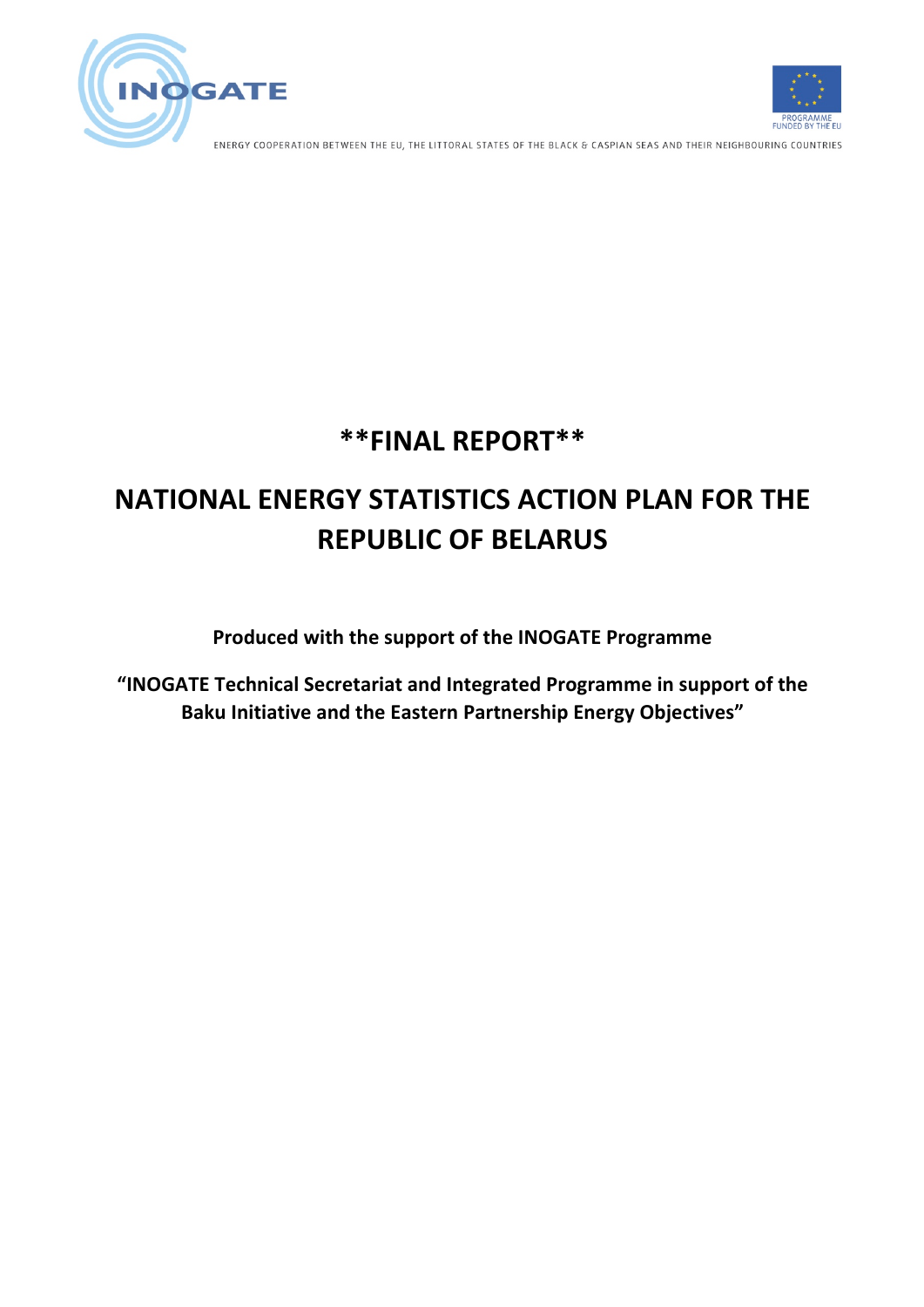

## **CONTENTS**

| 1. |      |                                                                                                           |                    |
|----|------|-----------------------------------------------------------------------------------------------------------|--------------------|
| 2. |      |                                                                                                           | Gloria<br>Slettet: |
| 3. |      |                                                                                                           |                    |
|    | 3.1. |                                                                                                           |                    |
|    | 3.2. |                                                                                                           |                    |
|    | 3.3. |                                                                                                           |                    |
|    | 3.4. | REVIEW OF AVAILABLE METHODOLOGIES APPLIED IN THE PROCESS OF COLLECTING, ELABORATING AND PROCESSING ENERGY | Gloria             |
|    |      |                                                                                                           | Slettet:           |
|    | 3.5. |                                                                                                           | Gloria             |
|    | 3.6. |                                                                                                           | Slettet:           |
|    | 3.7. |                                                                                                           | Gloria             |
|    | 3.8. |                                                                                                           | Slettet:           |
|    |      |                                                                                                           | Gloria             |
| 4. |      |                                                                                                           | Slettet:           |
|    | 4.1. |                                                                                                           |                    |
|    | 4.2. | KEY AREA 2: DEVELOPMENT OF A REPORTING SYSTEM BASED ON INTERNATIONAL (IEA/ EU) STANDARDS  17              |                    |
|    | 4.3. | KEY AREA 3: ENERGY BALANCES COMPILATION AND SUBMISSION OF THE QUESTIONNAIRES TO THE IEA 19                | Gloria             |
|    | 4.4. |                                                                                                           | Slettet:           |
|    | 4.5. |                                                                                                           | Gloria             |
|    | 4.6. | KEY AREA 6: DEVELOPMENT OF A REPORTING SYSTEM ON ENERGY AND ENERGY EFFICIENCY INDICATORS  20              | Slettet:           |
|    |      |                                                                                                           | Gloria             |
|    |      | 5. THE RESOURCES NEEDED FOR THE ACTION PLAN IMPLEMENTATION AND ITS PROJECT SUPPORT 22                     | Slettet:           |
|    |      |                                                                                                           | Gloria             |
|    |      |                                                                                                           | Slettet:           |
|    |      |                                                                                                           |                    |
|    |      |                                                                                                           |                    |
|    |      |                                                                                                           |                    |
|    |      | ANNEX 3 - INDICATORS FOR MONITORING THE PROJECT IMPLEMENTATION AND SUCCESS  39                            |                    |
|    |      |                                                                                                           |                    |
|    |      |                                                                                                           |                    |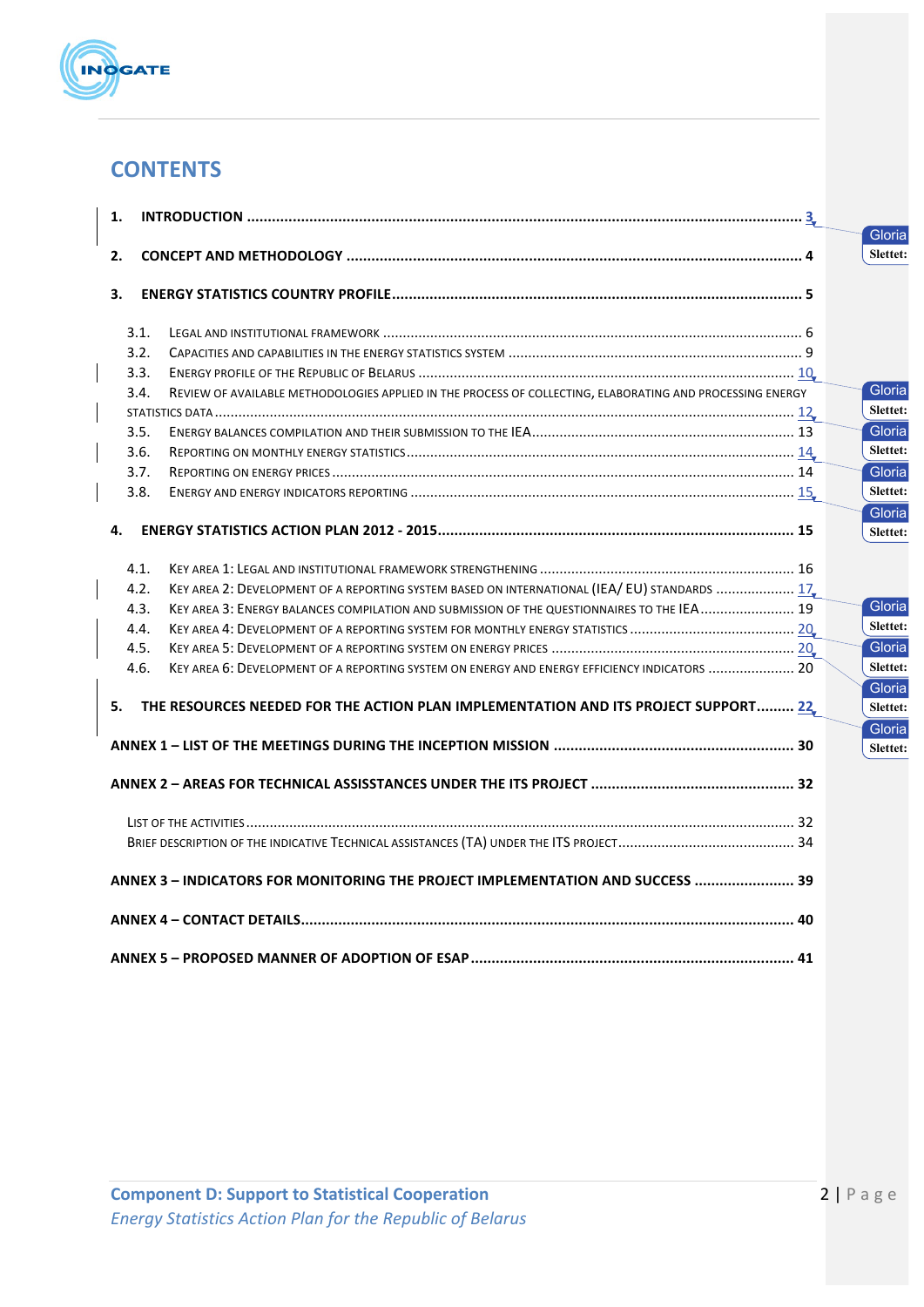

## **1. INTRODUCTION**

A unified approach to activities related to energy statistics is needed for various reasons  $-$  it helps policy makers with the decision making process, reduces administrative workload when collecting and supplying data, reduces efforts of organisations in explaining differences between different datasets, helps the general public to understand the energy situation in their own country, as well as in other countries. Detailed, complete, timely and reliable statistics are essential in monitoring the energy situation both at the country level and at the regional level.

At the beginning of 2012, the EU launched a technical assistance project, which addresses, among other areas, energy statistics in the countries in the INOGATE area (Belarus, Moldova, Ukraine, Armenia, Azerbaijan, Georgia, Kazakhstan, Kyrgyzstan, Turkmenistan, Uzbekistan, and Taiikistan).

The technical assistance in the field of energy statistics will be implemented during the following 2,5 years through the ITS project (*INOGATE Technical Secretariat and Integrated Programme in support of the Baku Initiative and the Eastern Partnership Energy Objectives)* and its specific Component D: Support to statistical cooperation.

The main goal of the ITS project and Component D is to assist the Partner Countries (PCs) in developing their institutional frameworks for energy statistics, in order to harmonise them with international standards, and to improve the methodologies applied in the data collection and compilation of energy statistics, energy balances, energy prices and energy (efficiency) indicators.

One of the main activities of the ITS project is the development of Energy Statistics Action Plans (ESAPs) and their adoption by the Partner Countries (PCs). ESAPs will be used as a guideline for implementing certain activities under the project, as well as for monitoring their success. The Energy Statistics Action Plans consist of the following main segments:

■ evaluation of the current status of energy statistics and energy balances and creation of the Energy Statistics Country Profile;

■ assessment of the required measures and activities needed to streamline the efforts towards the alignment of energy statistics with the rules and procedures applicable in the relevant international organisations (IEA) and in the EU (EUROSTAT);

■ selection of country specific measures and activities to be supported by the ITS project through the technical assistance aimed to increase transfer of know-how and skills and the creation and strengthening of the institutions involved in energy statistics system organisation. In addition to the above mentioned, the ITS project will implement several horizontal activities involving INOGATE countries (workshops, conferences, study tours, networking) which will complement the country specific activities and be synchronised with them. 

The Energy Statistics Action Plans refer mostly to the ITS project period, but the ITS experts have also included suggestions for the period after the project has ended.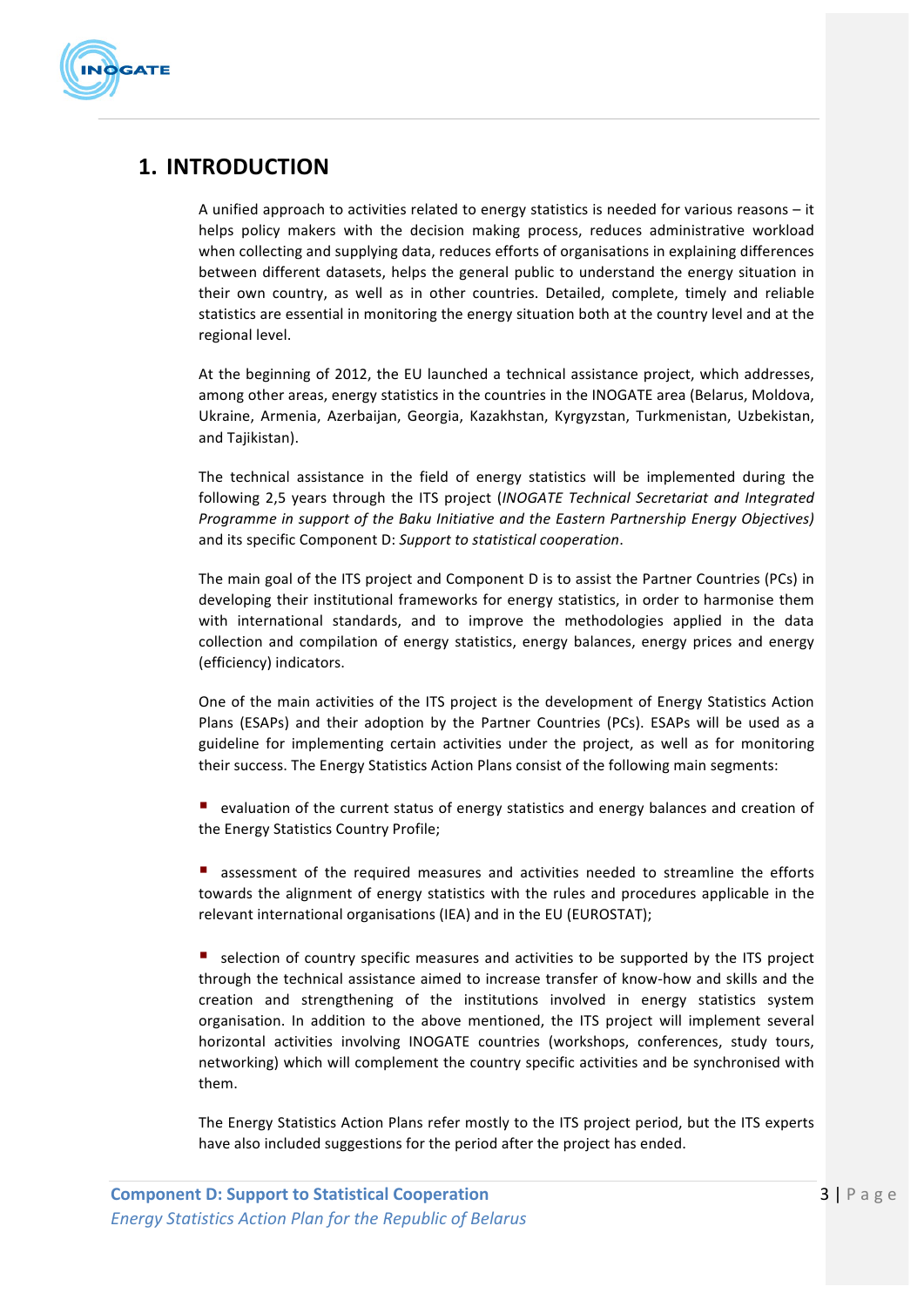

The Energy Statistics Action Plans envisage an active participation of the PCs' relevant institutions in implementing the activities proposed by the ITS project, as well as in monitoring the success of the project.

## **2. CONCEPT AND METHODOLOGY**

In order to develop the Energy Statistics Action Plan in each PC, the ITS experts responsible for the implementation of *Component D: Support to the statistical cooperation*, have developed and applied a uniform methodology based on the principles of equality of all the PCs and on the optimum usage of the resources needed for the implementation of specific activities. This means that the ITS experts have tried to shape the implementation of the activities in the following 2,5 years in such a way so that maximum results can be achieved.

The methodology comprises the following steps and tasks:

**•** assessing of the institutional framework (legal regulation and institutional organisation) for energy statistics;

 $\blacksquare$  reviewing reporting systems and the energy data collected from the sources that were made available by bureaus of statistics and other responsible institutions in the PCs, as well as from other relevant available sources, such as the publications of the IEA, the UNSD, and from official energy statistics sources; and checking and verifying findings from other sources (including other departments of bureaus of statistics, ministries, agencies and/or other entities involved in monitoring and forecasting energy data);

 $\blacksquare$  evaluating uniform surveys prepared and submitted by the ITS experts to each PC, to identifying gaps in data collection and in the applied procedures and methodologies compared to IEA requirements, to develop benchmarks for specific segments of the energy statistics system and to identify specific groups and the level of development;

**•** proposing concepts and methodologies for the establishment of a reporting/surveying systems, compilation, aggregation and dissemination of energy data in accordance with the assessment of each PC's actual capacity, in order to enable the synchronisation and harmonisation of time schedules for specific activities in other PCs;

■ creating Energy Statistics Action Plans proposals for each PC, referring to the period of the following 2,5 years of duration of the ITS project and based on a uniform list of specific tasks and applicable measures that are required to implement in order to overcome the identified gaps in all the  $PCs -$  both in countries in which the process had begun and in those which are lagging behind the process;

**E** estimating the technical, financial and human resources needed to overcome gaps and missing statistics and setting priorities for further actions and activities supported by the ITS project.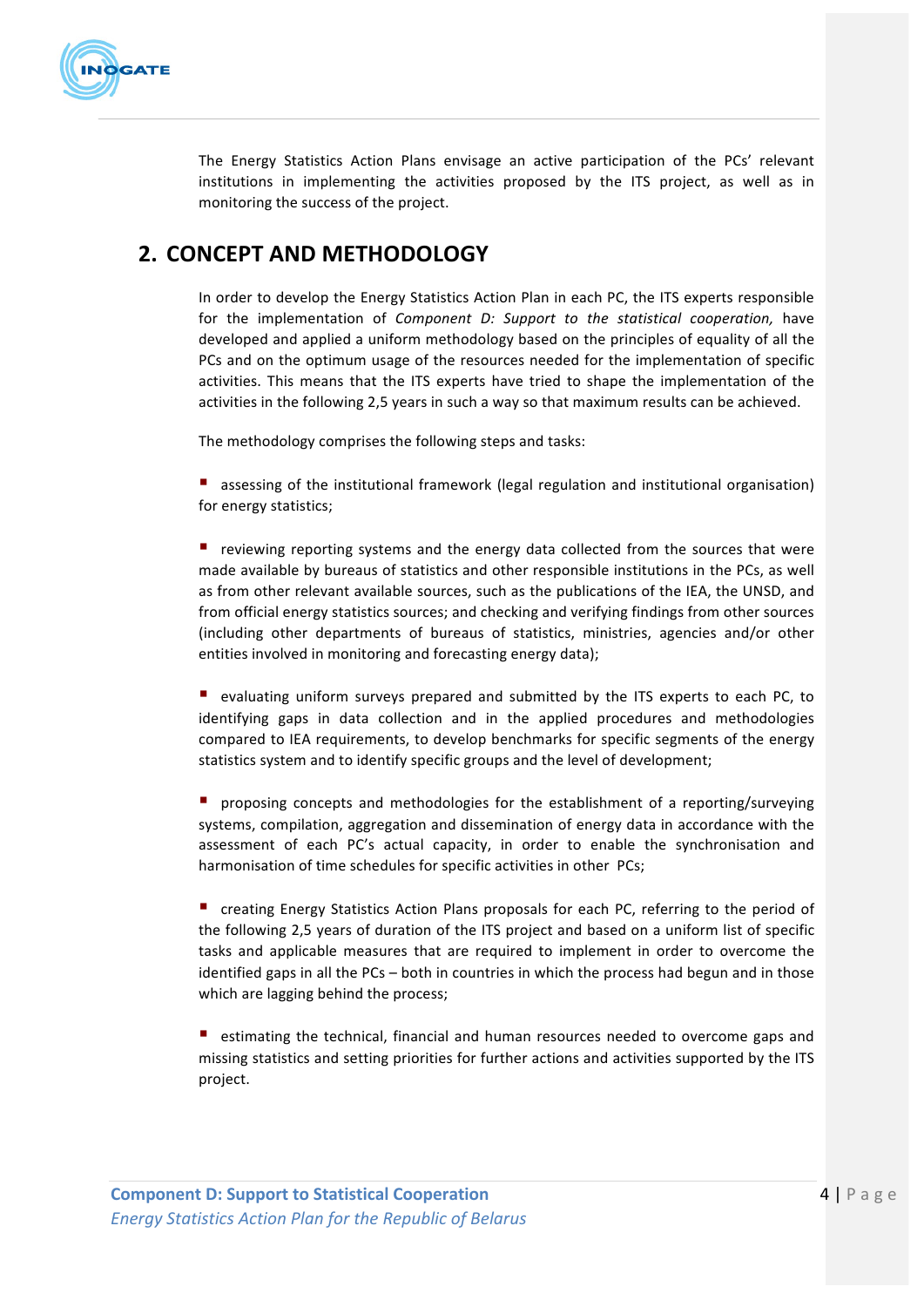

The main areas of cooperation between the ITS project and PCs will be the implementation of the specific activities, which fall into the scope of the following key actions as defined in following paragraphs:

- Strengthening of the legal and institutional framework,
- Development of a reporting system based on international (IEA/ EUROSTAT) standards,
- **E** Energy balances compilation and submission of the questionnaires to the IEA,
- **Development of a reporting system for monthly/quarterly energy statistics,**
- Development of a reporting system on energy prices,
- Development of a reporting system on energy and energy efficiency indicators.

This Energy Statistics Action Plan is based on the common efforts between the ITS expert team and the Belarusian representatives, which aims to define the steps in the implementation of the needed actions and to determine actions with high priority. This will then provide the maximal and most efficient method towards the harmonisation of Belarusian statistics with international standards.

ITS expert team had developed the Energy Statistics Action Plan proposals for Belarus, which was later sent to the relevant institution dealing with energy statistics, (National Statistical Committee of Belarus - Belstat) in order to receive feedback and opinion on the proposed activities, as well as suggestions for further ESAP improvements. Suggested comments from PCs were additionally discussed and integrated into the final Energy Statistics Action Plan.

## **3. ENERGY STATISTICS COUNTRY PROFILE**

The preparation of the Belarusian Energy Statistics Action Plan is based on a number of activities and on comprehensive sets of information and data. A unified questionnaire and information gathered during the inception mission were the starting point for assessing possibilities of energy statistics development. Additionally, indications from the IEA provided the basic outlines of Belarusian energy statistics and guidelines about critical parts in its energy statistics. The UNECE's report: *Global assessment of the statistical system* experience of the Republic of Belarus provides better understanding of the complete statistical system in Belarus and helps in setting up a platform for energy statistics activities.

In Belarus, energy statistics is a statistical domain that inherits a long tradition. It was officially established in the 1960s, but the first records on electricity production date back from 1913.

The main goal of the on-site mission to Belarus was to get a deeper insight into the statistical procedures: the relations and responsibilities of relevant institutions, the quality of available data and possibilities for collecting new relevant data, energy balance improvement, energy indicators compilation, etc. From May  $8^{th}$  to May 12<sup>th</sup> 2012, several meetings were held with major authorities for energy statistics. In addition, meetings were also held with other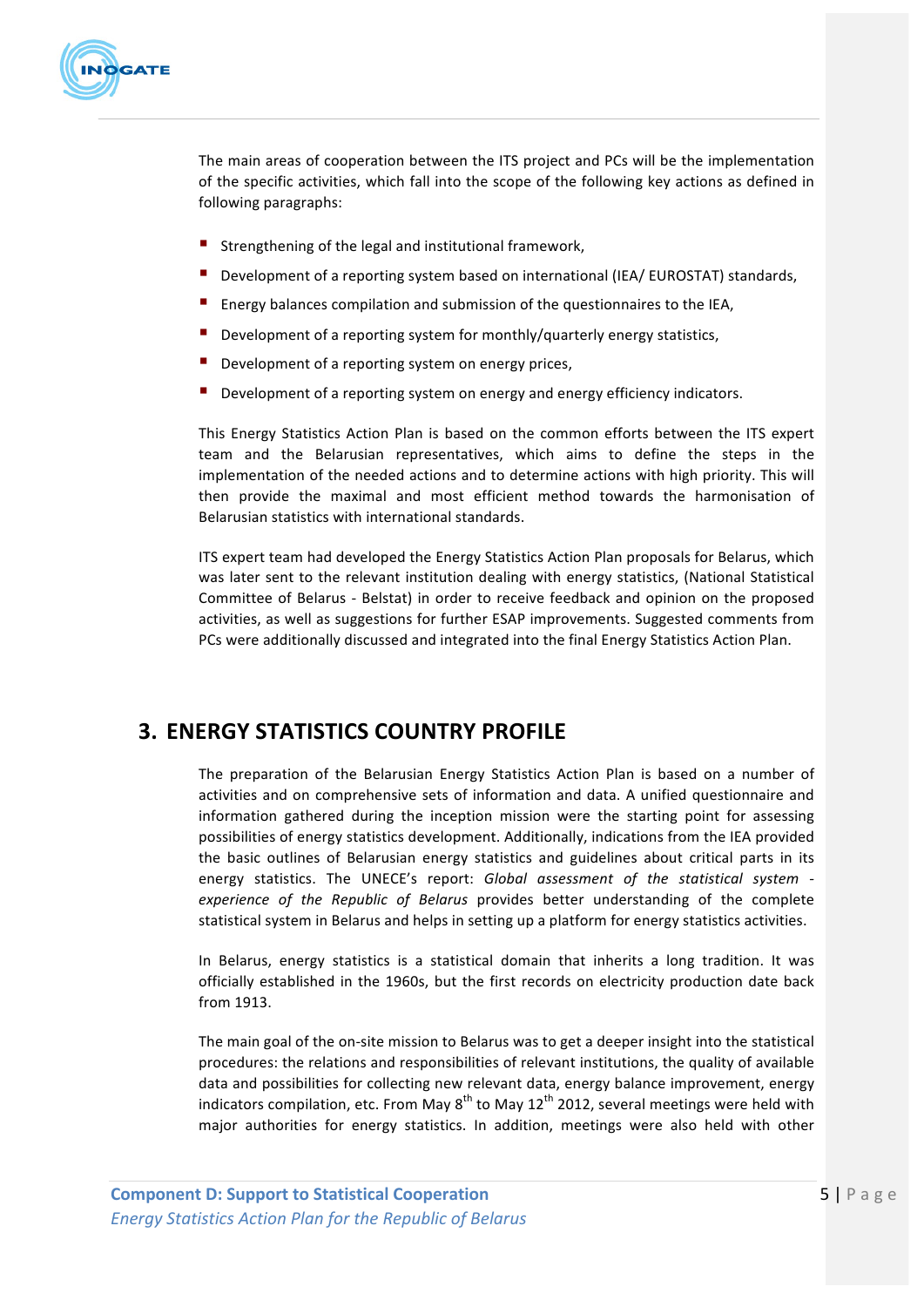

stakeholders - data users and providers. The list of the representatives met during the inception mission is provided in Annex I. The meetings were the following:

- a meeting with representatives from the National Statistical Committee of the Republic of Belarus (Belstat); the Department for Energy Efficiency of the State Committee for Standardization of the Republic of Belarus; and the Ministry of Economy;
- a separate meeting in the State Committee for Standardization the Department for Energy Efficiency;
- a meeting with the Ministry of Natural Resources and Environmental Protection, BelSRC "Ecology";
- a meeting with the Ministry of Economy Economy Research Institute.

This report has been produced by the ITS team in cooperation with the representatives of Belstat and of the Department for Energy Efficiency. In the submitted questionnaire, the Belstat has clearly explained the present situation and given valuable sources of information available on the web.

All documents officially received from Belarus for the purpose of their inclusion in the Action Plan are mentioned in the following chapter. Besides all officially received data, the ITS expert team has also used a great deal of own data gathered during previous similar projects.

## **3.1. Legal and institutional framework**

The National Statistical Committee of the Republic of Belarus (Belstat) is a governmental authority responsible for state statistics, pursuing the state statistics policy, exercising regulation and administration, and coordinating the activities of other government agencies and organisations dealing with statistics.

The Belstat activities are governed by the Constitution of the Republic of Belarus, the laws of the Republic of Belarus, the acts of the President of the Republic of Belarus, including the Statute (*Statute of the national statistical committee of the Republic of Belarus, Decree of the President of the Republic of Belarus, No 445 from 26<sup>th</sup> August 2008*) and by other legal acts. 

The Belstat is independent in carrying out state statistical activities.

The organisational system of the Belstat consists of a central office in Minsk and seven territorial bodies of state statistics, which are subordinated to the Belstat.

The general Belarus law addressing national statistics is *The Law of the Republic of Belarus on* State Statistics (No. 345-3 from 28<sup>th</sup> November 2004). It is relevant for the organisation and maintenance of state statistics and regulates relations stemming from the conduct of state statistical activities. The Law defines that the main tasks of state statistics are: developing scientifically grounded statistical methodologies and improving their compliance with national and international standards in the field of statistics; collecting, compiling,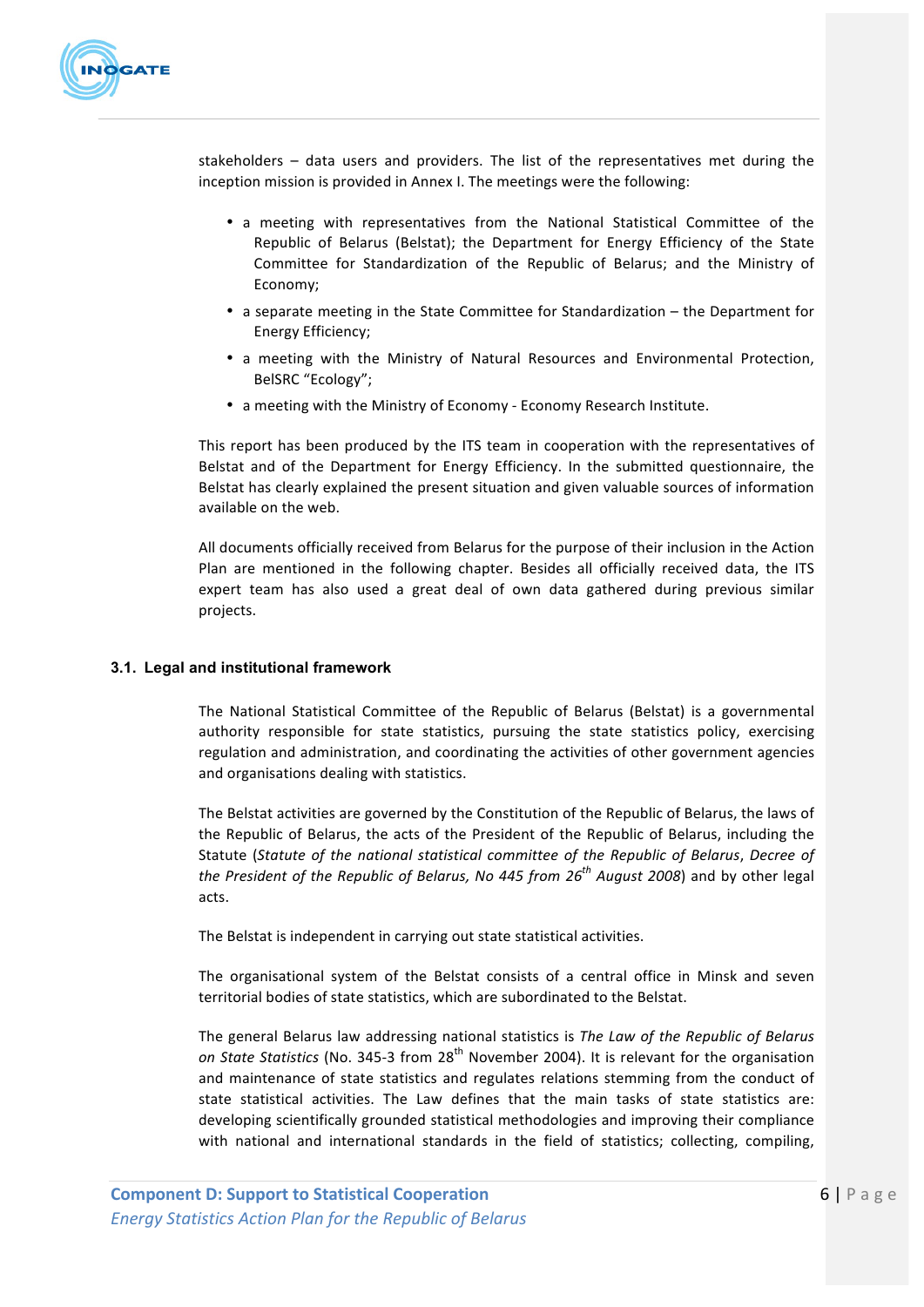

aggregating, accumulating, storing and protecting statistical data; submitting summary statistical data to the President and other governmental and regional bodies, including Executive Committees of the city of Minsk; and disseminating summary statistical data.

Among others, the Law prescribes rights and responsibilities of the respondents.

Respondents have the rights and obligations to: receive on a free-of-charge basis from state statistics bodies and authorised state organisations blank forms of state statistical observations together with the instructions for completing thereof in a quantity required; to submit the forms to the addresses specified therein; receive from state statistics bodies and authorised state organisations, in the manner prescribed by them, primary statistical data accumulated on each respondent respectively; receive and make use of summary statistical data (information) in the manner prescribed by the present Law and other acts of legislation of the Republic of Belarus.

Also, respondents are responsible for the following: submission of primary statistical data on a free-of-charge basis for the purposes of state statistical observations; submission of valid primary statistical data under the signature of persons responsible for the compilation and submission thereof, in the volume, by the deadlines, and to the addresses specified in the state statistical observation forms; performance of the decisions of state statistics bodies and authorised state organisations taken within their competence.

The dissemination of the statistical data is regulated with Article 18 of the *Law*. The Article says: 

- State statistics bodies and authorised state organisations disseminate summary statistical data (information) among users in the manner prescribed by the present Law and other acts of legislation of the Republic of Belarus.
- The following categories may also be subject to dissemination: depersonalised primary statistical data that do not allow for the identification of an individual respondent; information on the name, location, telephone numbers, types of activity, and ownership forms of legal entities and their separate units.
- Primary statistical data are confidential and used for the compilation of summary statistical data (information). Dissemination of primary statistical data shall be permitted upon the written consent of the respondent who submitted these data.
- Summary statistical data (information) are be used for the purposes of state administration, scientific research, and for informing users.
- Statistical data (information) that contain state secrets as well as commercial, personal and other secrets protected by the legislation of the Republic of Belarus shall not be subject to disclosure and shall be protected in the manner prescribed by the legislation of the Republic of Belarus.

An important document defining the legal and institutional framework is the *Strategy for the Development of State statistics for the period until 2015*, published in 2012 by the Belstat. The main aim of the Strategy is establishing the preconditions for the further development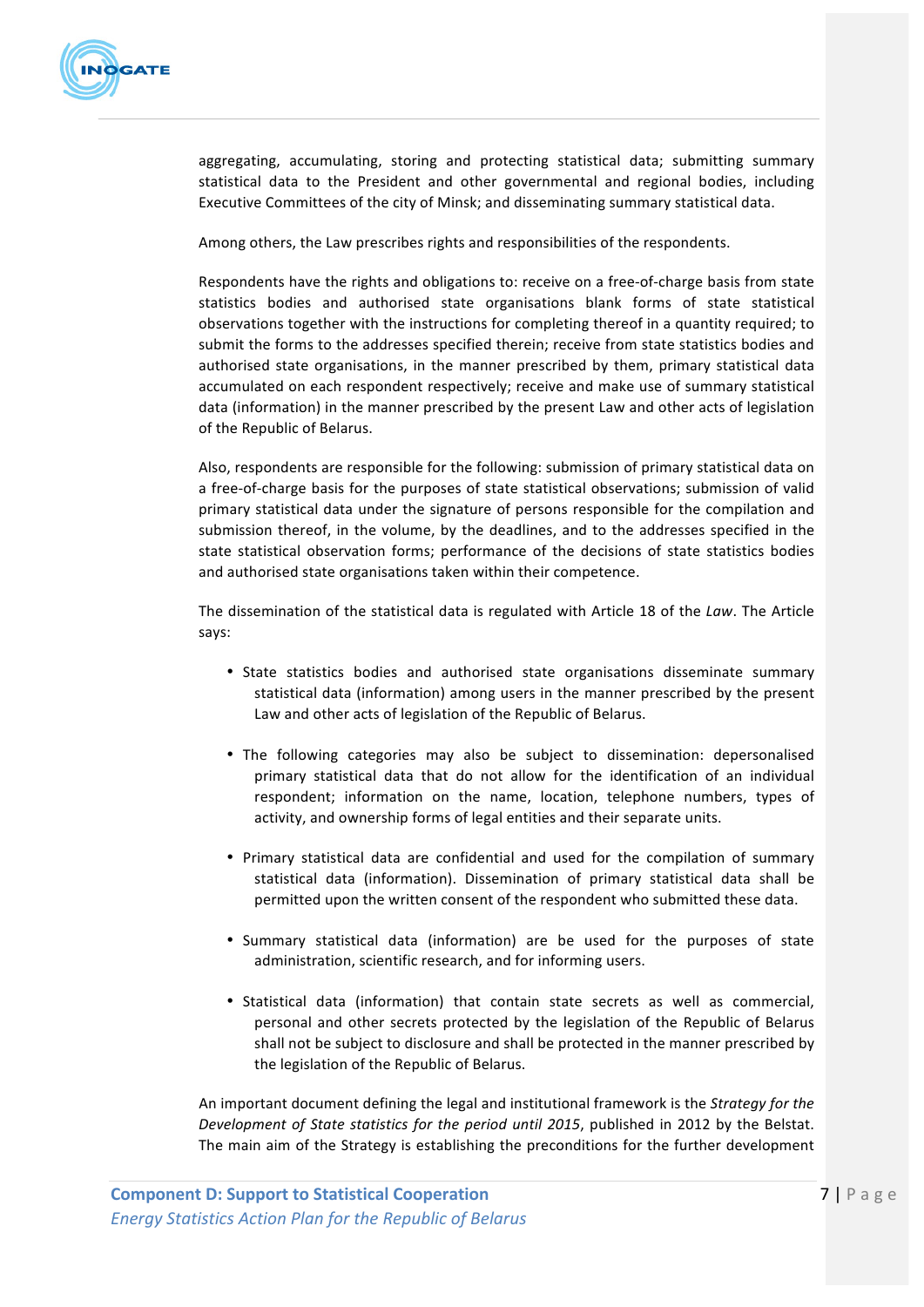

of the national statistics and meeting to the maximum the societal information needs in consistent, reliable, objective, up-to-date and timely statistical data (information) about the economic, demographic, social and ecological situation in the Republic of Belarus. The implementation of this task is planned to be carried out in the following strategic areas: improving the institutional framework and the quality management system; supporting the development of partnership relations with respondents and interrelations with users of statistics; improving statistical data, statistical tools, standards and methods; and developing improvements of statistical indicators and related methodologies.

The last area especially refers to the improvement of energy statistics. Chapter  $2^{nd}$ : Enterprise statistics, activity No. 57, defines activities in the period  $2013 - 2014$  related to: *Development and implementation of a calculation methodology for final energy consumption and energy efficiency indicators by economic sectors.* The department responsible for this task is the Main Department for Industrial Statistics in the Belstat.

The Strategy implementation shall be funded by the national budget allocated to the Belstat, ongoing financing, international assistance and other sources not prohibited by the legislation of the Republic of Belarus.

The Belstat carries out its activity in compliance with the Programme of Statistical Work (Article 14 of the General Law).

In the Belstat, the organisational unit responsible for energy statistics is the Department for Energy Statistics and Environmental Protection in the Main Department for Industrial Statistics. The Belstat uses modern software and database for work. This allows electronic transfer of statistical reports and electronic submission by respondents. It also facilitates effective processing and compilation of statistical data. The platform for this system is based on ORACLE software for database maintenance.

The Department for Energy Efficiency of the *State Committee for Standardization* is also playing an important role in the system of institutional entities in charge of energy statistics. This Department has been carrying out its activity since 1993. Initially it was called the Committee on Energy Savings and Energy Supervision under the Council of Ministers of the Republic of Belarus, its name has changed several times, in 2006 it was incorporated into the State Committee of Standardisation and its name was changed into the Department for Energy Efficiency. In line with the *Order of the Council of Ministers of the Republic of Belarus (July 31<sup>th</sup>) 2006, N* 981), one of the Department's main tasks is to develop the criteria for the assessment of efficiency of using the fuel and energy resources and participates in the development of national, sectoral and territorial energy balance. The Department for Energy Efficiency is an authorised governmental agency that maintains the state statistics on decentralised forms of state statistical reporting about the fuel and energy consumption rates in manufacturing of the most energy intensive products and the results of implementing the ECMs in order to provide and disseminate data on energy efficiency.

The Economy Research Institute of the Ministry of Economy produces forecasts of energy balances for the whole economy and works on creating sustainable development indicators (according to the IAEA methodology) based on the data provided by the Belstat.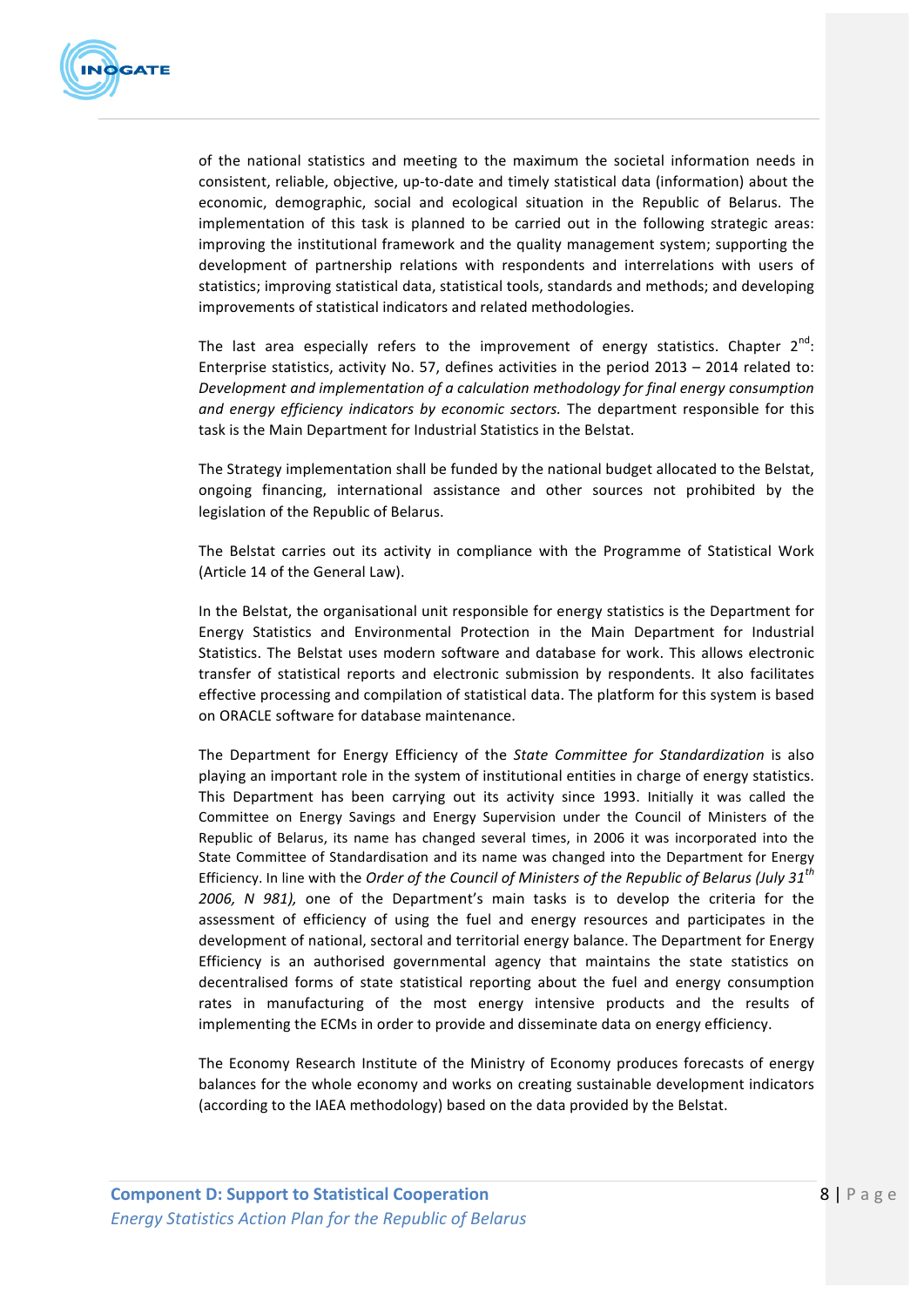

The Ministry of Natural Resources and Environment, the BelSRC "Ecology" Center, is responsible for assessing environmental impacts and maintaining the National Inventory of anthropogenic emissions from sources and absorption of GHG absorbers (the procedure for the maintain the Inventory is set by Cabinet of Ministers' Order Nr 485 of April 10, 2006). The National GHG Inventory is maintained by the Ministry of Natural Resources and Environmental Protection on the basis of both the statistical data (information) supplied by the Belstat and the information supplied by the Ministry of agriculture and food, the Forestry Ministry, Ministry of Energy, Ministry of architecture and construction, Ministry of housing and communal services, Ministry of transport and communication, Health Ministry, State Committee on Property, the Belarus State Oil and Chemistry Concern.

## **3.2. Capacities and capabilities in the energy statistics system**

Within the Belstat, two experts in each regional office are responsible for data collection and compilation, as well as for their delivery to the Main Department for Industrial Statistics. In the Belstat central office in Minsk, the Division of Energy Statistics and Environmental Protection team consists of five persons, which deal with energy statistics while two persons work with statistics on the environmental protection. Statisticians in regional offices are experienced in collecting and processing energy statistics data. The Belstat's experts are familiar with the IEA/EUROSTAT methodology and questionnaires; however, they have expressed the need for additional capacity building dedicated to particular issues of energy balance development, such as the estimations of final energy consumption, the conduct of surveys on energy consumption and the development of particular energy efficiency indicators. The Belstat has stated the importance of and the needs for additional capacity building and training of statisticians in regional offices, in light of the new initiative for the compilation of energy statistics on a regional level.

The statisticians from the Belstat have already attended seminars and workshops organised by international institutions like the IEA, UNSD and others. During common meetings, they emphasized the importance of such capacity building activities, but also mentioned disadvantages caused by lack of translation procedures, lack of financing of business trips and accommodation, etc.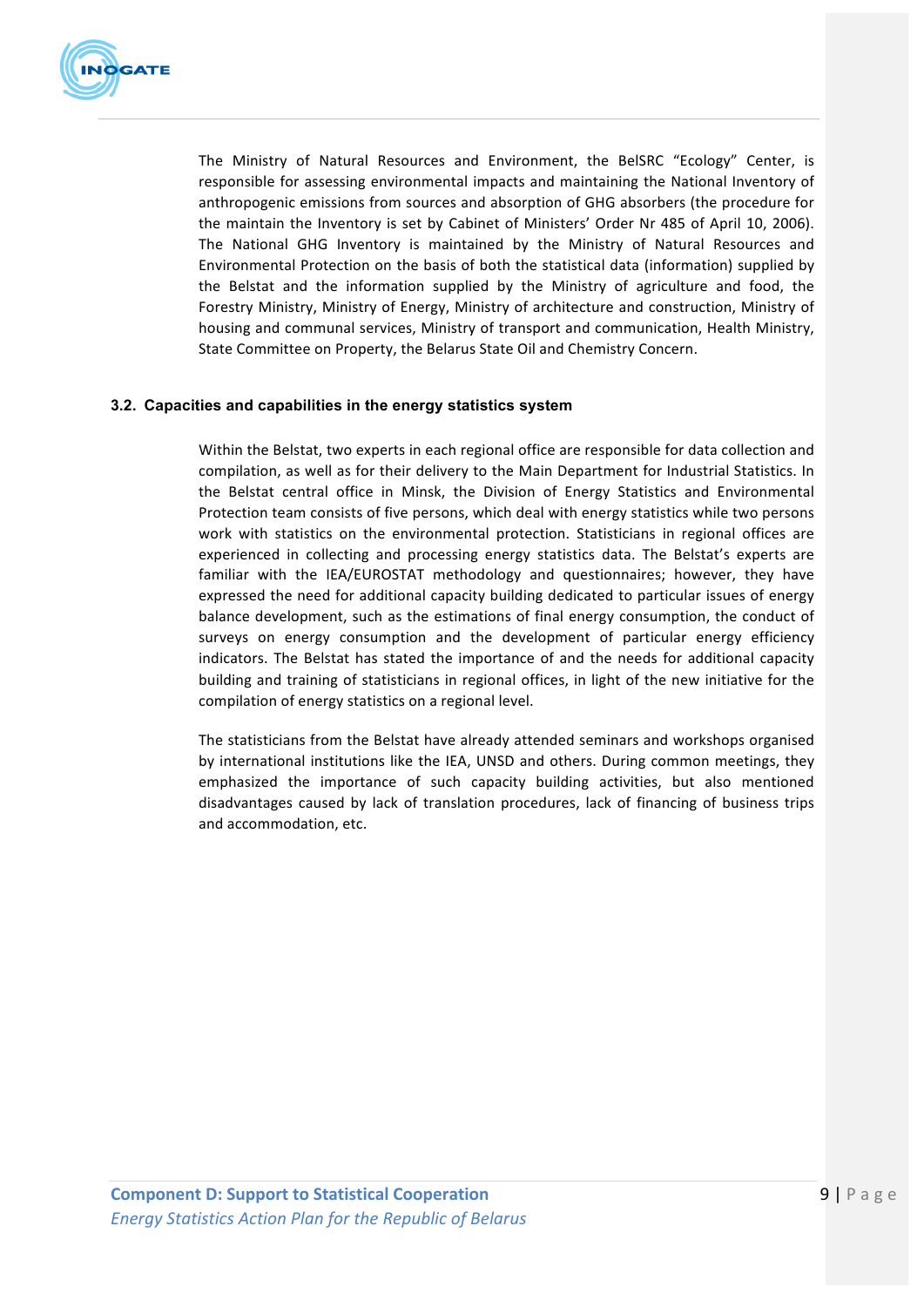

## **3.3. Energy profile of the Republic of Belarus<sup>1</sup>**

The flow of energy sources and commodities has a significant impact on the methodologies and procedures applied to energy statistics and balance compilation. The following main aspects of energy flows have been identified in the Belarus's energy system (Source: Belarus country profile, EBRD, 2009).

#### **PRODUCTION**

Belarus is not rich in hydrocarbons resources. *Belarusneft* produces oil and gas, and represented approximately 7% of energy supply in 2009 (IEA balance); renewable energy production (biofuels and waste) represented about 6%, while peat production covered only 2% of the total primary energy supply (TPES). However, Belarus has significant wood stocks, peat deposits and hydropower, which are the country's large potential. Total primary energy production amounted 4045 ktoe in 2009.

#### **IMPORT AND FXPORT**

Belarus is largely dependent on energy imports, almost all of which currently come from Russia; whose share accounts for 90-95% in all primary energy imports. The use of crude oil and gas, whose share in the total primary energy consumption is over 85%, contributes to high energy intensity of the economy.

In 2009, natural gas accounted for about 55% of the TPES. Although the gas infrastructure has brought the benefits of using a relatively ecologically clean and efficient fuel, it also brought the burden of increasing supply costs and the risks of facing cuts in supply.

Besides natural gas, Belarus imports electricity needed for domestic consumption from Russia, Ukraine and Lithuania.

Since 2005, Belarus has significantly increased the export of oil and petroleum products.

The import and export of electricity and natural gas is the responsibility of state-owned companies *Belenergo* and *Beltopgas*, both controlled by the Ministry of Energy. With a

 $1$  Energy Balance for the Republic of Belarus for 2011 published by the National Statistical Committee of the Republic of Belarus; and

http://www.iea.org/stats/balancetable.asp?COUNTRY\_CODE=BY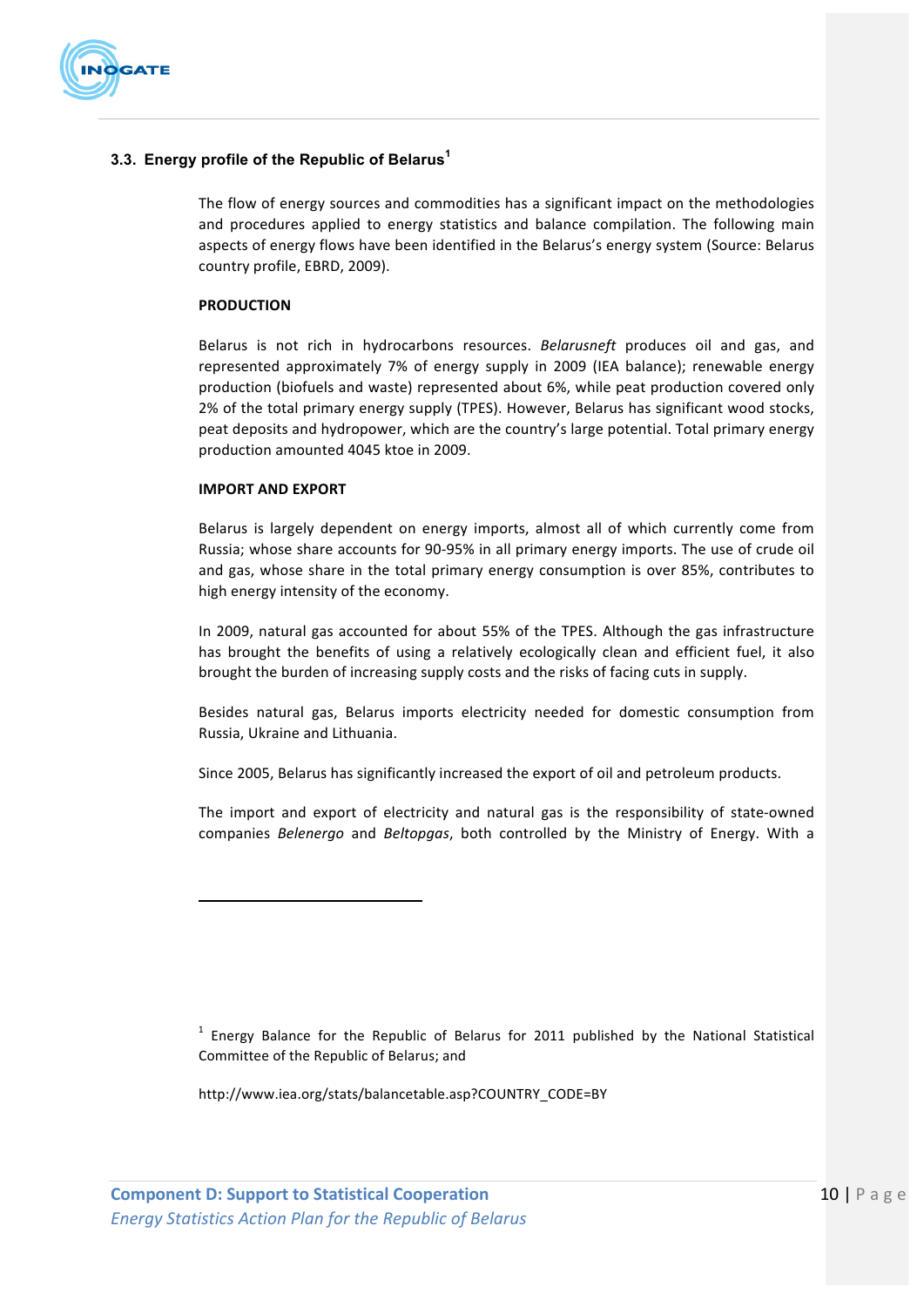

complex organisational structure consisting of a large number of subdivisions, *Belenergo* controls the entire electricity chain, including the transmission and distribution network.

Natural gas is supplied by the Russian joint stock company *Beltransgas*, which owns the systems of high-pressure transportation, transit and storage. The distribution gas network inside the Republic is managed by the State company Beltopgas that is subordinate to the Ministry of Energy.

#### **ENERGY TRANSFORMATION**

Belarusian electricity producers meet  $85 - 95%$  of the country's electricity needs, and remaining needs are met by imports from Russia, Ukraine and Lithuania. The energy system of the Republic includes 3 condensing power plants, 31 big mostly gas-fired CHPs, 35 small HPPs, and 71 autonomous power plants operating in different sectors (industry, transport, agriculture and services).

The power sector in Belarus is managed by the state-owned utility *Belenergo*. It is responsible for the production, supply and distribution of electricity and heat. There is no significant independent power plant and Belenergo is the sole purchaser of all electricity. In 2011, Belarus produced 30,2 billion kWh of electricity.

The total installed capacities amount to around 8500 MW, out of which around 8000 MW belong to the Belenergo's power stations,  $500$  MW – to autoproducers. The installed capacity is currently higher than the country's domestic demand, but, in order to meet the growing demand, it was planned to build additional 672 MW of generating capacities by 2015. There are plans to commission 2 units at the NPP of total capacity of 2500 MW by 2020. The  $1<sup>st</sup>$  unit of over 1000 MW capacity is foreseen by 2018. Belarus plans to diversify its generation park, since the country's priority is to reduce the dependency on gas imports.

44% of the total generation capacity of Belarus consists of condensing thermal power plants, 53% of the CHP plants, and the rest of small thermal and hydro power plants.

About 50% of heat is produced at the Belenergo energy sources, which include 32 CHP plants and 35 regional boiler houses, mostly fuelled by natural gas. There are over 7500 boiler houses of capacity below 11 MW. The latter type is smaller, heat-only boiler houses operated by the Ministry of Communal Services and other ministries, state industrial enterprises and private companies. They provide heat for district heating and heat used in the industrial processes. The majority of them are gas-fired, while the rest burn heavy oil, fuel wood, coal, peat briquettes and industrial waste. Biomass provides around 7% of the heat in Belarus through more than 400 boiler plants. They are operating using combined fuels: wood and other fuels, such as coal and peat briquettes

The oil sub-sector is represented by two oil refineries: OJSC "Naftan" and Mozyr refinery; Industrial Association *Belarusneft*  (oil and gas production, oil service, hydrocarbon processing, selling oil and gas in the country and abroad) and CJSC *Belarusian Oil Company* (oil trader).

In 2009, total losses in Belarusian electricity transmission and distribution systems were 10%. Gas losses did not exceed 1% of the primary gas supplied.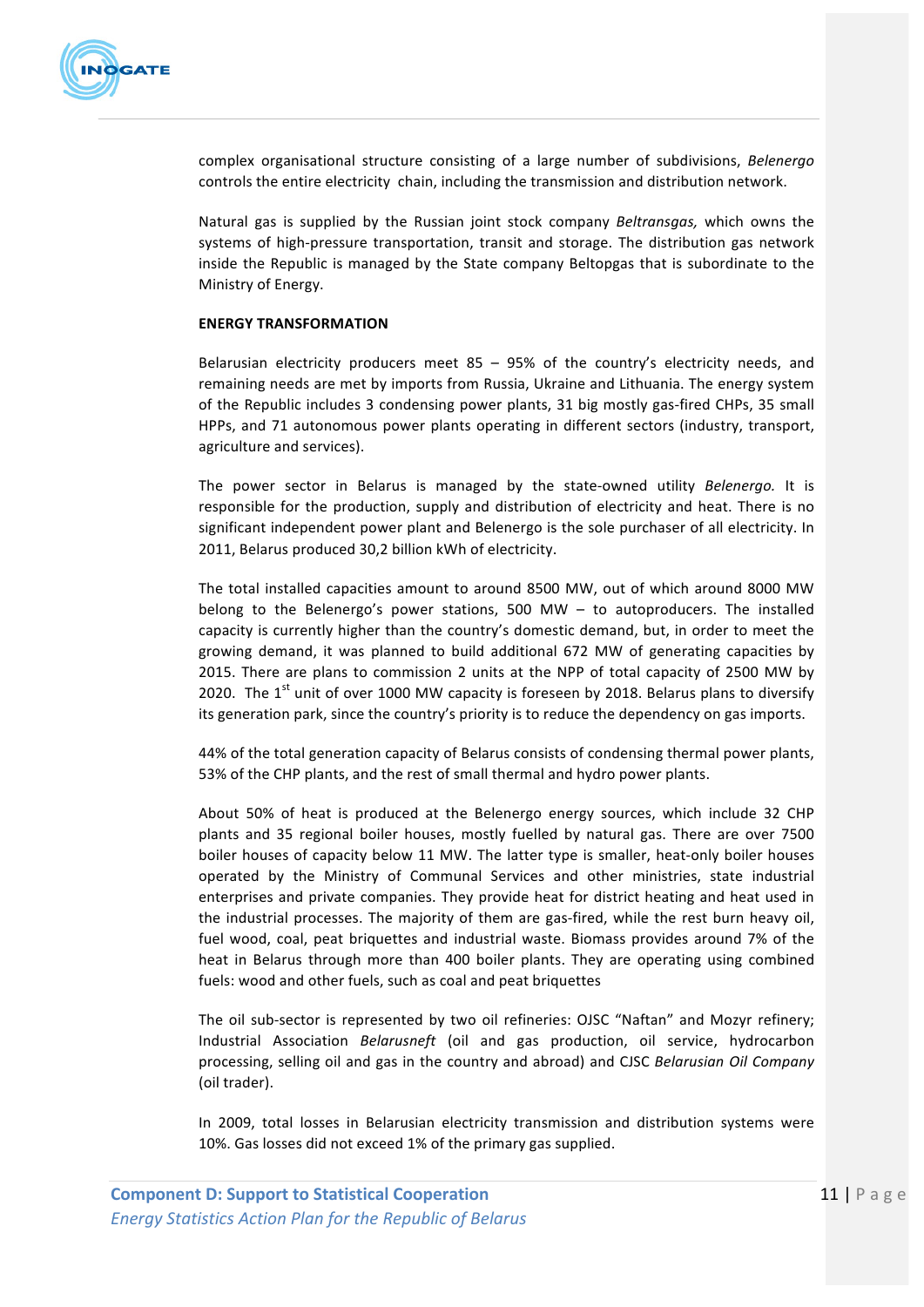

#### **ENERGY DEMAND**

The largest share in the final energy consumption in Belarus is represented by the residential sector, about 30%, followed by the industrial sector with around 25% and the transport sector with about 15%, while non-energy use of primary energy sources is remarkably high (about 15%) due to extensive oil-refining activities in the country.

### **3.4. Review of available methodologies applied in the process of collecting, elaborating and processing energy statistics data**

The Methodology for compilation of the fuel and energy balance and calculation of the GDP's energy intensity was approved by Belstat Regulation #2 of January 4, 2013. This methodology was developed in accordance with the Energy statistics manual, published by the International Energy Agency. The methodology determines the main methodological approaches and mechanisms used by the Belstat bodies to compile the energy balance.

Data are collected in seven regions including Minsk City, and are processed by the central National Statistical Committee of Belarus.

The *Methodology* defines the procedure for the calculation of energy intensity of GDP and energy self-sufficiency. Energy intensity is defined as the ratio between the gross consumption of energy resources to the volume of the gross domestic product (GDP). Energy sufficiency reflects the share of production (extraction) of primary energy from the natural resources of the Republic in the gross consumption of energy resources.

Primary energy in Belarus includes produced (extracted) amounts of primary energy products after processing natural resources. Imports and exports are estimated on the basis of the information in the declarations of business entities involved in the import and export supplied by the State Customs Committee to the Belstat . The change in stocks reflects the arithmetic difference of summary statistical data about stocks at the beginning and at the end of the year.

The gross consumption of primary energy reflects the total primary energy consumption and its equivalents for: the transformation sector, non-energy needs and final consumption. Data on electricity production is reported by *Belenergo* and by other independent power plants. Losses include all losses in energy production, storage, transport, conversion of the fuels and other losses. Final energy consumption includes the compilation of fuel and energy consumption by end users.

All energy data are collected using specific forms defined in the *Methodology*, and the forms are published on the Belstat's official web site (available in Russian language).

Forms used for the collection of the data used for the energy balance compilation are the following: 

- **12–tek** (monthly): Report on the consumption of fuel and energy resources,
- 12–ves (products) (monthly) : Report on the export and import of certain products,
- 12-ves(bunker) (monthly): Report on the export (import) bunker fuel,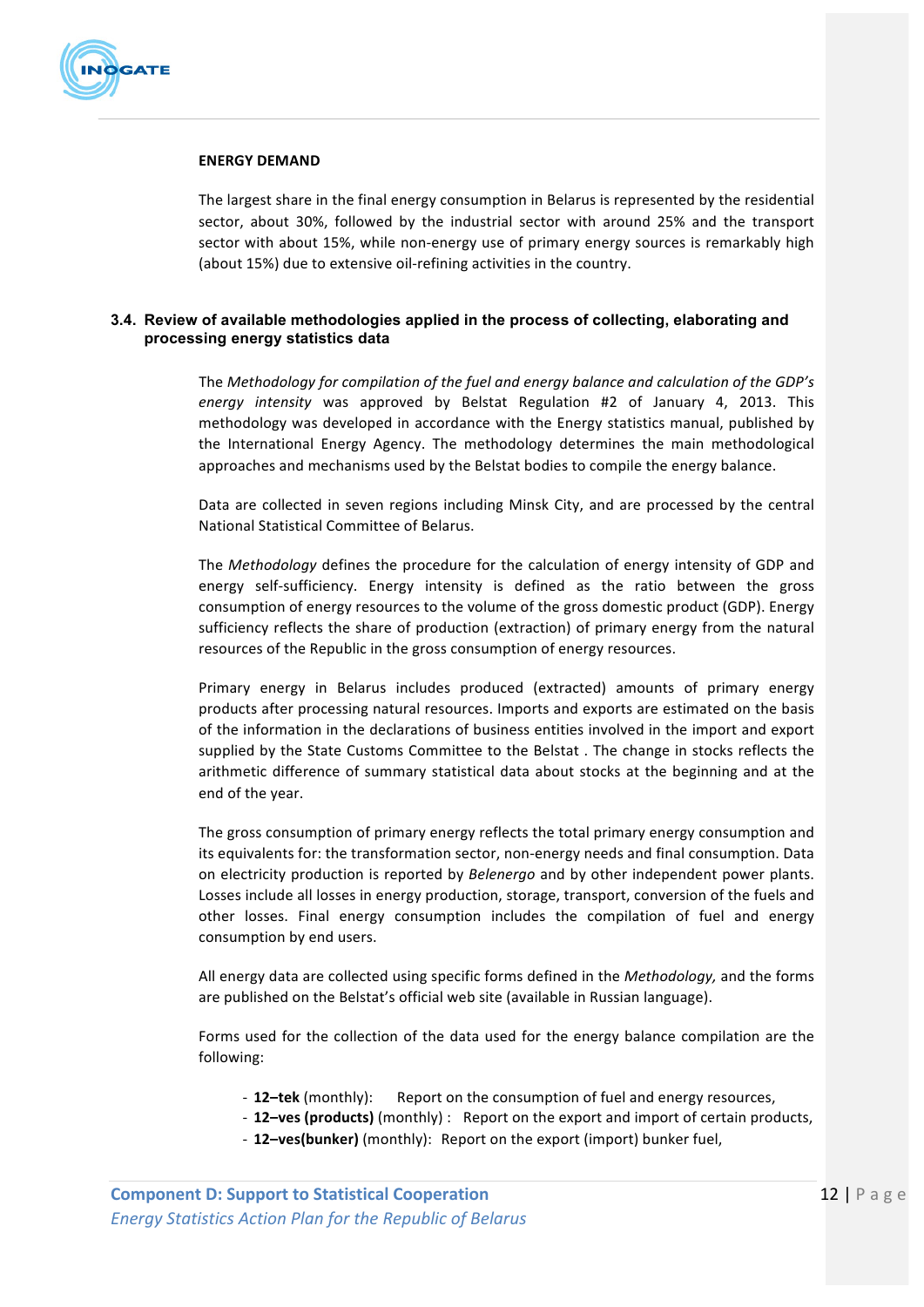

- 12-tek (suppliers' stocks) (monthly): Report on oil, petroleum products and natural gas stocks,
- 12-tek (consumers' stocks) (monthly): Report on the stock of fuel,
- 4-tek (fuel) (quarterly): Report on the stock, supply and consumption of fuel,
- 1-N (natural) (annual): Report on the production of industrial products in natural units
- **1-tek (production)** (annual): Report on consumption of fuel and energy resources for the production certain types of products (works) including thermal energy and electricity
- **1–MP** (annual): Report on financial activities in small business enterprises,

The data on fuel consumption in different aspects are compiled by the Belstat based on the data of Form 4-tek (fuel), data on the consumption of heavy oil, thermal energy and electricity based on Form 12-tek.

The **4** – **tek** (fuel) is filled quarterly and the official number of responding units amounts to about 10,000. The responders are legal entities excluding small organisations. Small organisations report on fuel consumption once a year using Form 1-mp. The data on sales of fuel to the population and associations of citizens (gardening and garage cooperatives, condominiums) is provided by the fuel supplying organisations using Form 4-tek (fuel) (Item 32 of the Guidelines for filling in the forms). Fuel consumption reporting by public organisations like hospitals, schools, pre-school entities, cultural facilities is done by local authorities through which these organisations are financed including the purchase of different fuels (Item 4 of the Guidelines for filling in the forms). As a rule, all the responders submit the data using Form 4-tek (fuel) and 1-mp to the bodies of state statistics since the state statistical reporting is obligatory, the legislation of the Republic of Belarus stipulates administrative liability for failing to report and providing unreliable information. Such a scheme of data collection allows for the virtually complete coverage of data on fuel consumption in all the sectors and the compilation of the energy balance based on up-todate data. 

Form 12-tek is filed monthly, there are about 10 000 responders, the collection scheme is similar to that one of Form 4-tek (fuel). The coverage is around 90% of data on heat and electricity consumption.

The *Methodology* also contains the table of conformity of certain types of primary and secondary energy products with the Customs Duty, as well as average conversion factors for certain types of energy products.

## **3.5. Energy balances compilation and their submission to the IEA**

The structure of the fuel and energy balance is comprehensive and represents the integration of different balances for primary and secondary energy products into one table. The balances consist of three main blocks describing: the total primary energy supply (primary production, import, export, stock changes), the processes of transformation of primary and secondary energy forms (for energy transformation and for the energy sector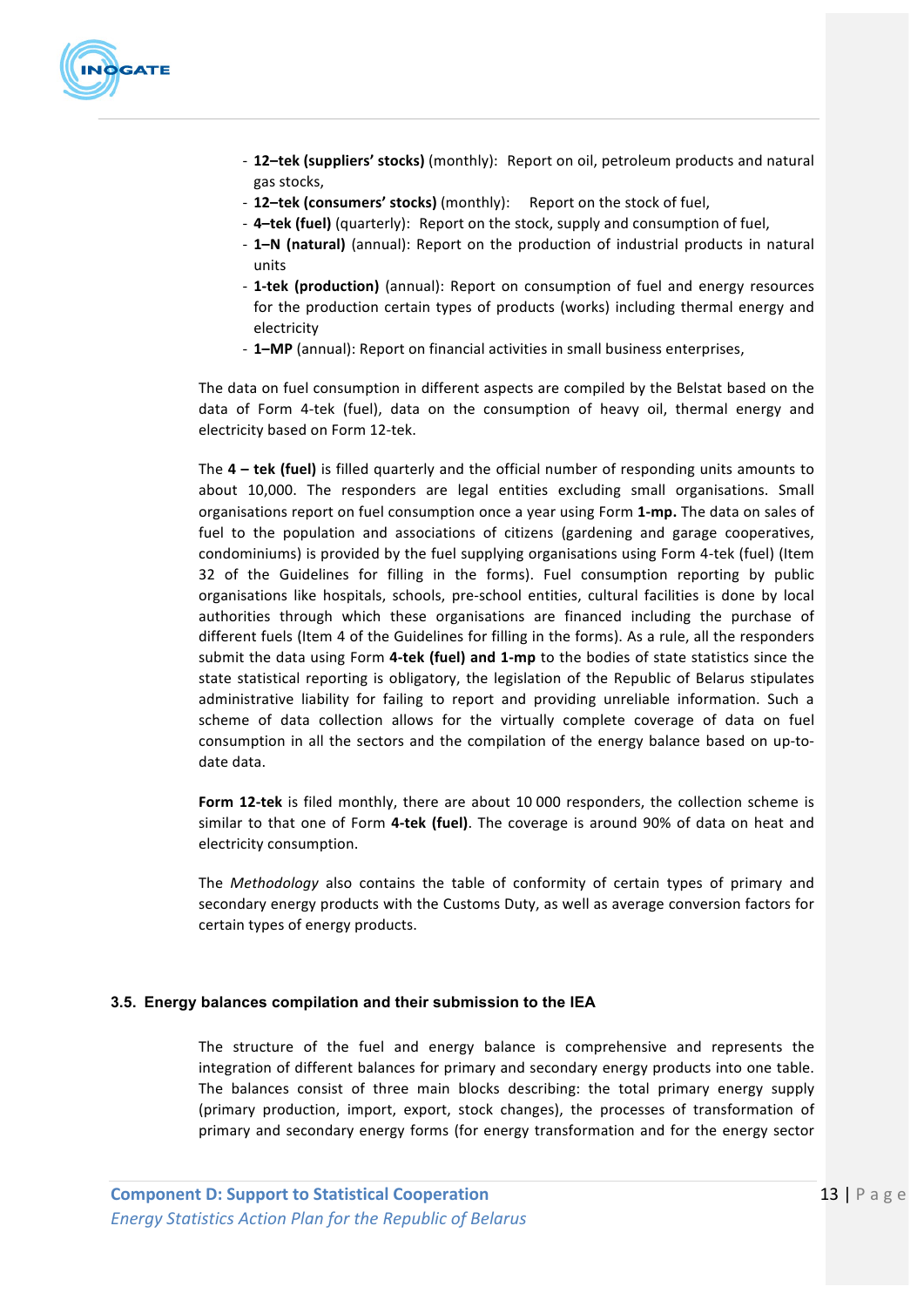

own use), the non-energy sector, losses, and the final consumption of fuel and energy by end users (organisations, households).

The technique used in forming the energy balance involves three versions: in natural units, in tonnes of oil and coal equivalents and in terajoules. The annual energy balance is compiled so as to present the flows of 17 different energy forms, which are summarised in the last column.

The energy balance is published every year in the volume "Energy Balance of the Republic of Belarus", available on request in the Belstat. The IEA/EUROSTAT questionnaires have been submitted since 1990.

#### **3.6. Reporting on monthly energy statistics**

In line with Regulation EC 1099/08 the Belstat ensures monthly collection and submission of the data on production, import, export, change in stocks and consumption of all types of fuel and energy. The above mentioned data without restriction is submitted to the international organisations upon request. In 2012 the Belstat joined the JODI Initiative on Gas and sends a monthly questionnaire filled in. The Belstat also has all the data for filling the monthly JODI oil questionnaire in.

The following six forms are used for compiling monthly energy balances:

- 12-tek: Report on the consumption of fuel and energy
- **12-ves (products)**: Report on the export and import of certain goods
- 12-ves (bunker): Report on the export (import) of bunker fuel
- 12-tek (suppliers' stocks): Report on oil, petroleum products and natural gas stocks
- 12-tek (consumers' stocks): Report on the stocks of fuel
- **12-p**: Report on the production of industrial products and consumer goods (works, services).

Monthly energy data are published in monthly bulletin "Consumption of the fuel and energy resources of the Republic of Belarus".

#### **3.7. Reporting on energy prices**

In the submitted common questionnaire, the Belstat has reported that consolidated statistical data on prices for energy products are formed on a monthly basis. Reports on energy prices are submitted by the key enterprises-energy producers and organisations distributing energy (the organisations subordinate to the Ministries of Energy and Housing and Communal Services).

Publication of energy prices is done in the annual volume "Producers' Prices in the Republic of Belarus" and "Consumers' Prices on the market of the Republic of Belarus" that are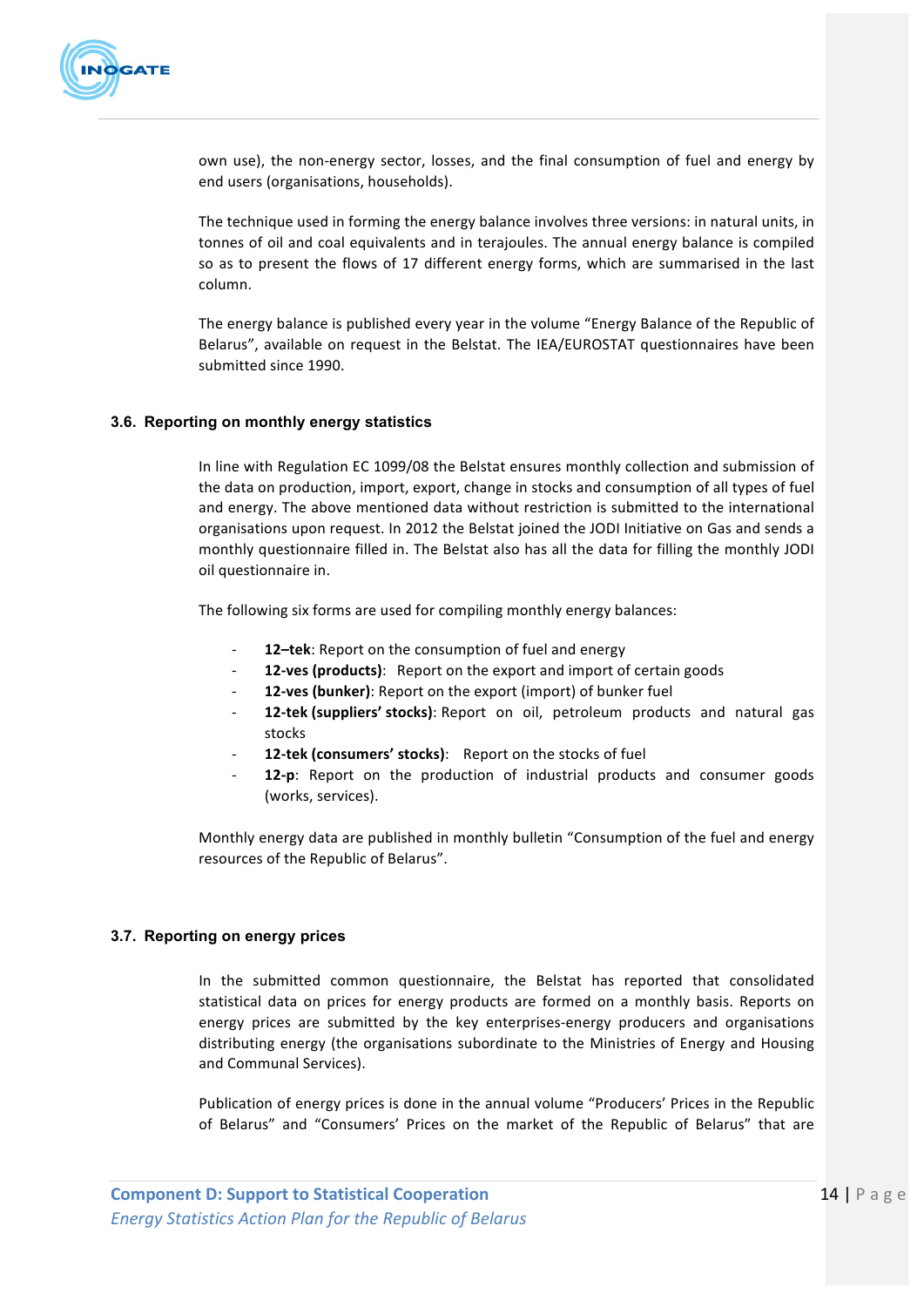

posted on the website of the Belstat. Furthermore, the information on average energy prices for population is published on the website on a monthly basis.

### **3.8. Energy and energy indicators reporting**

Belarus has developed a number of strategic programmes to modernize the energy sector, improve energy efficiency and increase the use of renewable energy sources. Implementation of a transparent monitoring system is recommended for an effective policy implementation and the evaluation of achieved results.

The *Law on Energy Saving* (entered into force in 1998 and last amended in 2006) defines energy efficiency as a priority of the national policy of the Republic of Belarus and entrusts the Government and other state authorities with issuing regulatory acts aimed at promoting a rational use of energy sources. The law assigned a particularly relevant responsibility to the Energy Efficiency Department of the State Committee for Standardization. Its task is to implement the state policy of efficient use of energy resources, to develop and manage energy savings programmes (primarily directed in the industry sector) and to issue technical norms and standards for the energy sector.

The Department for Energy Efficiency develops main indicators calculated on the macro level and in line with the officially approved methodology, including the development of energy intensity of GDP. The methodology is described in the *Methodology for the compilation of* the fuel and energy balance and the calculation of energy intensity of gross domestic product and energy self-sufficiency. The Department for Energy Efficiency cooperates closely with Belstat, taking over data collection by means of surveys, conducted on approximately 9.000 respondents – energy consumers, for the purpose of energy indicators calculations and costs analysis. 

## **4. ENERGY STATISTICS ACTION PLAN 2012 - 2015**

The Energy Statistics Action Plan is created with the aim of, first, supporting the implementation of the Belstats' Statistical Strategy until 2015, which includes activities related to developing methodologies for more detailed final energy consumption assessment and energy efficiency indicators compilation. Second, the ITS expert team considers that energy statistics in Belarus should be developed further so as to support upcoming changes in the energy sector, which will occur as a result of the implementation of the Belarusian energy strategy and related policies. The objectives of the energy policy are: to increase energy efficiency and maximize the use of renewable sources, to improve the security of energy supply, to reduce the dependency on energy imports, to strengthen the position as an energy transit country, and others.

The objectives mentioned above will require interventions in the process of collecting data on renewable energies, as well as their detailed inclusion in the energy balance. The monitoring of energy efficiency indicators requires more disaggregated data on the final and end-use energy consumption, so that the adoption of the methodology proposed by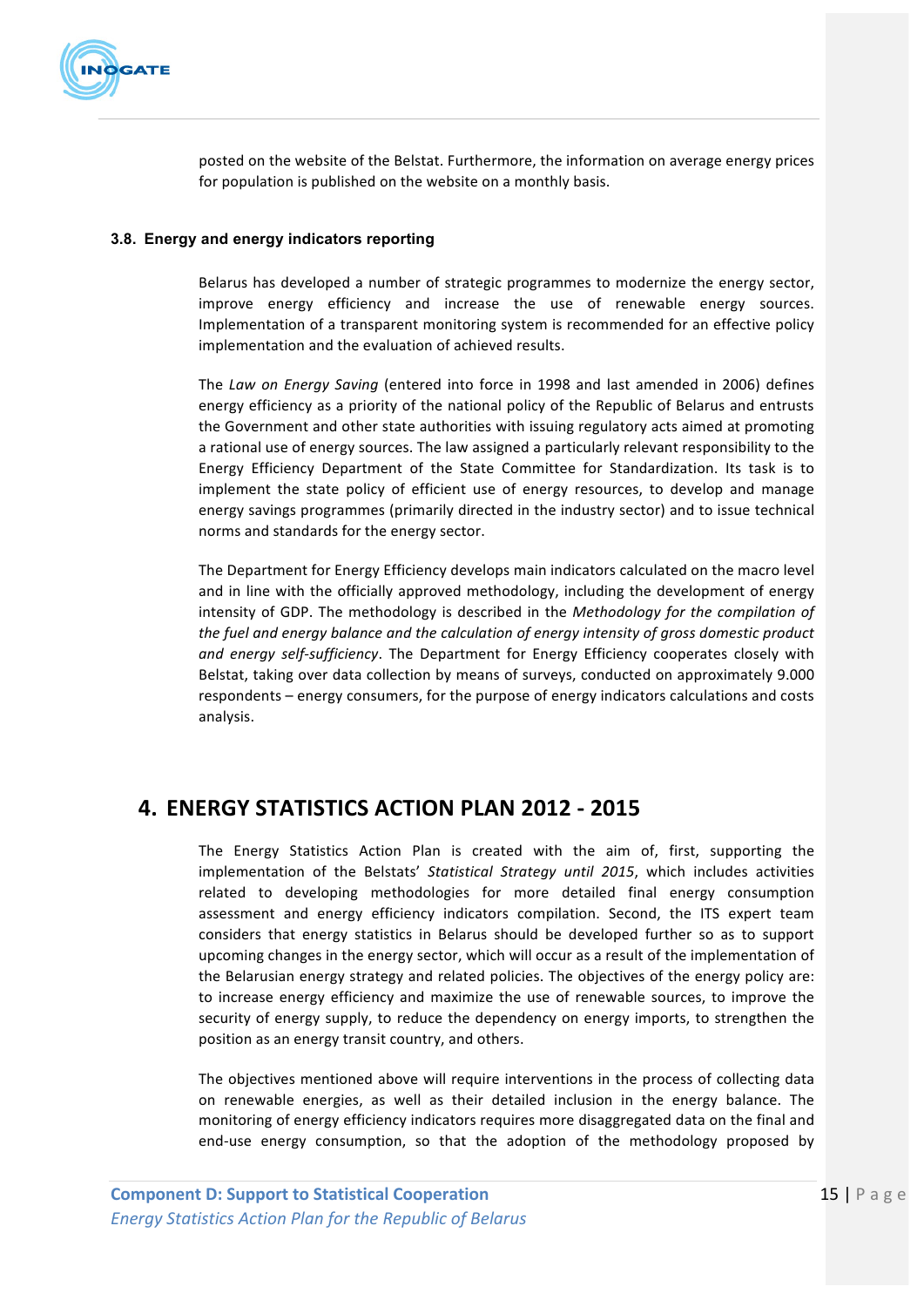

international agencies, such as the IEA, could certainly facilitate the evaluation of the implementation process of the applied measures for energy efficiency and renewable energy. 

Furthermore, new independent power producers are gradually emerging in the field of combined heat and power plants and small hydro power plants, thus activities in the field of energy statistics will certainly be more intensive in the future than they are today.

The Energy Statistics Action Plan for Belarus is presented in the following sub-chapters as a sequence of the activities planned for the period  $2012 - 2015$ . All proposed activities are specified in such a way to reflect Belarus' needs for timely and reliable energy statistics data. Those activities that could be supported by the ITS project through provision of ITS Technical Assistance (ITS-TA), or so-called vertical activities, are especially highlighted. The list and short explanation of all applicable ITS–TA activities can be found in Annex 2.

In addition to the vertical activities mentioned above, the main stakeholders in energy statistics will be invited to actively participate in the activities which will be common for all Partner Countries (PCs), like: workshops, conferences, study tours, networking and others (horizontal activities). It is important to mention that it is expected of Belarus and its responsible stakeholders to ensure the availability of appropriate staff and to support their active participation in the implementation of this Action Plan.

The main goals of all these activities are to increase capacity building in PCs and to establish a reliable and timely energy statistics system, available to a growing number of energy statistics users.

The implementation plan with timelines is presented in table 5-2, Chapter 5, and it provides the schedule of the activities to be carried out until 2015.

The ITS expert team has developed a set of indicators for monitoring the implementation of the ESAP during the period  $2012 - 2014$ . The indicators are listed in a table in Annex 3, and will be filled in at the beginning of the implementation phase and at the end of every project year (2013, 2014). The Belstat and the ITS expert team will fill in the table jointly.

## **4.1. Key area 1: Legal and institutional framework strengthening**

The transition to the market economy in Belarus in 1990 resulted in a reform of the existent system of state statistics. The UNECE report with the title *Global assessment of the statistical* system: experience of the Republic of Belarus, produced in the framework of the TACIS program in 2007, set forth the conclusion that the Republic of Belarus had made considerable progress in this area since 1990.

The ITS expert team points out the institutional arrangement between the Belstat, the State Committee for Standardization of the Republic of Belarus - the Department for Energy Efficiency, the Ministry of Economy and the Ministry of Energy, including the division of labour and joint coordination of the activities of collecting, compiling and elaborating energy statistics data. This case can serve as an example of good practice to other partner countries.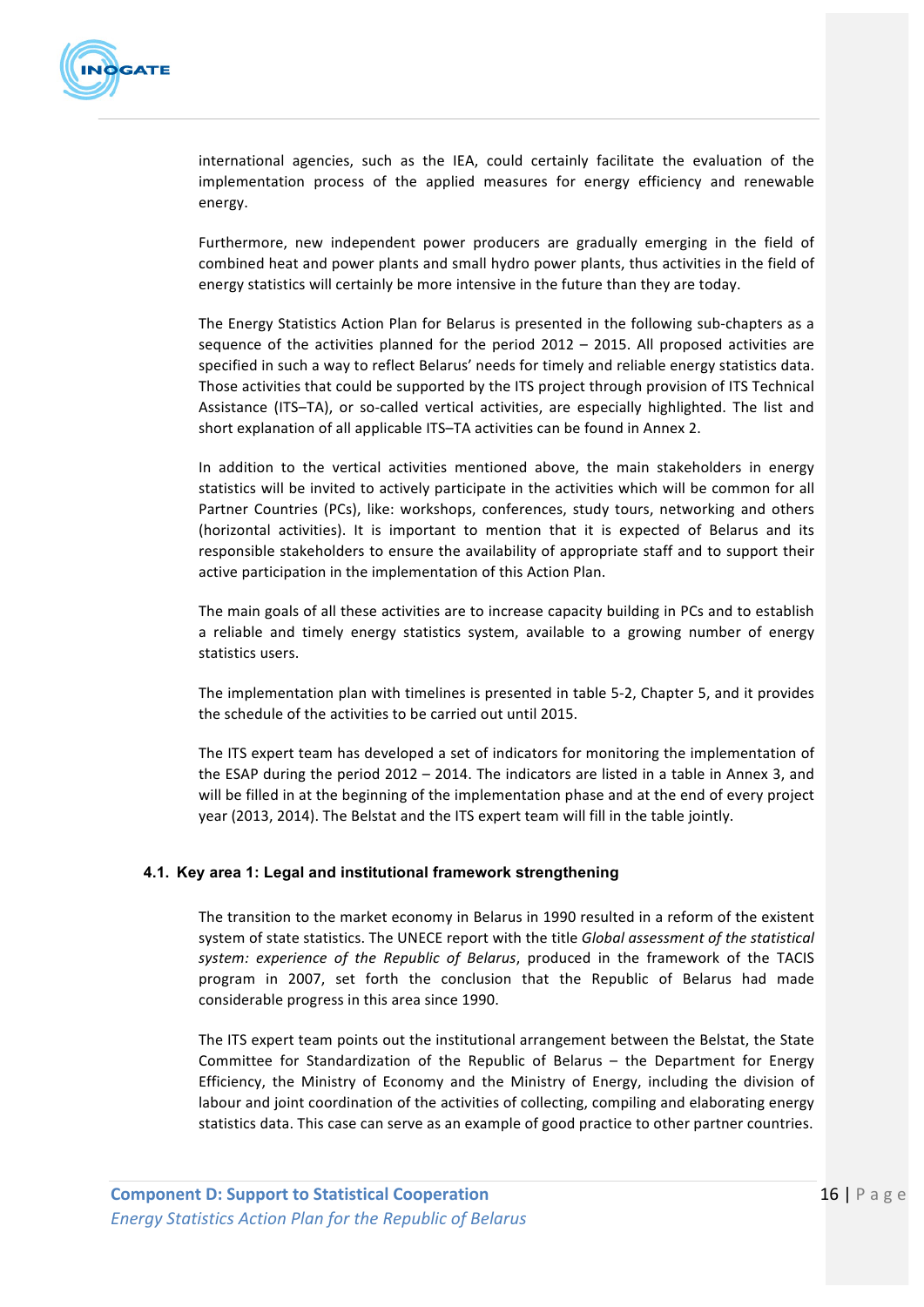

In relation to the legal framework, the ITS expert team has noted additional questions for discussion. 

#### • Development of an appropriate legal framework for energy statistics

Belarus belongs to the group of few countries, which does not publish energy data and energy balances. The ITS expert team strongly recommends initiation of the **process of** official dissemination and publication of energy data free of charge.

## **4.2. Key area 2: Development of a reporting system based on international (IEA/ EU) standards**

## • **Capacity building on EU and International Energy Statistics Standards**

In the report to the UNECE (*Country practice in energy statistics*, March 2012), Belstat reported that there is a need to harmonise separate branches of Belarusian statistics with standards and requirements of the European statistical system. The compliance of the Belarusian energy statistics system with European standards was discussed during the common meeting between the ITS expert team and the representatives of Belstat, that was held in Minsk, in May 2012. Energy statistics is faced with a problem relating to the harmonisation of standards applied in foreign trade statistics with codes for products and activities classification that is used in industrial statistics. Merging two different types of codes when compiling the energy balance requires additional efforts, which certainly does not lead to any improvement of energy balance reliability. Therefore, one of the major tasks of the Main Department for Industry Statistics should be the **harmonisation of different codes applied in energy statistics**. The Belstat is solely responsible for this activity.

Energy strategies and plans imply that huge changes are to be expected in the energy sector; plans for the construction of a coal and nuclear power plants will certainly affect the overall energy statistics system. These changes are expected to happen very soon, so that it is suggested to Belstat to start the preliminary activities related to these types of energy statistics.

## • Improvement of methodologies for the collection, compilation, quality control and **dissemination of energy statistics**

Currently, the Belstat collects reliable data on energy production, imports and exports, stock changes, transformations, supply and demand.

Moreover, a revision of the Form 12-tek, 1-tek (products), 4-tek (fuel) is necessary so that to expand the list of tracked indicators; this uniform form is designed for all energy-consuming units. In order to further increase the reliability of the data, it is recommended to develop additional new forms, which would target specific groups of energy consumers, at least the producers of goods (industrial sector) and services, and their branches. This would be of particular importance for compiling energy indicators, and specifically for energy efficiency indicators.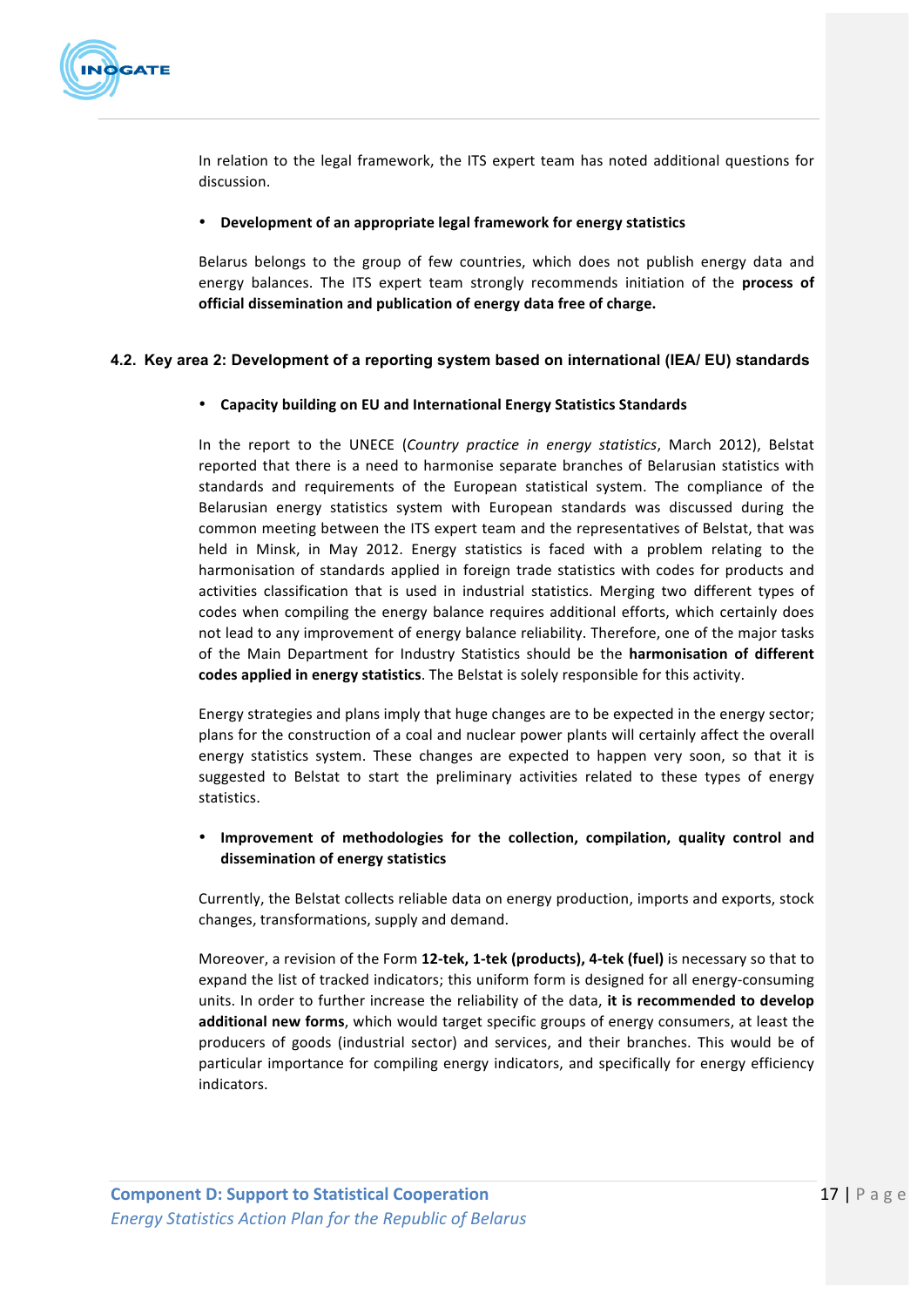

It is necessary to assess the final energy consumption in the transport sector, the responses in the questionnaire do not imply on the methodology of data collection for this part of energy statistics.

The ITS expert team has prepared a special technical assistance (**ITS TA – 2.2**) to the Belstat in the field of the improvement of methodologies for collecting, compiling, controlling and disseminating energy statistics. The scope and content of the activity is provided in the Annex 2, Chapter: Brief description of the indicative Technical Assistances from ITS project.

## • Assistance during the organisation and implementation of the surveys on final energy **consumption**

As defined in the Belstats' Strategy, the plan for the additional **collection of data on final energy consumption exists**. The ITS experts concluded that collection of the final energy consumption data should be methodologically prepared for different types of consumers: households, services, agriculture and fishing. The main purpose of these surveys will be to increase the reliability of data on final energy consumption, as well as to prepare the grounds for the development of a methodology for monitoring and verifying energy efficiency indicators.

Surveys on final energy consumption are costly and time consuming, so the concept of their development should also include a decision on periodicity in the future (e.g. every five years). In addition, the possibility to include questions on energy consumption in other regular annual surveys in the meantime should also be analysed.

The ITS expert team has prepared a proposal for the Belstat to provide assistance in the conduct of survey on energy consumption in the households. The survey will have the aim to improve final energy consumption data in household sector but also to serve as the ground for the development of methodology and energy efficiency indicators calculation.

The proposed sample size will be about 6000 households. This sample size is also used in other surveys, like the LSMS. The estimated duration of the survey is 6 months, and the preparation of the survey can start in the second half of 2013. In that way Belstat will be able to include this activity into annual Programme of Statistical Work. The survey in the household sector will be supported by ITS Technical assistance activities **ITS TA – 2.3,** which will provide assistance during the development of the implementation process methodology and during the development of the final energy consumption.

The survey in the service sector (public and private) is more complex than the survey in the household sector and should therefore be prepared carefully. It should be based on firm grounds, in particular, on a comprehensive business register. It is assumed that Belstat has certain information on business activities and active entrepreneurs at its disposal. The survey in the service sector can be implemented in the same period as the survey in the household sector, in 2014 and the ITS expert team estimates the sample size in service sector to about 2000. Before deciding about conducting survey in the service sector it will be needed to conduct detailed analysis of the possible overlapping with reporting from services sector, described in the chapter *Improvement* of the methodologies for the collecting, *compiling, controlling and disseminating energy statistics.*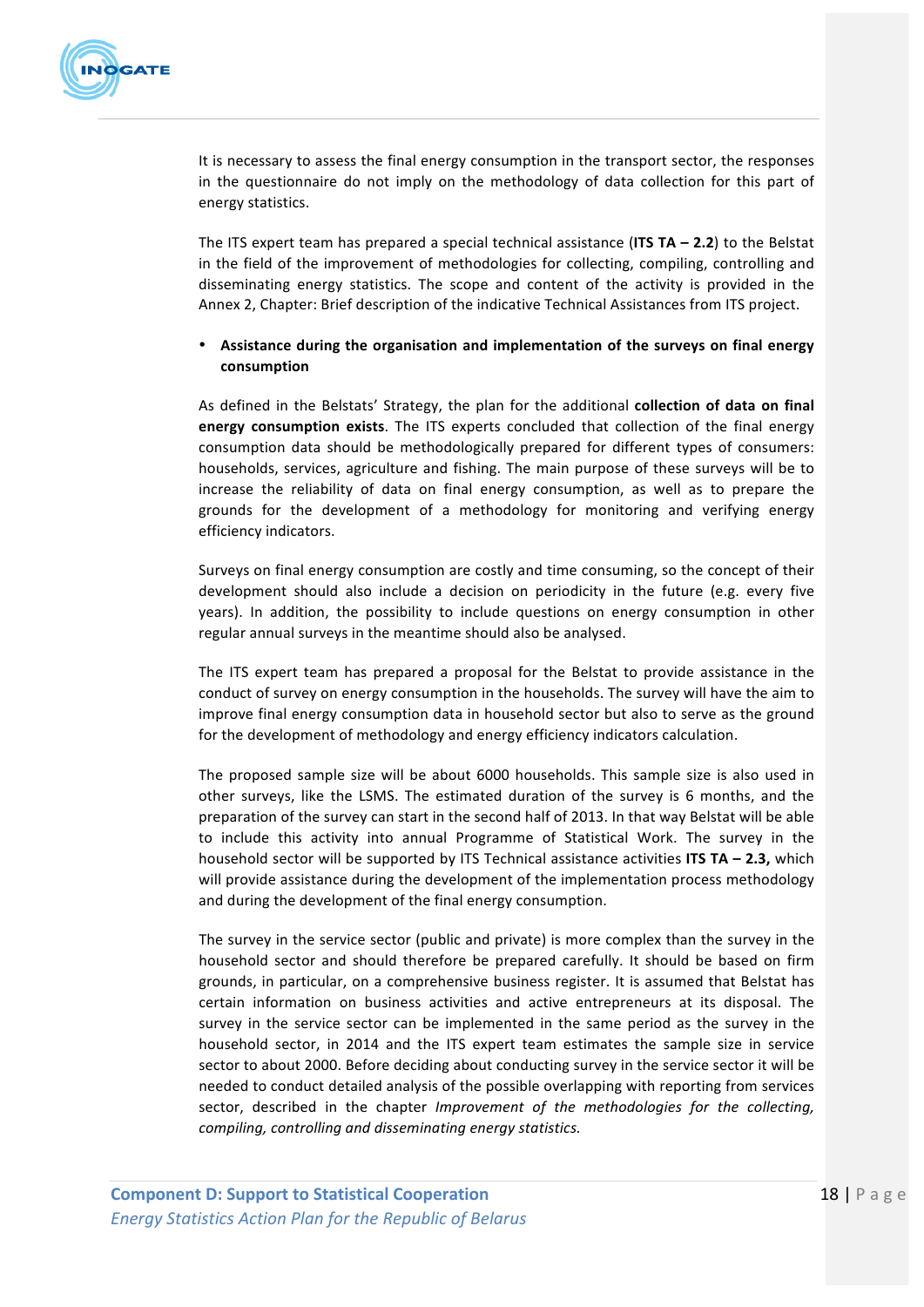

It is recommended that surveys in other sectors should also be postponed for the following years, after 2014, and prepared on the basis of experiences in the household sector, as well as on experiences of other PCs implementing such activities. The ITS project support for survey conduction in services and other sectors is not envisaged.

## • Reconstruction of data from the energy surveys in the years following the reference **year**

At the end of year 2014, the ITS expert team will assist the Belstat in preparing reconstruction of data on energy consumption in household sector in 2014. The survey which will be conducted in 2014 will gather data only for energy consumption in 2013.

## • Adaptation of existing surveys to the research on energy consumption

The ITS expert team, together with the Belstat, should try to find possibilities for including a simple table (one question) in the Living Standard Measurement Survey, which is annually conducted in the household sector (ITS TA-2.4). The result of this specific question will be the final energy consumption in the household sector, especially in the years between surveys on energy consumption. This will specifically contribute to the determination of fuel wood as the most frequent energy source used in households in Belarus.

## **4.3. Key area 3: Energy balances compilation and submission of the questionnaires to the IEA**

Currently, Belstat produces annual energy balances compatible with the IEA/EUROSTAT formats on the basis of all available data, and it regularly submits questionnaires to the IEA. In addition, the Belstat compiles fuel and energy balances on a monthly basis, but only on the basis of preliminary data in a simplified shape.

As it is stated in the Energy Statistics Country Profile, Belarus does not publish energy balances, but it only delivers them in hard copy "Energy Balance of the Republic of Belarus" to users upon request. Possibilities of officially publishing energy balances on the Belstat's web free of charge need to be additionally discussed.

During the meeting with the ITS experts, the Belstat has expressed the intention to initiate the development of regional energy statistics as a contribution to the forthcoming projects concerning energy efficiency and renewable energy. These procedures will certainly require the involvement of other institutions and a new institutional arrangement. Statisticians in regional offices need to be additionally educated in the field of energy balance compilation, since to date they have worked only with energy data collection and compilation.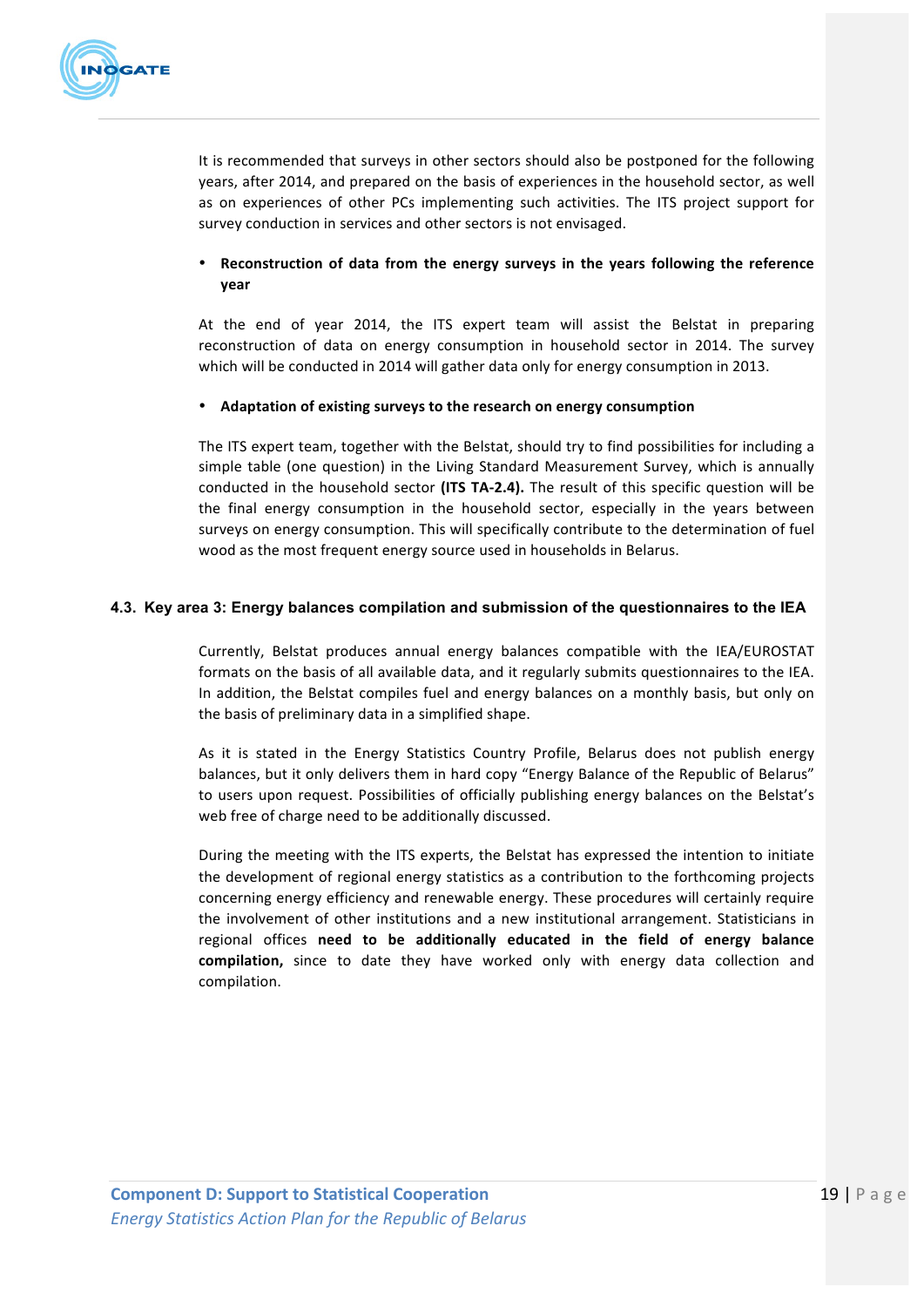

### **4.4. Key area 4: Development of a reporting system for monthly energy statistics**

In the common questionnaire, the Belstat has reported that it published monthly energy statistics, which included data on production, import, export and stock of fuel and energy, as well as data on fuel, heat and electricity consumption by end consumers.

The only incompliance with the EC Regulation  $1099/2008$  is that some data requiring monthly collection is collected quarterly or yearly depending on the demand in the Republic. Moreover, energy statistics for the base year are collected when the new year begins, not for the calendar month.

The ITS experts suggest a revision of monthly statistics and its compliance to the request for reporting as defined by the IEA standards and in the EC Regulation 1099/88 on Energy Statistics in the second half of 2014.

#### **4.5. Key area 5: Development of a reporting system on energy prices**

Consolidated statistical data on prices of energy products are produced in Belstat on a monthly basis using the statistical data obtained from the surveys of enterprises-energy producers and energy serving organisation. The methodologies applied by the Belstat comply with the International standards.

Belenergo and Beltopgas are vertically integrated companies in Belarus, which carry out all activities in the energy supply chain. They are directly controlled by the state via the Ministry of Energy.

The tariff setting process is as follows: Belenergo and Beltopgas submit cost-based tariff proposals to the Ministry of Energy. The Ministry refers these proposals with comments to the Tariff Department of the Ministry of Economy. Following further interdepartmental consultations, a final proposal is sent to the Council of Ministers for ratification.

In the gas sector, the state regulates the tariffs for gas transmission and distribution. The needs for the adaptation to the reporting system on energy prices in line with EU directive on transparency of electricity and gas prices will be analysed in the second half of 2014.

#### **4.6. Key area 6: Development of a reporting system on energy and energy efficiency indicators**

The main energy indicators are related to data other than energy statistics, like national accounts (gross domestic product, value added, population, employed persons, etc.), trade and other statistics. The reliability and accuracy of these indicators depend on the quality and consistency of all input data. However, energy efficiency indicators, besides being dependent on energy consumption, rely on a number of other factors, and require the collection of additional data not available in main statistics. Energy efficiency indicators are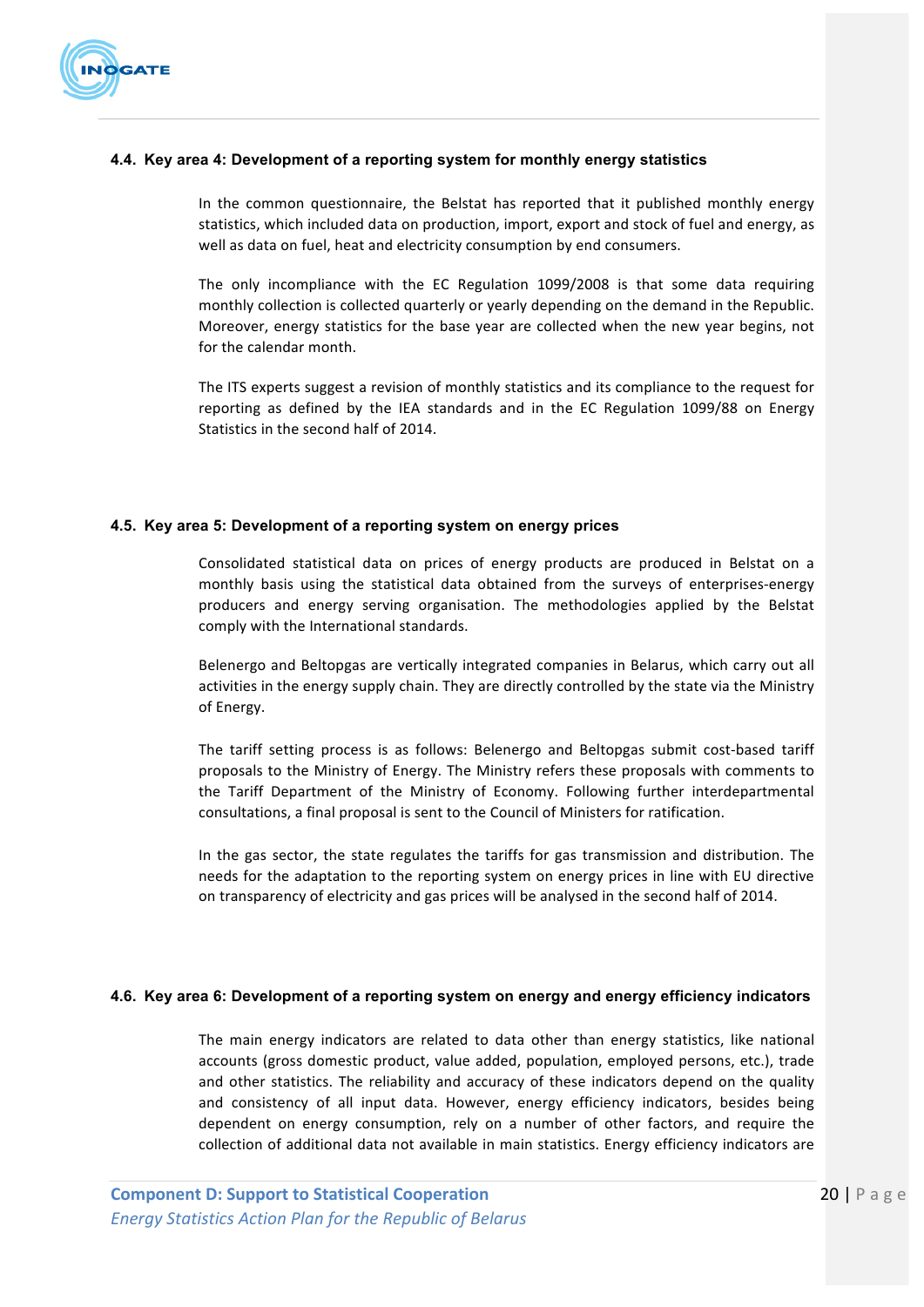

mainly based on data gathered from extensive surveys on energy consumption characteristics, the technology used, building characteristics and other factors in different consumption sectors (industry, transport, households, and services). Besides statistical analysis, energy efficiency indicators require specific professional skills, like energy modelling and similar analytical skills related to the identification of end use energy consumption.

In order to support one of the main goals of the *Strategy for the Development of State Statistics for the period until 2015,* the ITS expert team plans to provide support in the development of methodologies for energy efficiency indicators by sectors.

The ITS experts propose the application of ITS TA activities specific for this component  $-$  ITS **TA** – **5.1, 5.2** and **5.3.** These activities shall follow the implementation of energy consumption surveys. The questionnaires in surveys shall be designed so as to provide enough information for the development of a methodology for monitoring and verifying energy efficiency indicators.

The main results of the ITS technical support in Key area 6 will be:

- methodology for energy (efficiency) indicators monitoring and evaluation;
- adaption and application of a simple software model for energy indicators compilation;
- training on methodology and software use for the monitoring and verification of energy savings.

It is suggested to Belstat to initially explore, during 2013, the availability of all data needed for the calculation of main energy indicators, and to develop indicators according to international methodologies.

In 2014, following the joint INOGATE and IEA Energy Statistics and Indicators Training in Tbilisi, Georgia (5 – 9 November 2012), the ITS project plans to implement additional regional activities related with this topic such as a study tour and regional workshops (RA 5).

The study tour will include, in addition to a visit to an advanced NSI in energy statistics and energy balances, a provision of the short training/workshop on energy and energy efficiency indicators (RA 5).

Also, in 2013 and 2014, during the international conference: Achievement of the Energy *Statistics Action Plans* and workshop (RA 6) Belstat will be able to observe the progress and improvement of energy efficiency indicators in some Partner Countries, which are more advanced in such analyses.

The ITS project will disseminate project results on the official INOGATE web site during the implementation together with various other communication activities planned in the framework of the INOGATE project.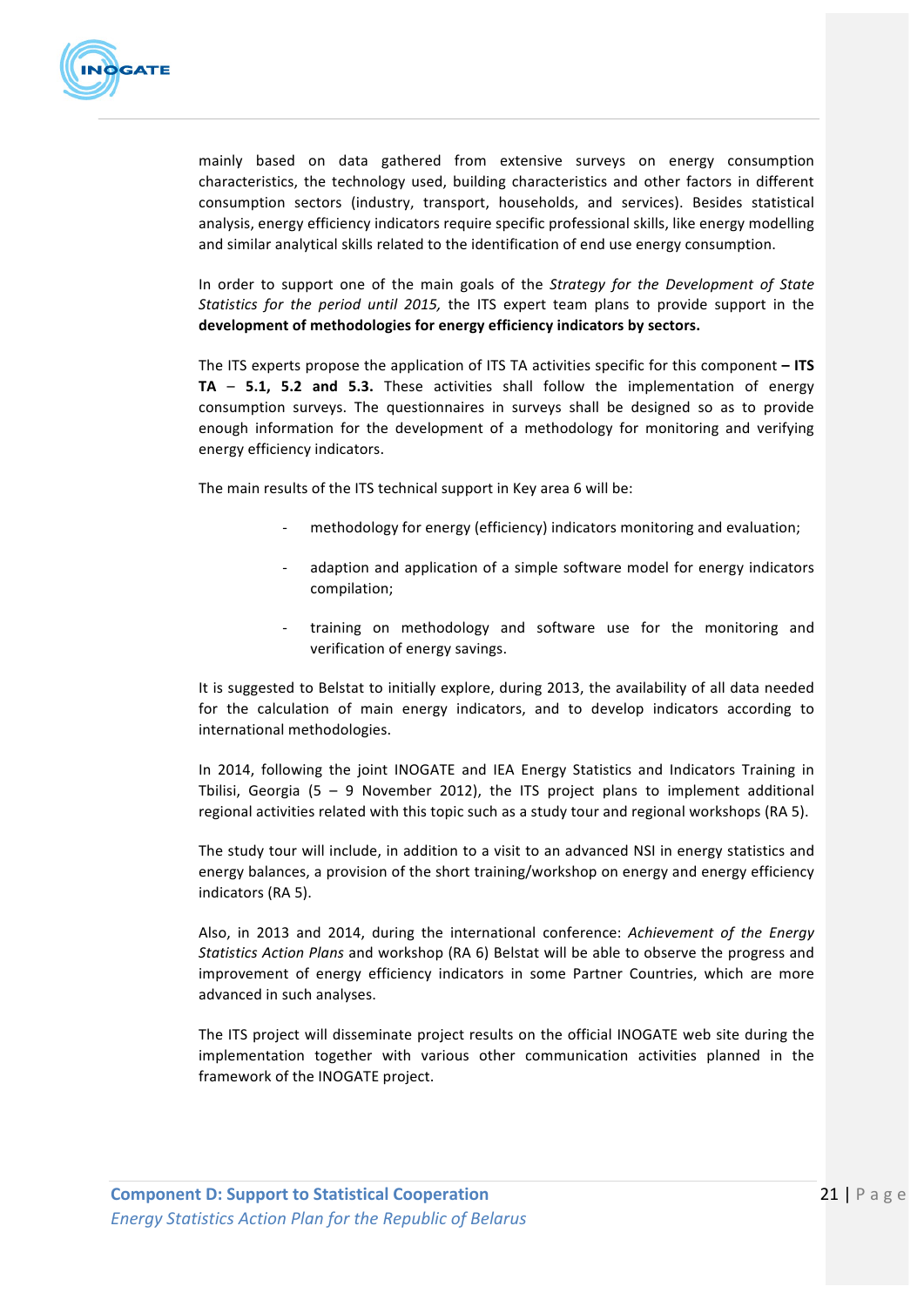

## **5. THE RESOURCES NEEDED FOR THE ACTION PLAN IMPLEMENTATION AND ITS PROJECT SUPPORT**

In order to achieve the goals described in the previous chapter, certain resources should be available to the Belstat and other main stakeholders dealing with energy statistics so as to implement the proposed activities.

In this Action Plan, the resources are expressed in terms of:

- Total necessary expert *Technical assistance (TA)* for all the activities envisaged under this Action Plan (man/days),
- *ITS Technical assistance - ITS TA* (man/days) and *ITS Regional assistance - ITS RA*, as support to the implementation of selected activities,
- The engagement of the *local experts (ITS LE)* for the implementation of specific tasks within particular activities (man/days),
- The engagement of *human capacities (HC)* within the energy statistics system in a Partner Country, who will actively participate in the implementation of the Action Plan (man/days),
- The estimation of a Partner Country's needs for *new additional staff (NS)* in the field of energy statistics (man/year), in case there is no such staff or the existing capacities are not sufficient to implement the targeted activities.

The estimation of all resources necessary for the implementation of the Belarusian Action Plan is presented in the Table 1-1.

Total **Technical assistance (TA)** is based on the estimates of the necessary professional consultation services, expressed in man/day units. These services include on-site trainings, small workshops, personal education and provision of technical reports. **Technical assistance from the ITS project (ITS TA)** is the assistance in selected activities, which contributes the most to energy statistics progress. The engagement of **local experts** under the ITS project **(ITS LE)** is envisaged mostly for cases where the implementation of energy consumption surveys is planned. The implementation of this activity strongly depends on the existence of certain prerequisites, such as supporting Programs in the NSIs, available human resources, and others. In the case of Belarus, support to the establishment of a surveying procedure in the household sector is planned, so it is envisaged to employ additional local experts, who will be involved in the process of data collection and IT support development. Before the final decision on the involvement of local experts, Belstat's maximal possible involvement in the conduct of the survey will be additionally discussed. All decisions on the survey implementation will be based on a common agreement between the ITS expert team and the Belstat. The goal of the survey is not only to obtain results regarding energy consumption in the households in the base year, but also to increase capacities and capabilities of the Belstat staff, in order for them to conduct such researches in the following years.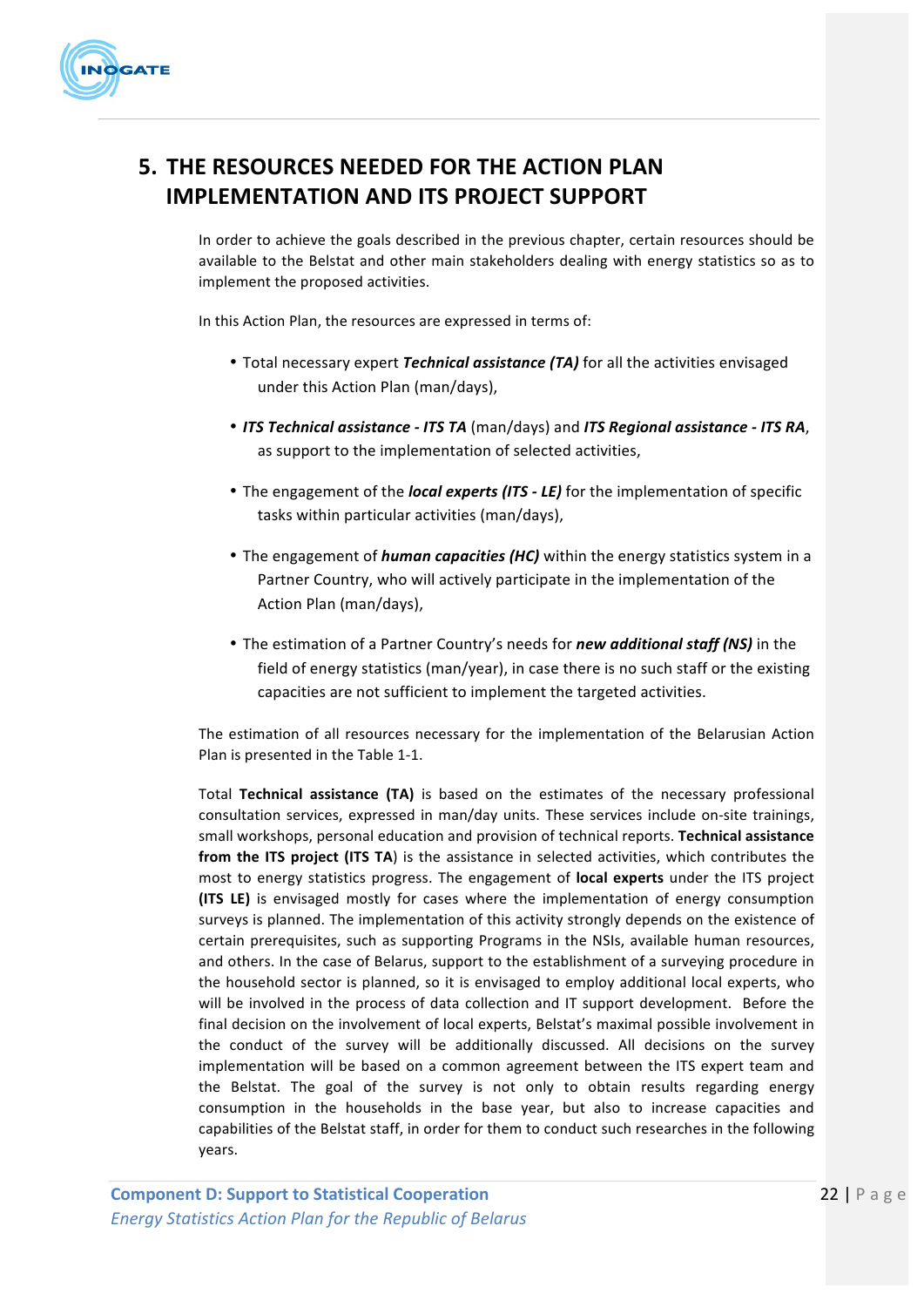

In order to ensure the implementation of the activities defined in the Action Plan, the PCs need to provide appropriate staff or **human capacities (HC)**, which will actively participate in the implementation of these activities. In the absence of such staff, the Action Plan estimates the needs for the employment of new staff (NS), expressed in man units. In the case of Belarus, the employment of new personnel is not foreseen.

The total technical assistance in Belarus is estimated to 75 man/days, and the ITS project support can provide 46,5 man/days or 62% of the total necessary assistance. During the ESAP implementation, Belarus is required to make its experts in energy statistics available in the total amount of about 106,5 man/days. There is no need for employing additional staff in Belstat regarding the energy statistics activities.

The breakdown of resources by key areas is shown in table 5-2, while more detailed schedule of the implementation of certain activities (both horizontal and vertical), including the breakdown of resources, is shown in the table 5-3 in Chapter 5.

| Years                                    |       | 2012 |     |              | 2013           |      |      | 2014         |                |      |     |
|------------------------------------------|-------|------|-----|--------------|----------------|------|------|--------------|----------------|------|-----|
| Quarters                                 | total | 3    | 4   | $\mathbf{1}$ | $\overline{2}$ | 3    | 4    | $\mathbf{1}$ | $\overline{2}$ | 3    | 4   |
| <b>Technical assistance (TA):</b>        |       |      |     |              |                |      |      |              |                |      |     |
| Total technical assistance,<br>man/days  | 75,0  | 0,0  | 0,0 | 0,0          | 0,0            | 11,0 | 13,0 | 10,0         | 10,0           | 31,0 | 0,0 |
| ITS TA, man/day                          | 46,5  | 0,0  | 0,0 | 0,0          | 0,0            | 11,0 | 9,5  | 7,0          | 6,0            | 13,0 | 0,0 |
| ITS LE, man/day                          | 14,5  | 0,0  | 0,0 | 0,0          | 0,0            | 0,0  | 2,5  | 3,0          | 4,0            | 5,0  | 0,0 |
| Human capacities (HC) in Partner country |       |      |     |              |                |      |      |              |                |      |     |
| Total, man/day                           | 106,5 | 0,0  | 0,0 | 0,0          | 0,0            | 16,5 | 22,5 | 15,0         | 15,0           | 37,5 | 0,0 |
| <b>Additional employment</b>             |       |      |     |              |                |      |      |              |                |      |     |
| Total, man/year                          | 0     |      |     |              |                |      |      |              |                |      |     |

**Table 5-1.** Resources for the Belarus Energy Statistics Action Plan 2012 – 2015 implementation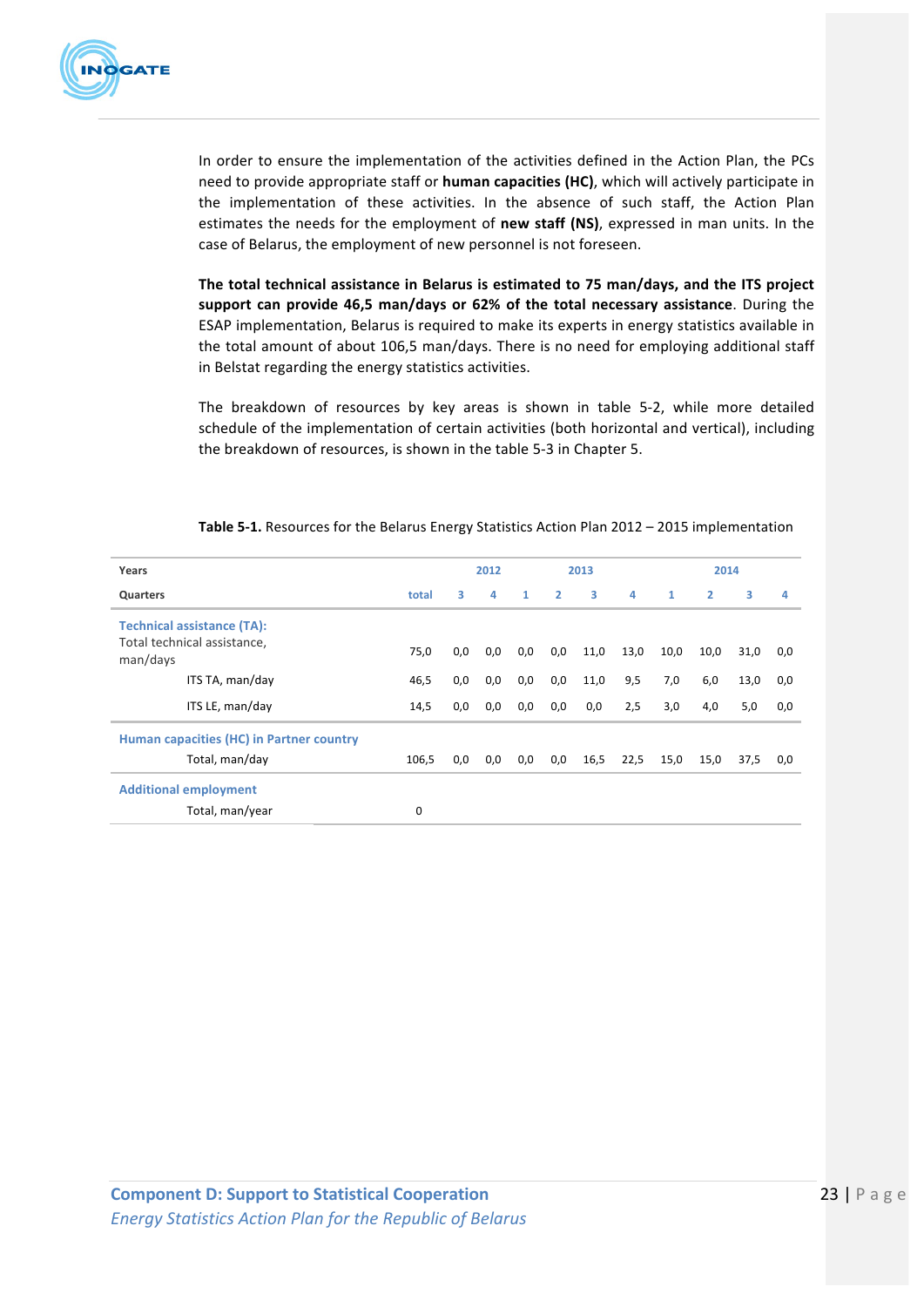

| Years                                                                                                                                 |       |     | 2012 |              | 2013           |      |      | 2014         |                |      |     |
|---------------------------------------------------------------------------------------------------------------------------------------|-------|-----|------|--------------|----------------|------|------|--------------|----------------|------|-----|
| Quarters                                                                                                                              | total | 3   | 4    | $\mathbf{1}$ | $\overline{2}$ | 3    | 4    | $\mathbf{1}$ | $\overline{2}$ | 3    | 4   |
| TA 1. Development/improvement of Legal and Institutional Framework including:                                                         |       |     |      |              |                |      |      |              |                |      |     |
| TA, man/day                                                                                                                           | 0,0   | 0,0 | 0,0  | 0,0          | 0,0            | 0,0  | 0,0  | 0,0          | 0,0            | 0,0  | 0,0 |
| ITS TA, man/day                                                                                                                       | 0,0   | 0,0 | 0,0  | 0,0          | 0,0            | 0,0  | 0,0  | 0,0          | 0,0            | 0,0  | 0,0 |
| ITS LE, man/day                                                                                                                       | 0,0   | 0,0 | 0,0  | 0,0          | 0,0            | 0,0  | 0,0  | 0,0          | 0,0            | 0,0  | 0,0 |
| HC, man/day                                                                                                                           | 0,0   | 0,0 | 0,0  | 0,0          | 0,0            | 0,0  | 0,0  | 0,0          | 0,0            | 0,0  | 0,0 |
| TA 2. Improvement of the data collection, compilation, management and analysing in line with EU and international<br><b>standards</b> |       |     |      |              |                |      |      |              |                |      |     |
| TA, man/day                                                                                                                           | 51,0  | 0,0 | 0,0  | 0,0          | 0,0            | 11,0 | 7,0  | 10,0         | 10,0           | 13,0 | 0,0 |
| ITS TA, man/day                                                                                                                       | 32,5  | 0,0 | 0,0  | 0,0          | 0,0            | 11,0 | 4,5  | 7,0          | 6,0            | 4,0  | 0,0 |
| ITS LE, man/day                                                                                                                       | 14,5  | 0,0 | 0,0  | 0,0          | 0,0            | 0,0  | 2,5  | 3,0          | 4,0            | 5,0  | 0,0 |
| HC, man/day                                                                                                                           | 76,5  | 0,0 | 0,0  | 0,0          | 0,0            | 16,5 | 10,5 | 15,0         | 15,0           | 19,5 | 0,0 |
| Surveys on energy<br>consumption, units                                                                                               |       |     |      |              |                |      |      |              |                |      |     |
| Industry - units                                                                                                                      | 0,0   | 0,0 | 0,0  | 0,0          | 0,0            | 0,0  | 0,0  | 0,0          | 0,0            | 0,0  | 0,0 |
| Transport - units                                                                                                                     | 0,0   | 0,0 | 0,0  | 0,0          | 0,0            | 0,0  | 0,0  | 0,0          | 0,0            | 0,0  | 0,0 |
| Households - 4000<br>units                                                                                                            | 4000  | 0,0 | 0,0  | 0,0          | 0,0            | 0,0  | 645  | 1806         | 1548           | 0,0  | 0,0 |
| Service - 0 units                                                                                                                     | 0,0   | 0,0 | 0,0  | 0,0          | 0,0            | 0,0  | 0,0  | 0,0          | 0,0            | 0,0  | 0,0 |
| Others (agriculture,<br>construction) - 0 units                                                                                       | 0,0   | 0,0 | 0,0  | 0,0          | 0,0            | 0,0  | 0,0  | 0,0          | 0,0            | 0,0  | 0,0 |
| TA 3. Energy and commodity balance compilation in line with EUROSTAT/IEA/UNECE methodologies                                          |       |     |      |              |                |      |      |              |                |      |     |
| TA, man/day                                                                                                                           | 6,0   | 0,0 | 0,0  | 0,0          | 0,0            | 0,0  | 6,0  | 0,0          | 0,0            | 0,0  | 0,0 |
| ITS TA, man/day                                                                                                                       | 5,0   | 0,0 | 0,0  | 0,0          | 0,0            | 0,0  | 5,0  | 0,0          | 0,0            | 0,0  | 0,0 |
| ITS LE, man/day                                                                                                                       | 0,0   | 0,0 | 0,0  | 0,0          | 0,0            | 0,0  | 0,0  | 0,0          | 0,0            | 0,0  | 0,0 |
| HC, man/day                                                                                                                           | 12,0  | 0,0 | 0,0  | 0,0          | 0,0            | 0,0  | 12,0 | 0,0          | 0,0            | 0,0  | 0,0 |
| TA 4. Development of the reporting system on energy prices                                                                            |       |     |      |              |                |      |      |              |                |      |     |
| TA, man/day                                                                                                                           | 9,0   | 0,0 | 0,0  | 0,0          | 0,0            | 0,0  | 0,0  | 0,0          | 0,0            | 9,0  | 0,0 |
| ITS TA, man/day                                                                                                                       | 0,0   | 0,0 | 0,0  | 0,0          | 0,0            | 0,0  | 0,0  | 0,0          | 0,0            | 0,0  | 0,0 |
| ITS LE, man/day                                                                                                                       | 0,0   | 0,0 | 0,0  | 0,0          | 0,0            | 0,0  | 0,0  | 0,0          | 0,0            | 0,0  | 0,0 |
| HC, man/day                                                                                                                           | 9,0   | 0,0 | 0,0  | 0,0          | 0,0            | 0,0  | 0,0  | 0,0          | 0,0            | 9,0  | 0,0 |
| TA 5. Development of the energy and energy efficiency indicators                                                                      |       |     |      |              |                |      |      |              |                |      |     |
| TA, man/day                                                                                                                           | 9,0   | 0,0 | 0,0  | 0,0          | 0,0            | 0,0  | 0,0  | 0,0          | 0,0            | 9,0  | 0,0 |
| ITS TA, man/day                                                                                                                       | 9,0   | 0,0 | 0,0  | 0,0          | 0,0            | 0,0  | 0,0  | 0,0          | 0,0            | 9,0  | 0,0 |
| LE, man/day                                                                                                                           | 0,0   | 0,0 | 0,0  | 0,0          | 0,0            | 0,0  | 0,0  | 0,0          | 0,0            | 0,0  | 0,0 |
| HC, man/day                                                                                                                           | 9,0   | 0,0 | 0,0  | 0,0          | 0,0            | 0,0  | 0,0  | 0,0          | 0,0            | 9,0  | 0,0 |
| <b>TOTAL</b>                                                                                                                          |       |     |      |              |                |      |      |              |                |      |     |
| TA, man/day                                                                                                                           | 75,0  | 0,0 | 0,0  | 0,0          | 0,0            | 11,0 | 13,0 | 10,0         | 10,0           | 31,0 | 0,0 |
| ITS TA, man/day                                                                                                                       | 46,5  | 0,0 | 0,0  | 0,0          | 0,0            | 11,0 | 9,5  | 7,0          | 6,0            | 13,0 | 0,0 |
| LE, man/day                                                                                                                           | 14,5  | 0,0 | 0,0  | 0,0          | 0,0            | 0,0  | 2,5  | 3,0          | 4,0            | 5,0  | 0,0 |

## **Table 5-2:** Specification of the resources for the Belarus's Energy Statistics Action Plan 2012 -2015 implementation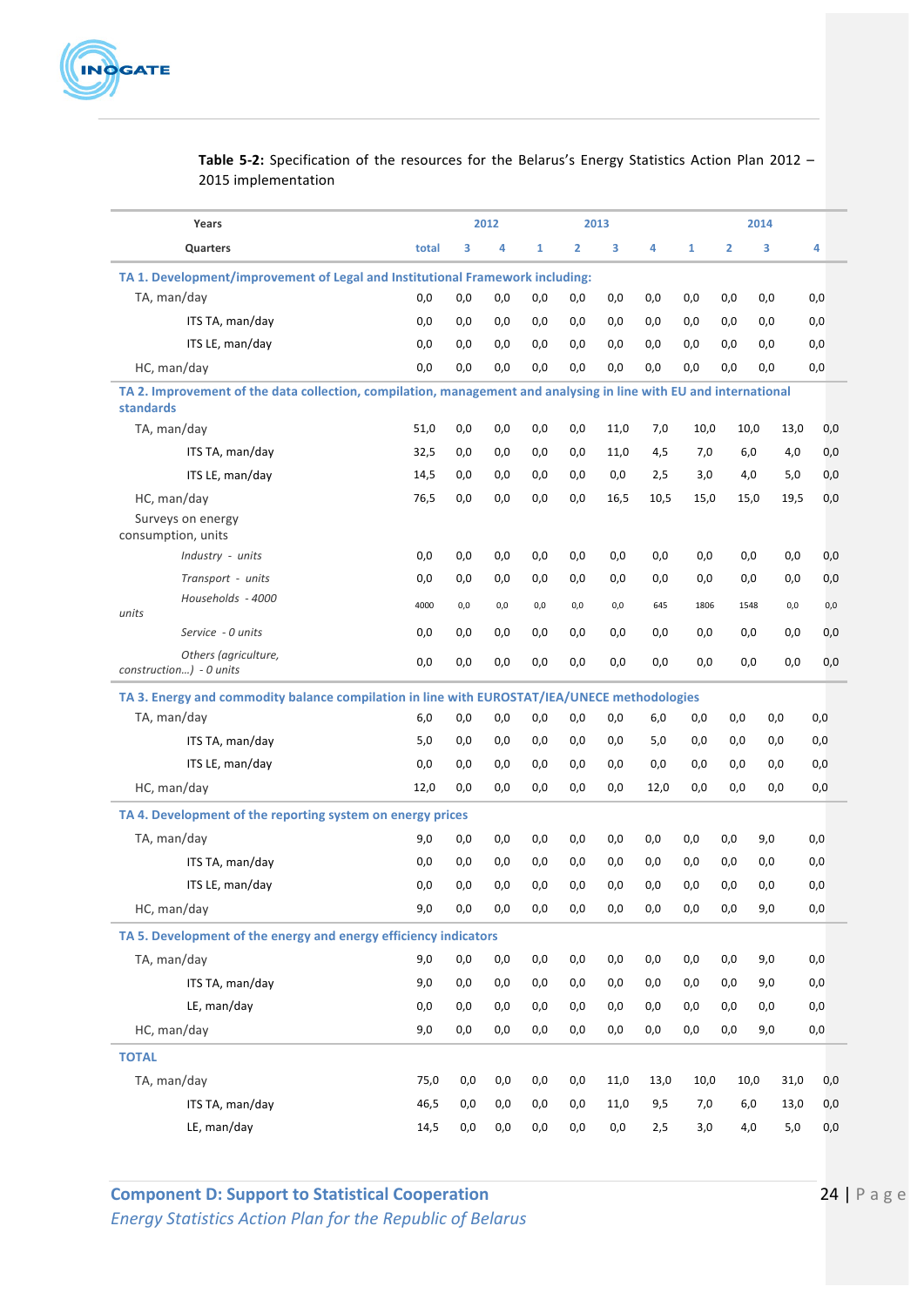

HC, man/day 106,5 0,0 0,0 0,0 0,0 16,5 22,5 15,0 15,0 37,5 0,0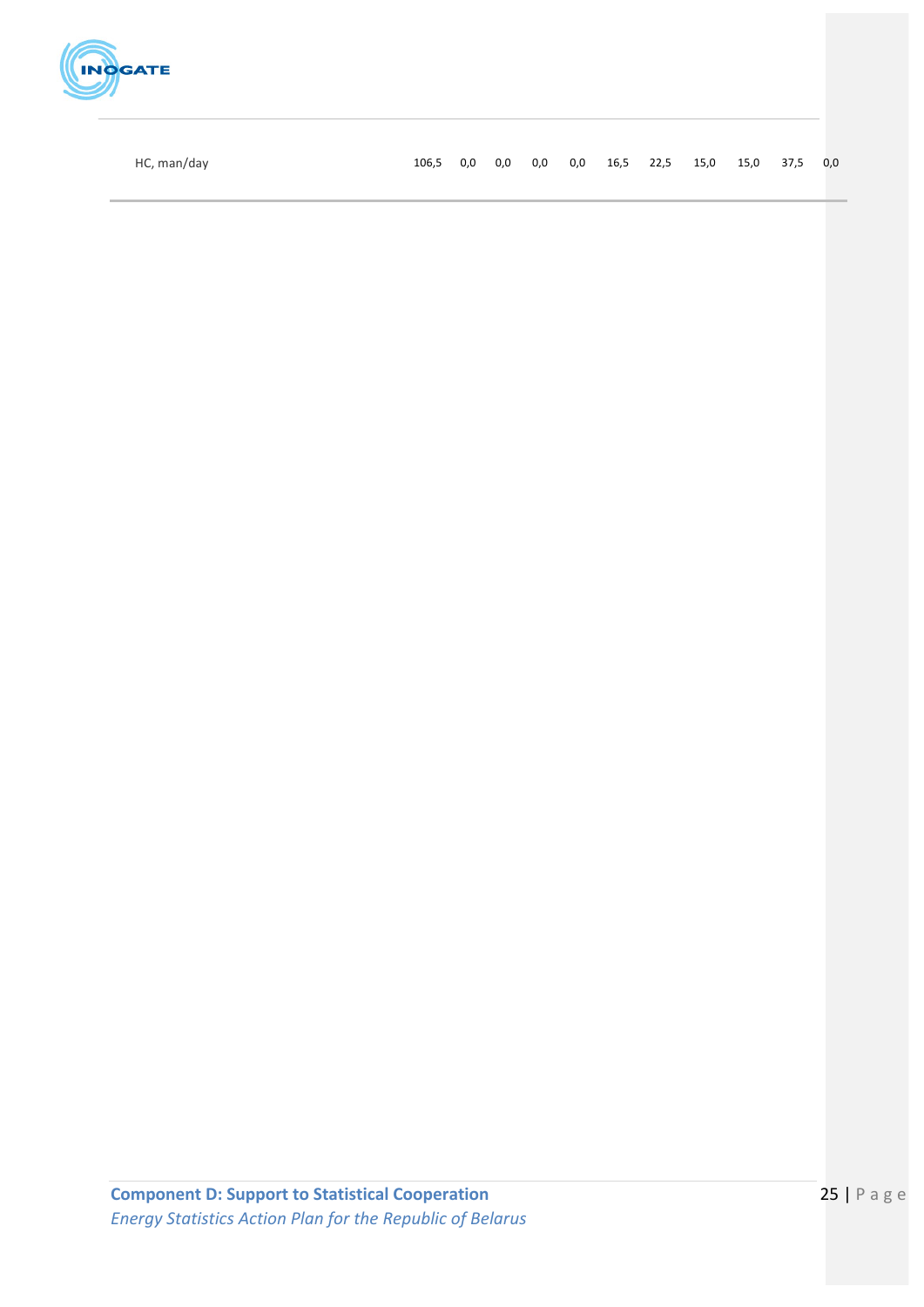

## Table 5-3: Energy Statistics Action Plan 2012 - 2015 for Belarus: Technical assistance (TA) and Regional activities (RA)

|                                                                                                                                      |                         |                                  |                                    |   | 2012 |   |                | 2013 |   |   | 2014           |   |  |
|--------------------------------------------------------------------------------------------------------------------------------------|-------------------------|----------------------------------|------------------------------------|---|------|---|----------------|------|---|---|----------------|---|--|
|                                                                                                                                      | <b>Responsi-</b><br>ble | <b>Needed</b><br>TA,<br>man/days | <b>ITS</b><br>support,<br>(ITS TA) | з | 4    | 1 | $\overline{2}$ | з    | 4 | 1 | $\overline{2}$ | з |  |
| TA 1. Development/improvement of<br><b>Legal and Institutional Framework</b><br>including:                                           |                         |                                  |                                    |   |      |   |                |      |   |   |                |   |  |
| 1.1 Proposals for the appropriate legal<br>framework                                                                                 | <b>Belstat</b>          |                                  |                                    |   |      |   |                |      |   |   |                |   |  |
| 1.2 Energy statistics strategies and<br>programs (short/long-term)                                                                   |                         |                                  |                                    |   |      |   |                |      |   |   |                |   |  |
| 1.3 Institutional relationship between<br>main stakeholders                                                                          |                         |                                  |                                    |   |      |   |                |      |   |   |                |   |  |
| 1.4 Capacity building on institutional<br>organisation                                                                               |                         |                                  |                                    |   |      |   |                |      |   |   |                |   |  |
| 1.5 Capacity building on the<br>integration of the energy statistics and<br>energy planning                                          |                         |                                  |                                    |   |      |   |                |      |   |   |                |   |  |
| TA 2. Improvement of the data<br>collection, compilation, management<br>and analysing in line with EU and<br>international standards |                         |                                  |                                    |   |      |   |                |      |   |   |                |   |  |
| 2.1. Capacity building on EU and<br><b>International Energy Statistics</b><br><b>Standards</b>                                       |                         |                                  |                                    |   |      |   |                |      |   |   |                |   |  |
| Introduction of the EU standards into<br>energy statistics system                                                                    | <b>Belstat</b>          |                                  |                                    |   |      |   |                |      |   |   |                |   |  |
| 2.2. Development/improvement of the<br>reporting system                                                                              |                         |                                  |                                    |   |      |   |                |      |   |   |                |   |  |
| Energy supply data (production,<br>imports, exports, international marine<br>bunker, stock)                                          | <b>Belstat</b>          | 3                                | yes                                |   |      |   |                |      |   |   |                |   |  |
| Energy transformations (electricity and<br>heat, petroleum products, coal derived<br>fuels, LNG, CNG, )                              | Belstat                 | 3                                | yes                                |   |      |   |                |      |   |   |                |   |  |
| Final consumption (industry, transport,<br>non-energy, other sectors: residential,<br>services, agriculture, )                       | Belstat                 | 3                                | yes                                |   |      |   |                |      |   |   |                |   |  |
| Dissemination of the improved forms,<br>data collection and elaboration from<br>energy reporting units                               | Belstat                 | $\overline{2}$                   | yes                                |   |      |   |                |      |   |   |                |   |  |
| Monthly statistics (M-3), (M-1)                                                                                                      | Belstat                 | 4                                |                                    |   |      |   |                |      |   |   |                |   |  |
| 2.3. Development/improvement of the<br>surveys for the final energy<br>consumption data collection:                                  |                         |                                  |                                    |   |      |   |                |      |   |   |                |   |  |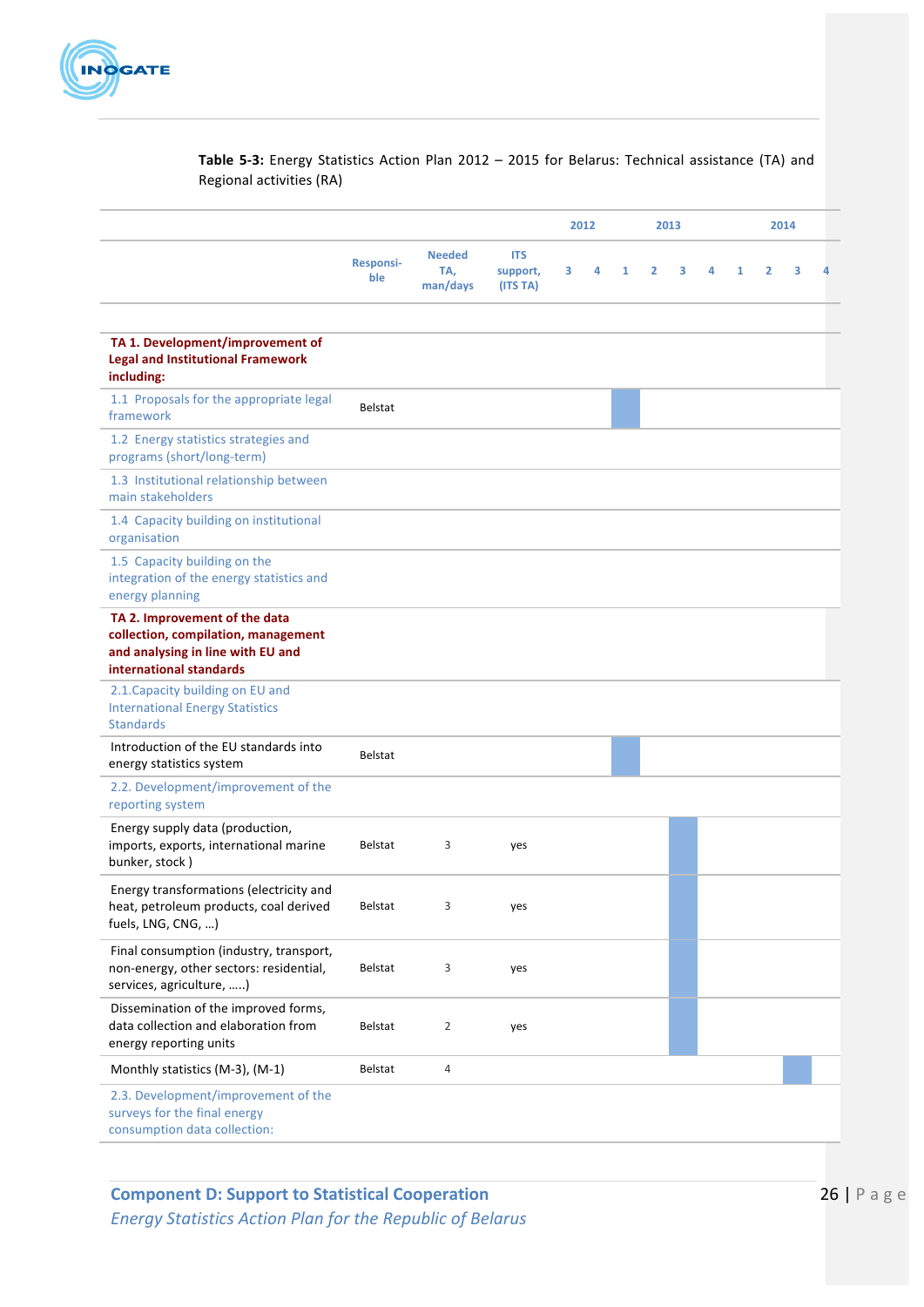

| Industry                                                                                                   |                |                |     |  |  |
|------------------------------------------------------------------------------------------------------------|----------------|----------------|-----|--|--|
| Transport                                                                                                  |                |                |     |  |  |
| Households                                                                                                 | <b>Belstat</b> | 30             | yes |  |  |
| Service                                                                                                    |                |                |     |  |  |
| Others (agriculture, construction)                                                                         |                |                |     |  |  |
| 2.4. Adaptation of the existing surveys<br>to the research on energy consumption                           | Belstat        | $\overline{2}$ | yes |  |  |
| 2.5 Reconstruction of the data from<br>energy surveys in the years after the<br>reference year             | <b>Belstat</b> | 4              | yes |  |  |
| TA 3. Energy and commodity balance<br>compilation in line with<br><b>EUROSTAT/IEA/UNECE methodologies</b>  |                |                |     |  |  |
| 3.1. Compilation of the commodity<br>balances (2011, 2012, 2013):                                          |                |                |     |  |  |
| Electricity and heat                                                                                       | <b>Belstat</b> | $\mathbf{1}$   | yes |  |  |
| Natural gas                                                                                                | <b>Belstat</b> | $\mathbf{1}$   | yes |  |  |
| Oil                                                                                                        | <b>Belstat</b> | $\mathbf{1}$   | yes |  |  |
| Solid fossil fuels and manufactured gas                                                                    | <b>Belstat</b> | $\mathbf{1}$   | yes |  |  |
| Renewable and waste                                                                                        | <b>Belstat</b> | $\mathbf{1}$   | yes |  |  |
| 3.2. Application of the simple tool for<br>the energy balance compilation:                                 |                |                |     |  |  |
| Application and adoption of the user<br>friendly tool for the energy balance<br>compilation                |                |                |     |  |  |
| Energy supply compilation                                                                                  |                |                |     |  |  |
| Energy transformation compilation                                                                          |                |                |     |  |  |
| Final energy consumption                                                                                   |                |                |     |  |  |
| 3.3. Dissemination to annual energy<br>questionnaires to IEA:                                              |                |                |     |  |  |
| Electricity and heat, Natural Gas, Oil,<br>Solid fossil fuels and manufactured gas,<br>Renewable and waste |                |                |     |  |  |
| 3.4. Monthly energy statistics reporting                                                                   |                |                |     |  |  |
| Dissemination of monthly energy<br>balances (M-3), (M-1)                                                   |                |                |     |  |  |
| TA 4. Development of the reporting<br>system on energy prices                                              |                |                |     |  |  |
| 4.1. Development of the methodology<br>for:                                                                |                |                |     |  |  |
| a) gas prices reporting (industrial<br>customers and households)                                           | <b>Belstat</b> | 3              |     |  |  |
|                                                                                                            |                |                |     |  |  |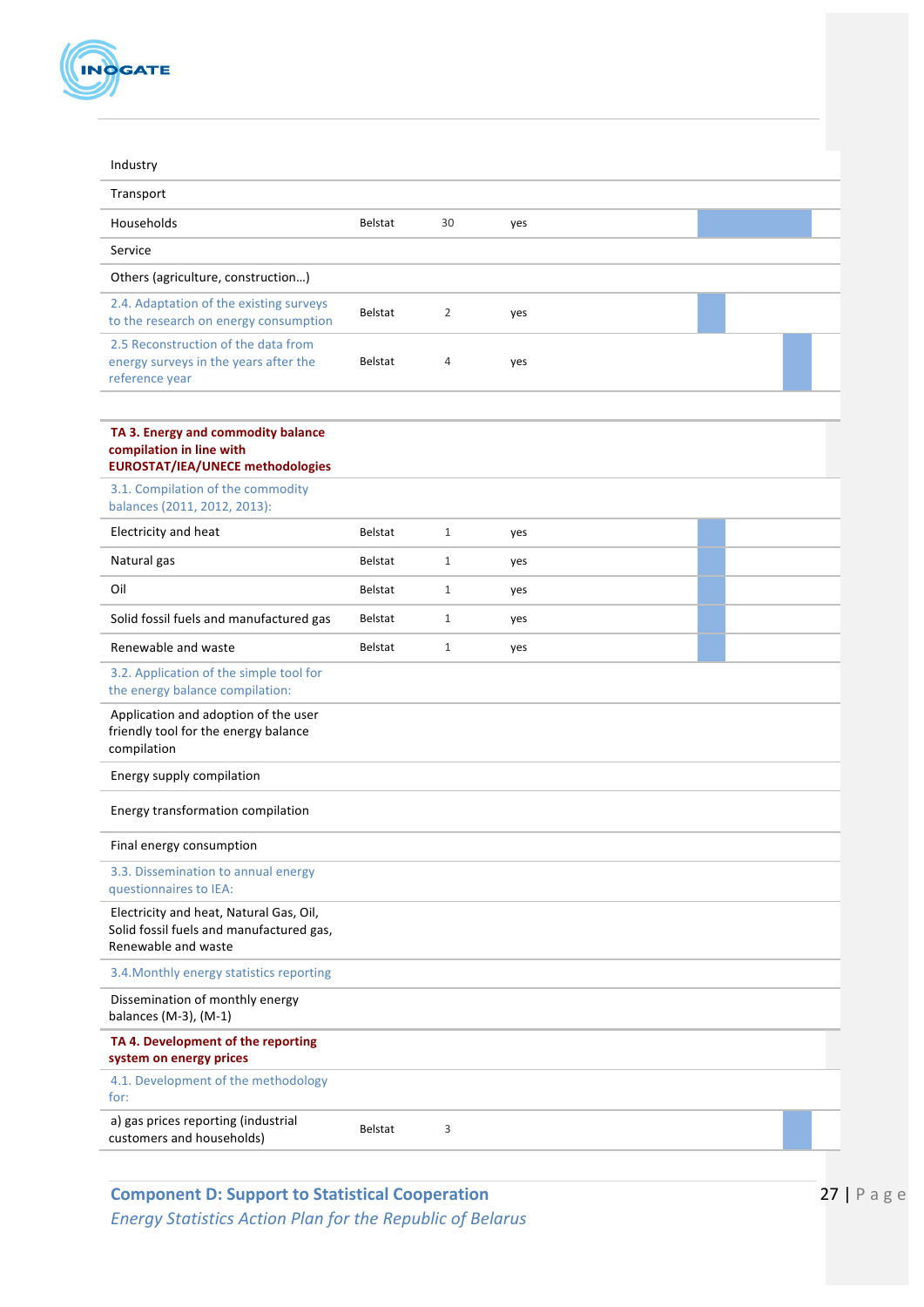

| b) electricity prices reporting<br>(industrial customers and households)                                       | Belstat                | 3 |     |  |  |
|----------------------------------------------------------------------------------------------------------------|------------------------|---|-----|--|--|
| 4.2. Dissemination of the reports on<br>gas and electricity prices                                             | <b>Belstat</b>         | 3 |     |  |  |
| TA 5. Development of the energy and<br>energy efficiency indicators                                            |                        |   |     |  |  |
| 5.1 Review of the data available for<br>energy indicators compilation,<br>assessment of the needed data        | Belstat,<br><b>DEE</b> | 3 |     |  |  |
| 5.2 Development of the methodology<br>for energy indicators monitoring and<br>verification                     | Belstat,<br><b>DEE</b> | 3 | yes |  |  |
| 5.3 Adaptation, training and<br>application of the user friendly tool for<br>the energy indicators calculation | Belstat,<br><b>DEE</b> | 3 | yes |  |  |

| <b>REGIONAL ACTIVITIES (RA)</b>                                                                                                                       |                            | 2012 |   |              |                | 2013 |   |              | 2014           |   |   |
|-------------------------------------------------------------------------------------------------------------------------------------------------------|----------------------------|------|---|--------------|----------------|------|---|--------------|----------------|---|---|
|                                                                                                                                                       | <b>Duration</b><br>in days | 3    | 4 | $\mathbf{1}$ | $\overline{2}$ | 3    | 4 | $\mathbf{1}$ | $\overline{2}$ | з | 4 |
| RA 1: Development/improvement of the Legal and Institutional Framework                                                                                |                            |      |   |              |                |      |   |              |                |   |   |
| 1st workshop: Energy Statistics<br>Network meeting: Development of<br>ESAP and establishment of ESN, 25-26<br>September 2012                          | $\overline{2}$             |      |   |              |                |      |   |              |                |   |   |
| International Conference on Raising<br>Awareness on the Importance of<br>Energy Statistics for National Policies,<br>April 2013                       | 2                          |      |   |              |                |      |   |              |                |   |   |
| Support to the national meeting on the<br>importance of the energy statistics for<br>national policies                                                | $\mathbf{1}$               |      |   |              |                |      |   |              |                |   |   |
| Support to the national meeting on the<br>division of the labour and data sharing<br>among stakeholders                                               | $\mathbf{1}$               |      |   |              |                |      |   |              |                |   |   |
| RA 2: Improvement of the data collection, compilation, management and analysing in line with EU and<br>international standards                        |                            |      |   |              |                |      |   |              |                |   |   |
| Study tour on energy statistics and<br>balances with special emphasis on<br>surveys on final energy consumption                                       | 5                          |      |   |              |                |      |   |              |                |   |   |
| International conference on the quality<br>of energy data                                                                                             | $\overline{2}$             |      |   |              |                |      |   |              |                |   |   |
| RA 3. Energy and commodity balance compilation in line with EUROSTAT/IEA                                                                              |                            |      |   |              |                |      |   |              |                |   |   |
| Study tour on energy statistics and<br>balances with special emphasis on the<br>development of the 5 energy<br>IEA/EUROSTAT questionnaires, Bulgaria, | 5                          |      |   |              |                |      |   |              |                |   |   |

**Component D: Support to Statistical Cooperation 28 | Page** *Energy Statistics Action Plan for the Republic of Belarus*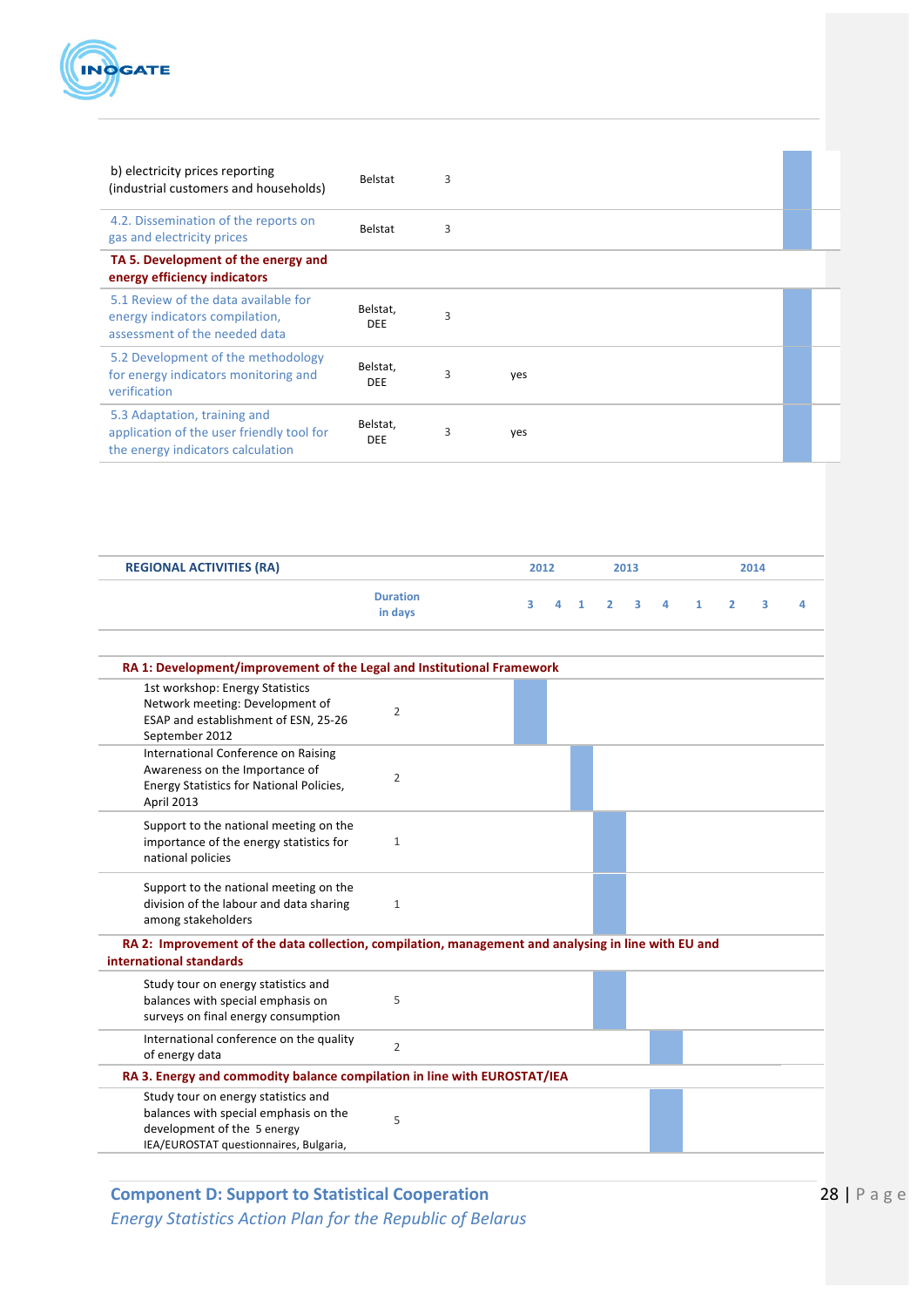

| June 2013                                                                            |                |  |  |  |  |
|--------------------------------------------------------------------------------------|----------------|--|--|--|--|
| RA 4. Development of the reporting system on energy prices                           |                |  |  |  |  |
| This activity will be combined with RA                                               |                |  |  |  |  |
| 5. activity at a later stage of the project.                                         |                |  |  |  |  |
| RA 5. Development of the reporting system on energy and energy efficiency indicators |                |  |  |  |  |
| Study tour on energy statistics and                                                  |                |  |  |  |  |
| balances with special emphasis on<br>energy efficiency indicators                    | 5              |  |  |  |  |
| Study tour on energy statistics and                                                  |                |  |  |  |  |
| balances with special emphasis on                                                    |                |  |  |  |  |
| energy indicators and planning for the                                               |                |  |  |  |  |
| energy strategies                                                                    |                |  |  |  |  |
| RA 6. Evaluation of the achieved results                                             |                |  |  |  |  |
| International conference on the                                                      |                |  |  |  |  |
| achievements in the Energy Statistics                                                | $\overline{2}$ |  |  |  |  |
| <b>Action Plans</b>                                                                  |                |  |  |  |  |
| Workshop on the Achievement of                                                       |                |  |  |  |  |
| Energy Statistics Action Plans & other<br>activities                                 | 2              |  |  |  |  |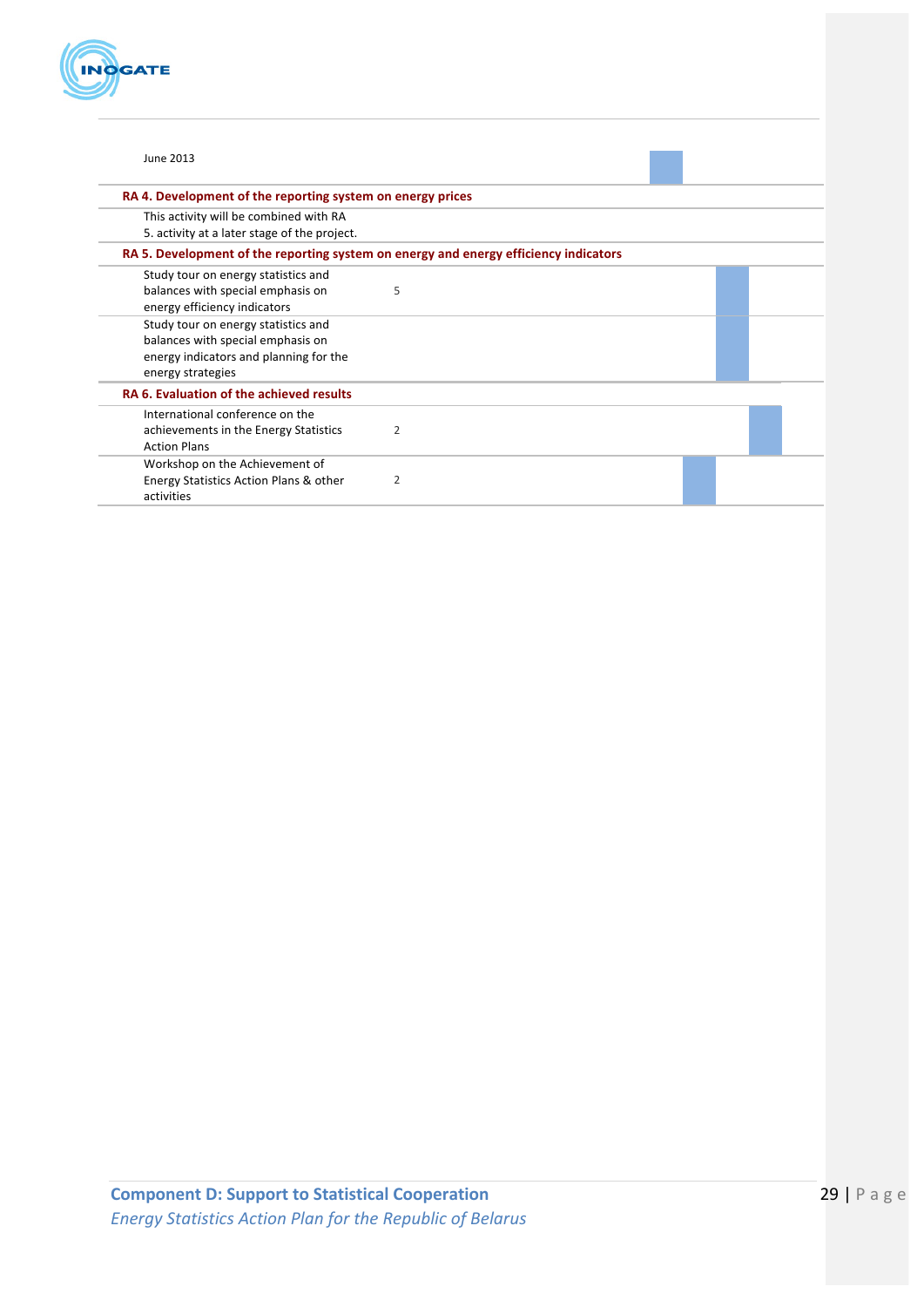

## **ANNEX 1 – LIST OF THE MEETINGS DURING THE INCEPTION MISSION**

#### **Meeting with the National Statistical Committee of the Republic of Belarus (Belstat)**

12 Partizansky avenue, Minsk, Republic of Belarus, 220070,

Tel: +375 17 249-13-54, Fax: +375 17 249-22-04, E-mail: Belstat@mail.belpak.by,

Website: http://Belstat.gov.by/homep/en/main.html

#### **Participants:**

- Ms. Irina Kangro, Deputy Head, Belstat
- Ms. Olga Dovnar, Head of the Main Department for Enterprises Statistics, Belstat, Tel: +375 17 249 71 92, E-mail: Belstat@mail.belpak.by
- Ms. Irina. Savitskaya, Head of Department for Energy Statistics and Environmental protection, Belstat, , Tel: +375 17 249 62 77, E-mail: Belstat@mail.belpak.by
- Ms. Sofia Pavliut, Head of Division for International Cooperation, Belstat, Tel: +375 17 249 52 73
- Mr. Aleksey Fiodorov, Consultant of the Energy Policy Department, Ministry of Economy of the Republic of Belarus, Tel: +375 17 200 36 88, E-mail: minec\_213@economy.gov.by
- ITS team: Gloria Aguinaldo, Alenka Kinderman-Lončarević, Anna Petrus

## **Meeting with Ministry of Natural Resources and Environmental Protection, BelSRC "Ecology"**

#### **Participants:**

- Dr. Maria Germenchuk, Vice-Director, Yakubova 76, 220095 Minsk, Belarus, Tel: +375 172 47 97 70, Fax: +375 172 47 57 67, E-mail: margermen@gmail.com
- Olga Vavilonskaya, Senior Researcher, Tel: +375 172 47 65 43, Fax: +375 172 47 58 81
- Gloria Aguinaldo, ITS
- Vladimir Tyerninski, ITS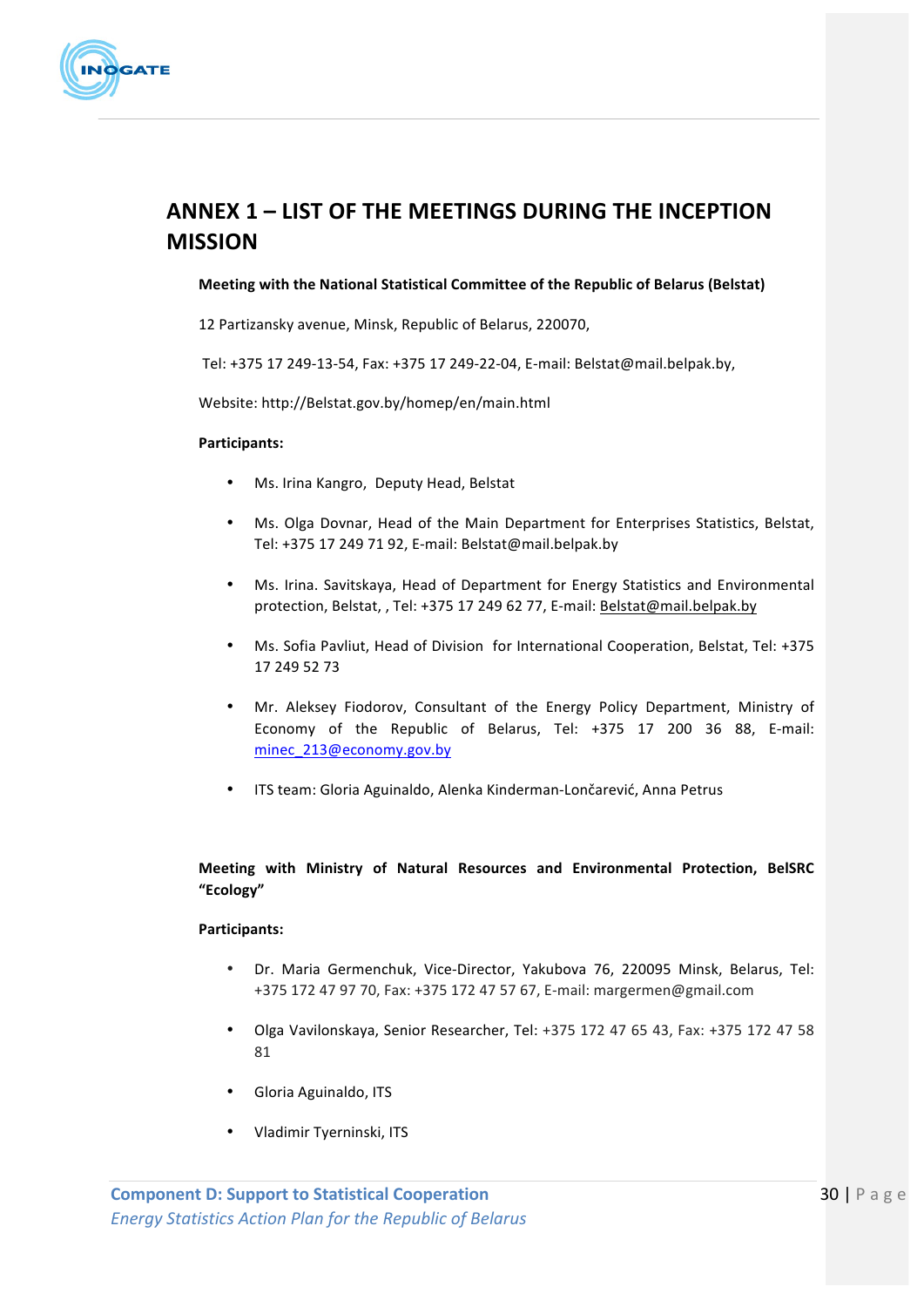

**Meeting with State Committee on Standardization of the Republic of Belarus, Department** for Energy Efficiency, 10 AM, May 8, 2012

#### **Participants:**

- Inna Yeliseyeva, Head of Section, Svobody sq. 17-801, 220030 Minsk, Tel.: +375 17 227 67 91, Fax: +375 17 227 67 91, E-mail: energoeffekt@telegraf.by
- Andrey Vladimirovich Minenkov, Scientific and Technical Policy and Foreign Economic Relations Department Head, E-mail: energoeffekt@mail.ru
- Viktor Frantsevich Manushko, First Deputy Director, Department for Energy Efficiency Department
- Gloria Aguinaldo, ITS
- Alenka Kinderman Lončarević, ITS
- Anna Petrus, ITS

#### **Meeting with Economy Research Institute, Ministry of Economy**

#### **Participants:**

- Alan Tabolov, Division Manager, Fuel and Energy Complex, Building 1, Slavinskogo Street, Minsk, 220086, E-mail: tablan1@yahoo.com, Website: http://w3.main.gov.by/Work\_web/niei.nsf
- Gloria Aguinaldo, ITS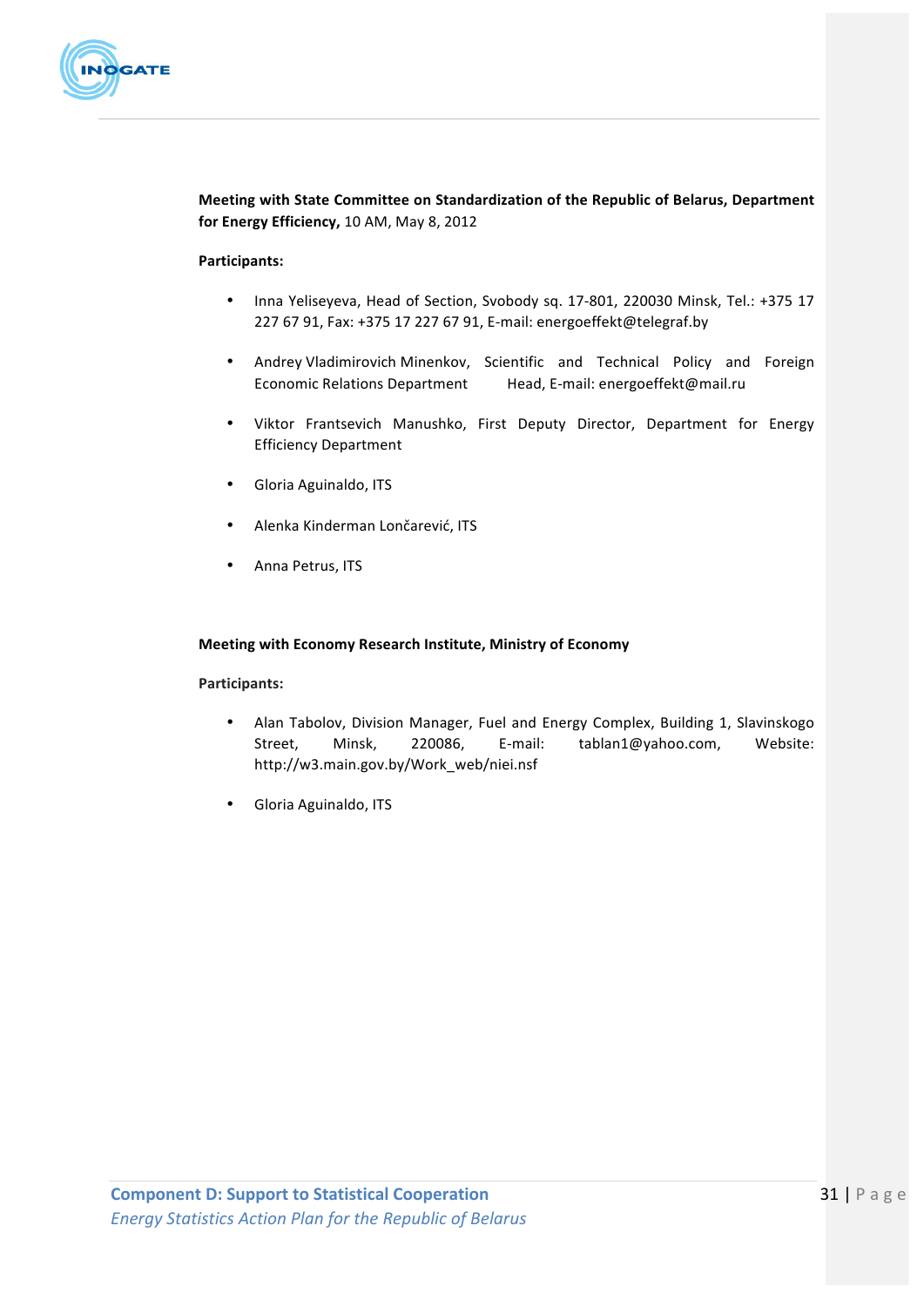

## **ANNEX 2 - AREAS FOR TECHNICAL ASSISSTANCES UNDER THE ITS PROJECT**

## **List of the activities**

|             | Key area                                                                                                                          | Indicative Technical Assistance under the ITS                                                                                                                                                                                                        |
|-------------|-----------------------------------------------------------------------------------------------------------------------------------|------------------------------------------------------------------------------------------------------------------------------------------------------------------------------------------------------------------------------------------------------|
|             |                                                                                                                                   | TA-1.1. Development of the appropriate legal framework for energy<br>statistics (laws, sub laws, strategies, plans)                                                                                                                                  |
|             |                                                                                                                                   | TA-1.2. Development of long-term energy statistics strategies and<br>programs for data collection and compilation                                                                                                                                    |
| $TA-1$      | Development/improvement<br>of the Legal and Institutional                                                                         | <b>TA-1.3.</b> Improvement of institutional relationship on energy statistics                                                                                                                                                                        |
|             | <b>Framework</b>                                                                                                                  | TA-1.4. Capacity building on the institutional organisation for energy<br>statistics                                                                                                                                                                 |
|             |                                                                                                                                   | TA-1.5. Capacity building on the integration of energy statistics and<br>energy planning procedures                                                                                                                                                  |
|             |                                                                                                                                   | TA-2.1. Capacity building on the EU and International Energy Statistics<br><b>Standards</b>                                                                                                                                                          |
|             | Improvement of the data<br>collection, compilation,<br>management and analysing<br>in line with EU and<br>international standards | TA-2-2. Improvement of the methodologies for the collection,<br>compilation, control and dissemination of energy statistics                                                                                                                          |
| <b>TA-2</b> |                                                                                                                                   | TA - 2.3. Assistance/capacity building during the organisation and<br>implementation of the surveys on final energy consumption, provision of<br>a user-friendly tool for the management and compilation of energy data<br>gathered from the surveys |
|             |                                                                                                                                   | $TA - 2.4$ Adaptation of the existing (household) sector surveys to the<br>research on energy consumption                                                                                                                                            |
|             |                                                                                                                                   | $TA - 2.5$ . Reconstruction of data from the energy surveys in the years<br>following the reference year                                                                                                                                             |
|             |                                                                                                                                   | $TA - 2.6$ . Support to the Covenant of Mayor initiatives                                                                                                                                                                                            |
|             |                                                                                                                                   | $TA - 3.1$ . Assistance in the completion of the national energy balance for<br>(2011, 2012 or 2013) and harmonisation with EUROSTAT/IEA/UNECE<br>methodologies and standards;                                                                       |
| TA-3        | Assistance in the compilation<br>of energy and commodity                                                                          | TA - 3.2. Adaptation and training in the application of a user friendly<br>software tool for energy balance compilation;                                                                                                                             |
|             | balances                                                                                                                          | $TA - 3.3$ . Compilation of annual energy data in defined questionnaires and<br>submission to the EUROSTAT/IEA.                                                                                                                                      |
|             |                                                                                                                                   | $TA - 3.4$ . Development of monthly energy data reports compliant with<br>EUROSTAT/IEA standards (M-1, M-3)                                                                                                                                          |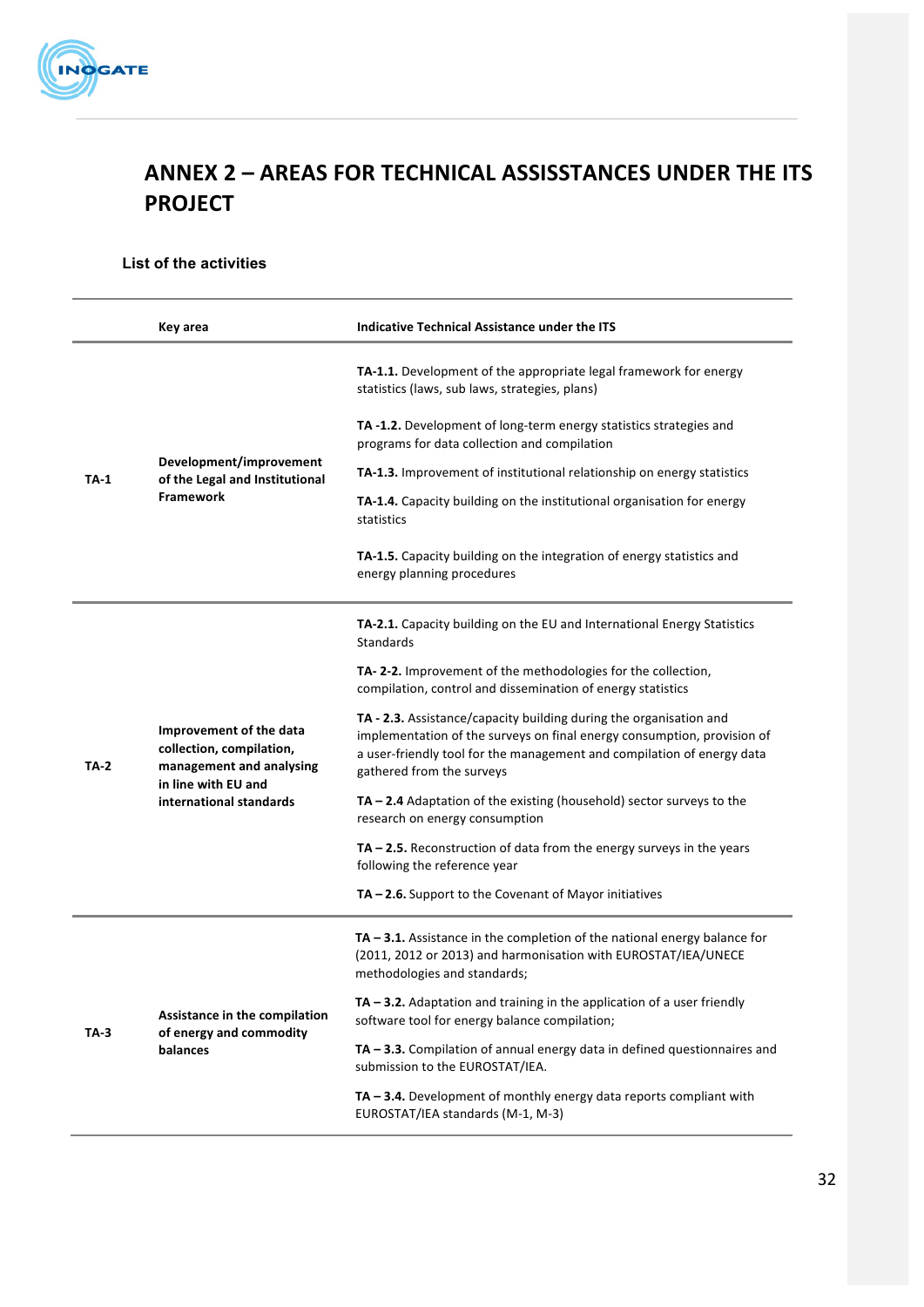

| <b>TA-4</b> | Development of a reporting<br>system on energy prices                     | $TA - 4.1$ . Development of a methodology for gas prices reporting<br>$TA - 4.1$ . Development of a methodology for electricity prices reporting<br>$TA - 4.2$ . Reporting on gas and electricity prices |
|-------------|---------------------------------------------------------------------------|----------------------------------------------------------------------------------------------------------------------------------------------------------------------------------------------------------|
|             |                                                                           | $TA - 5.1$ . Review of data available for energy indicators compilation,<br>assessment of the needed data                                                                                                |
| $TA - 5$    | Development of a reporting<br>system on energy (efficiency)<br>indicators | $TA - 5.2$ . Development of a methodology for energy (efficiency) indicators<br>monitoring and verification                                                                                              |
|             |                                                                           | $TA - 5.3$ . Adaptation, training and application of a user friendly tool for<br>calculating energy (efficiency) indicators                                                                              |
|             |                                                                           |                                                                                                                                                                                                          |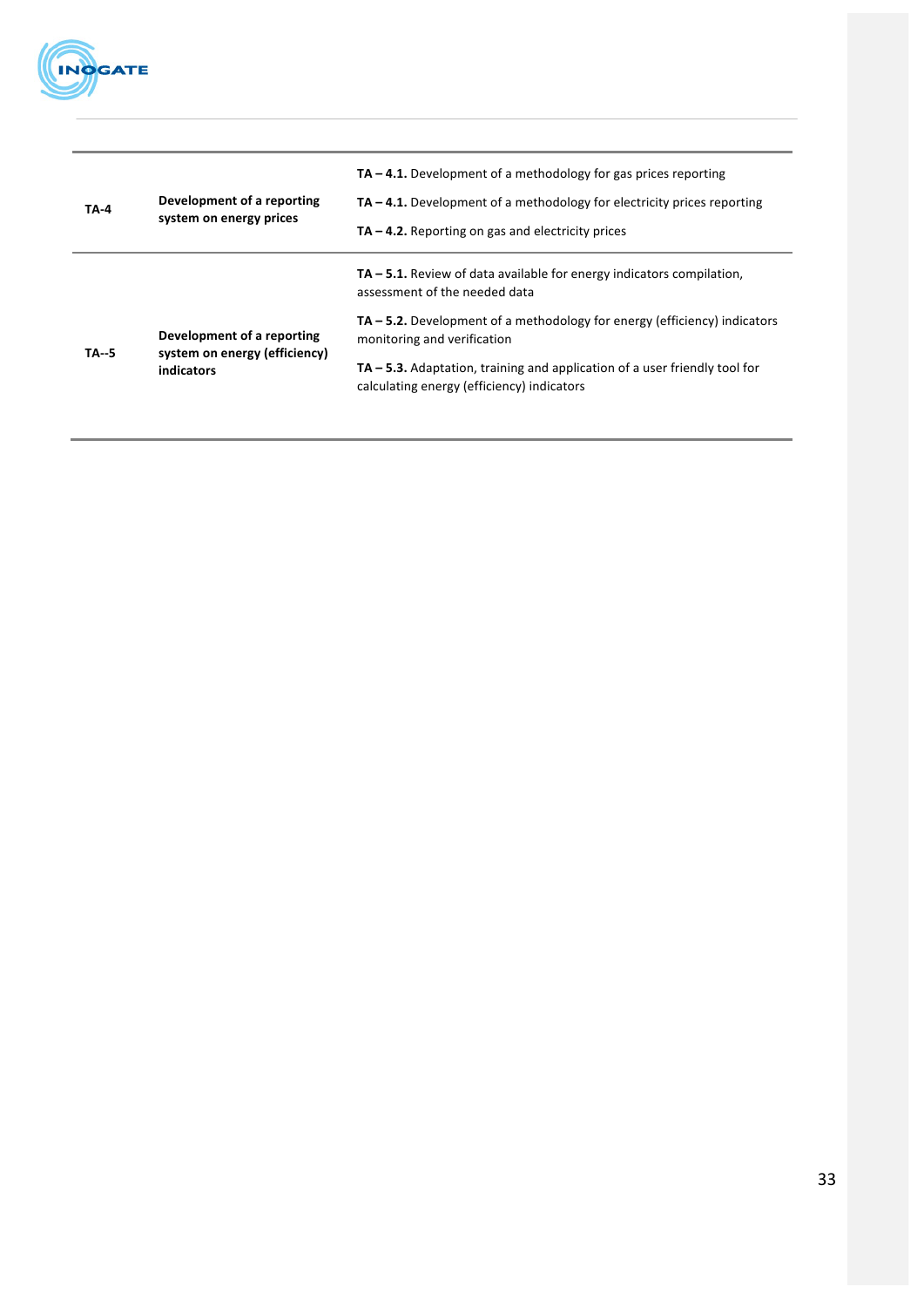

## **Brief description of the indicative Technical assistances (TA) under the ITS project**

#### **TA- 1. Development/improvement of the Institutional and Legal Framework**

### TA -1.1. Proposals for the appropriate legal framework for energy statistics

This activity aims to identify the gaps in the existing legal framework, which refers to collecting, compiling, maintaining, disseminating and securing the confidentiality of energy data, and to propose the contents of new laws.

TA -1.2. Assistance in the development of long-term energy statistics strategies and programs for a timely and reliable data collection and compilation

This activity includes proposals for the development of the following programs:

- collection and compilation of data from energy suppliers, energy industries, energy consumers (final energy consumption surveys);

elaboration of the procedures for the collection of data from intermediate sources, analysis of the overlapping with other requests;

- developing of a list of required activities and identification of the stakeholders involved in their implementation.

#### TA -1.3. Development of the institutional organisation

The establishment of an appropriate institutional organisation among relevant stakeholders which will be involved in the collecting, compiling, standardizing and disseminating of energy statistics is crucial for the "energy statistics system effectiveness" and will result in the following:

- a data collection system based on "minimum cost" and on the avoidance of the duplication of the stakeholders' work,

coordination mechanisms for monitoring the performance of the national energy statistics system,

additional motivation of relevant stakeholders to actively participate in the system.

#### TA -1.4. Capacity building on the institutional organisation for energy statistics

This activity will be implemented by organising one-day meeting(s)/workshop(s) with relevant stakeholders in order to provide capacity building in the NSI and of other staff involved in the NSS:

educating statisticians/experts in the NSIs, the responsible ministries, energy suppliers and industries, energy agencies/committees, energy planning and policy commissions about their roles and obligations in the institutional organisation,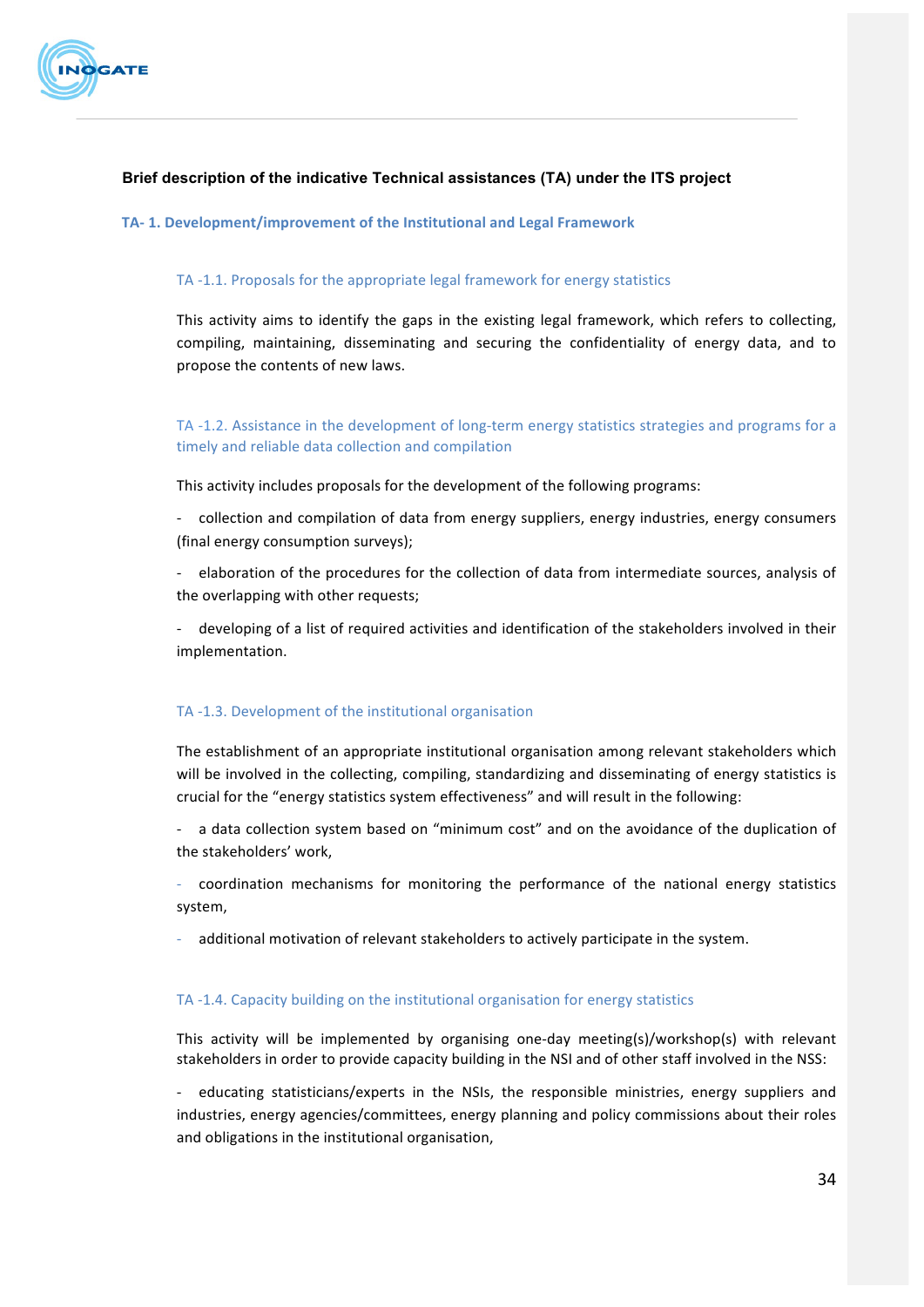

- initiating common discussions and a dialogue about national statistics legislation or relevant administrative regulation and institutional organisation, in order to build a solid foundation for quality and timely energy statistics,

- increasing awareness on the importance of timely and reliable energy data.

#### TA -1.5. Capacity building on the integration of energy statistics and energy planning procedures

The aim of this activity is to additionally educate experts and statisticians from the NSIs, responsible ministries, energy suppliers and industries, energy agencies/committees, energy planning commissions and policy commissions on the importance of integrating the applied methodology to short-term and long-term energy planning and on accurate, reliable and timely reporting of official energy statistics and balances. The activity will include one day training for the stakeholders listed above.

## TA -2. Improvement of energy data collection, compilation, maintenance and dissemination in line with **EU and international standards**

#### TA -2.1. Capacity building on the EU and International Energy Statistics Standards

This activity will provide trainings in the standards applied to energy measurement units and conversion equivalents, energy commodity flows relevant in energy statistics: production, external trade, international marine bunkers, stocks, fuel transformation and final consumption.

## TA -2.2. Improvement of the methodologies for the collection, compilation, quality control and dissemination of energy statistics

This activity will include one (or two) on-site training and expert assistance through emails and conference calls during the project duration for the following:

- detailed identification of energy flows in the production, supply, transformation and consumption sectors,
- development/improvement of forms for administrative energy data reporting (annual, quarterly, monthly),
- development/improvement of the information collecting process from statistical data sources (census, surveys),
- development of data compilation methods: data validation and editing, calculation of missing data, estimation of population characteristics,
- development of a database for the organisation and management of energy data,
- development of a dissemination policy (reference period and data dissemination timetable, dissemination formats, metadata and quality reports).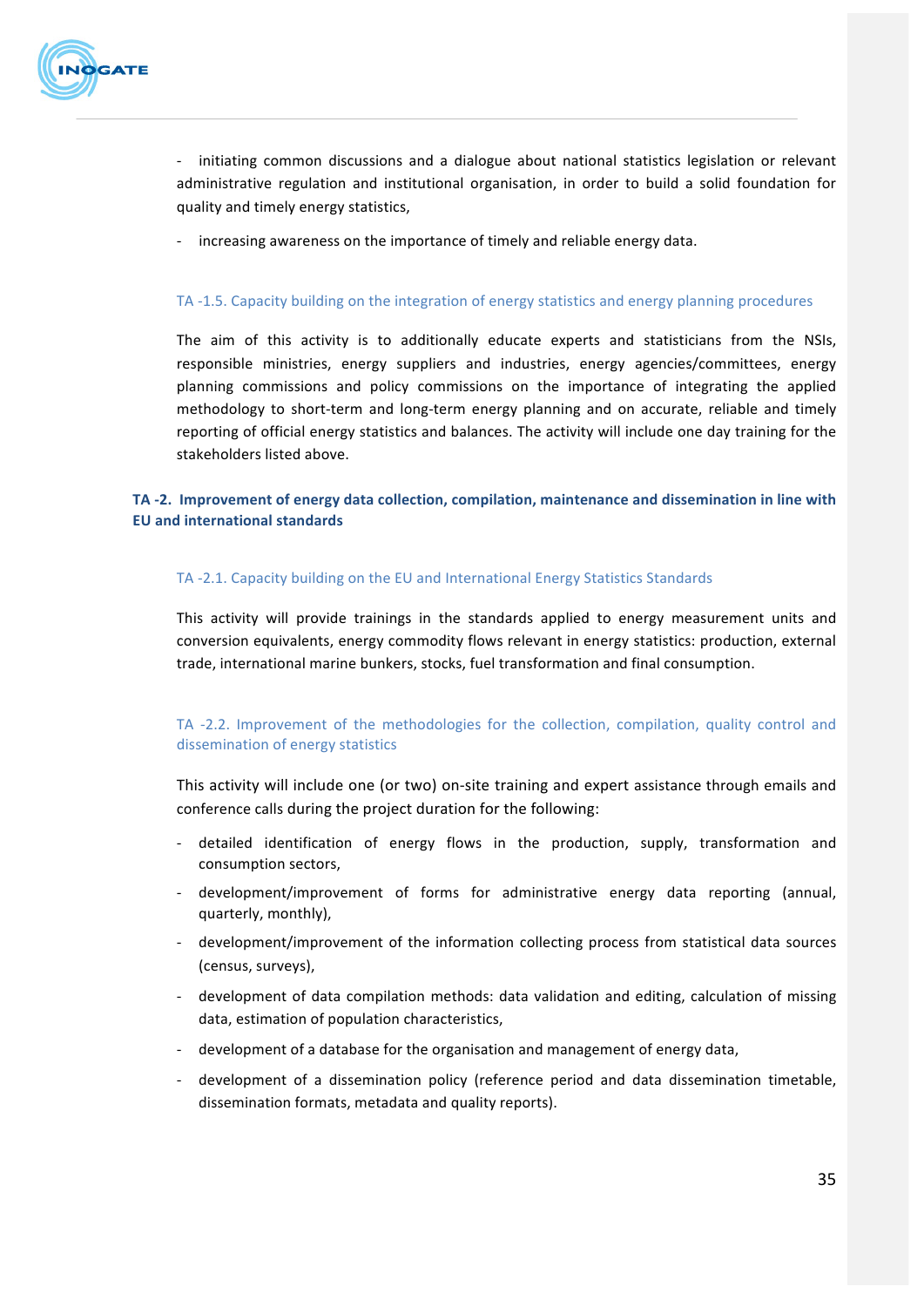

## TA -2.3. Assistance during the organisation and implementation of surveys on final energy consumption

The following list of activities comprises actions that can be provided through on-site training and direct expert assistance for the following:

- definition of the sample size and sample selection, the design of questionnaire, training and education of interviewers, development of a database for the organisation of data, analysis procedure, final energy balance compilation,
- adoption of a model for the validation, editing, calculation of missing data and estimation of final energy consumption,
- target sectors: industry, households, services, transport, construction, agriculture,
- identification of actual consumers, e.g. in the household sector.

## TA -2.4. Adaptation of the existing surveys in the household sector to the research on energy consumption

A proposal on adding specific questions into the questionnaires in certain surveys, as well as a methodology on elaborating the collected date, will be developed in cases where the NSI conducts a regular, periodical (annual) survey in households about the living standards, consumption etc., and in cases when energy consumption surveys are not envisaged in the Action Plan. The activity will be implemented through on site training and/or though communication media (emails, conference calls, others)

#### TA -2.5. Reconstruction of data from energy surveys in the years after the reference year

In cases where energy consumption surveys will be implemented in the years after the reference year, a calibration of data on energy consumption from the surveys and of updated data collected from administrative and other sources will be performed through on-site training and assistance. The activity will be implemented through on-site training and/or though communication medias (emails, conference calls, others) whenever it will be necessary.

#### **TA- 3. Energy balance compilation**

TA -3.1. Assistance in the completion of the national energy balance, harmonisation with EUROSTAT/IEA methodologies and standards

This includes on-site training(s) and assistance in the development of the framework for the compilation and harmonisation of data on fuel and energy products during the reference period.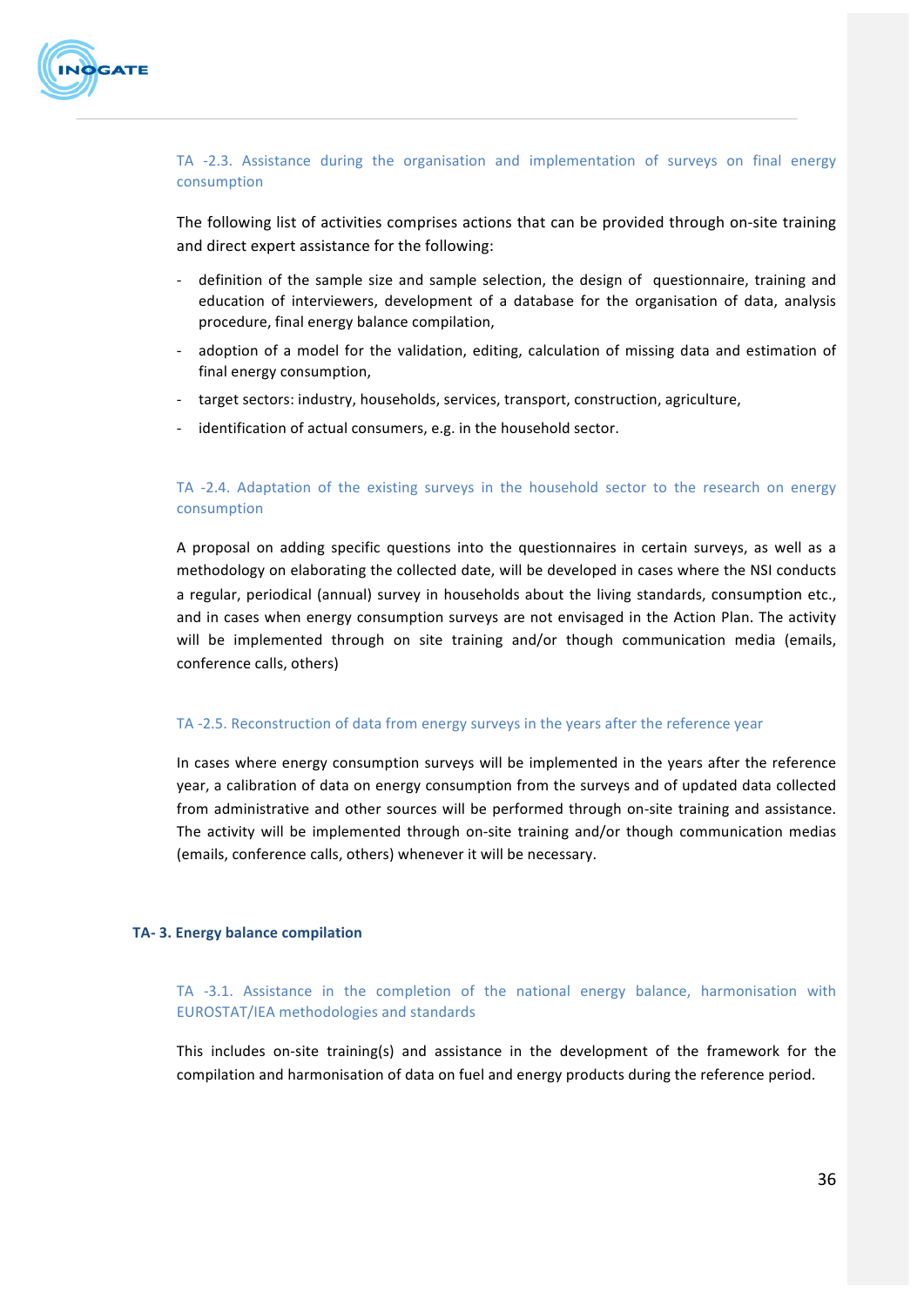

## TA -3.2. Adaptation and training in the application of a user-friendly model (software tool) for the energy balance compilation

This includes the development of a user-friendly tool for energy balance compilation, as well as staff training in the NSC and providing instructions for its use. The tool will work as an open source model, which enables the presentation of energy data in a table format (columns  $-$  energy products, rows  $-$  energy flows).

## TA -3.3. Compilation of annual energy data in defined questionnaires and submission to the EUROSTAT/IEA

This activity envisages capacity building and assistance in the completion of the five joint Eurostat/IEA/UNECE annual energy questionnaires for the years 2012/2013.

## TA -3.4. Development of monthly energy data reports compliant with EUROSTAT/IEA standards (M- $1, M-3)$

This activity will result in the development of appropriate methodologies for the reporting on monthly energy data, in line with the Regulation 1099/2008 on energy statistics, and of their reporting to the IEA.

## TA – 4. Development of a reporting system on energy prices

#### TA -4.1. Development of a methodology for gas prices reporting

This includes the development of appropriate methodologies for the collection and compilation of gas energy prices, according to the Directive 2008/92/EC on the transparency of gas and electricity prices charged to households and industrial end-users.

## TA -4.2. Development of a methodology for electricity prices reporting

This includes the assistance in developing of appropriate methodologies for the collection and compilation of energy prices. The concept and methodology for energy pricing will be discussed during 2013 after detailed revision of the pricing condition in Partner Countries. Then, the ITS expert team will give recommendations for prices reporting, whether to prepare reporting according to the Directive 2008/92/EC on the transparency of gas and electricity prices charged to households and industrial end-users or only according to the IEA methodology.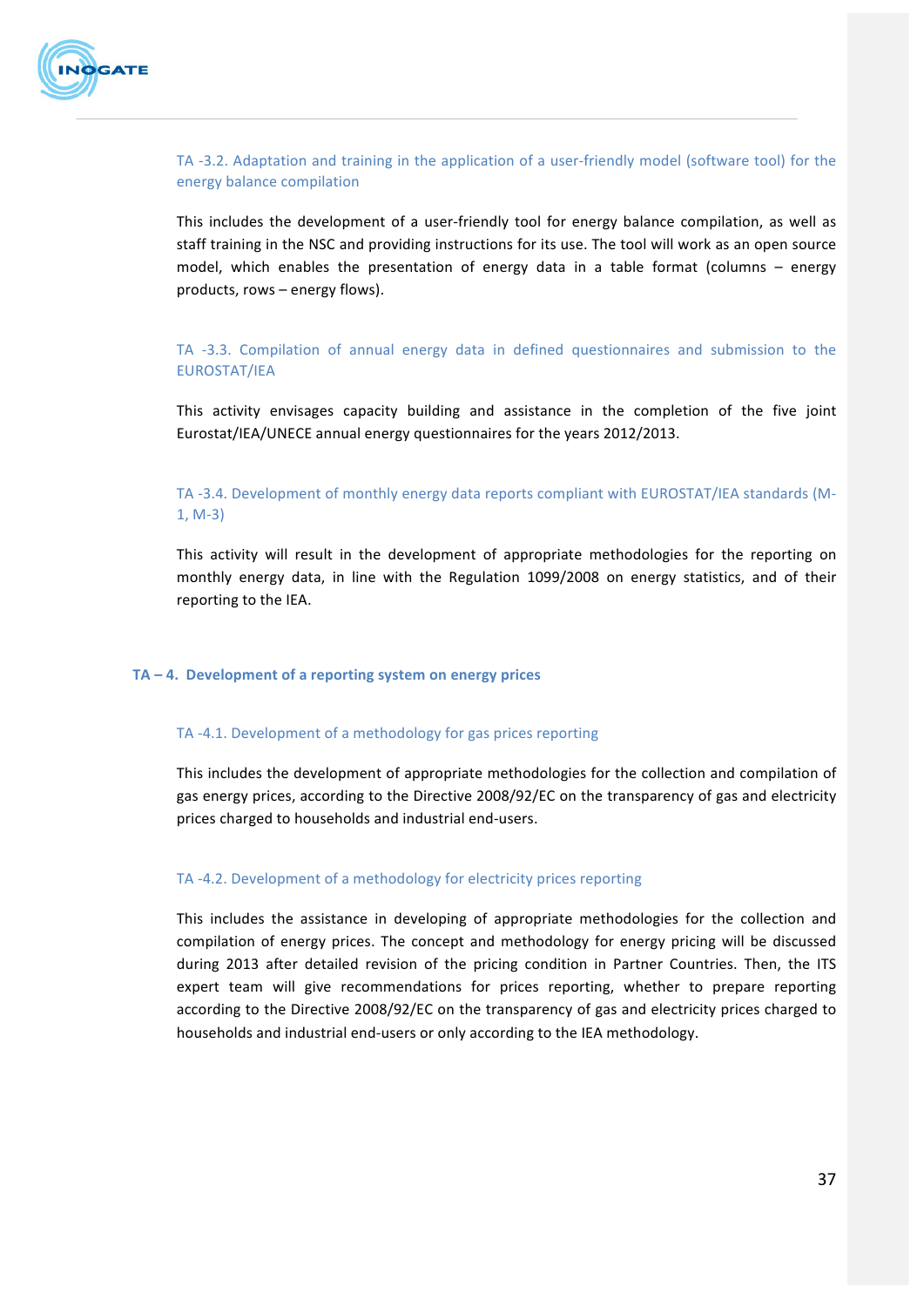

### TA – 5. Energy (efficiency) indicators compilation and monitoring

#### TA -5.1. Review of data available for energy indicators compilation

The intention of this activity is to review all available data in the NSI, energy agencies and other institutions, in order to evaluate the possibility for the development of energy indicators. This will include possibilities for the compilation of energy efficiency indicators, basic indicators on the security of supply, environmental issues etc.

#### TA -5.2. Provision of methodology for energy (efficiency) indicators monitoring

On the basis of available data and of a plan for gathering new data, a clear and transparent methodology for monitoring and verifying energy savings and improving energy efficiency will be developed.

#### TA -5.3. Development of a user-friendly tool for calculating energy (efficiency) indicators

The PCs will be provided with an easy-to-use and cost-effective tool for calculating energy (efficiency) indicators.

TA -5.4. Training in using the methodology and software for the energy (efficiency) indicators compilation 

The aim of this activity is to provide the representatives of the institutions competent for the

monitoring and verification of energy savings with training on how to use this methodology.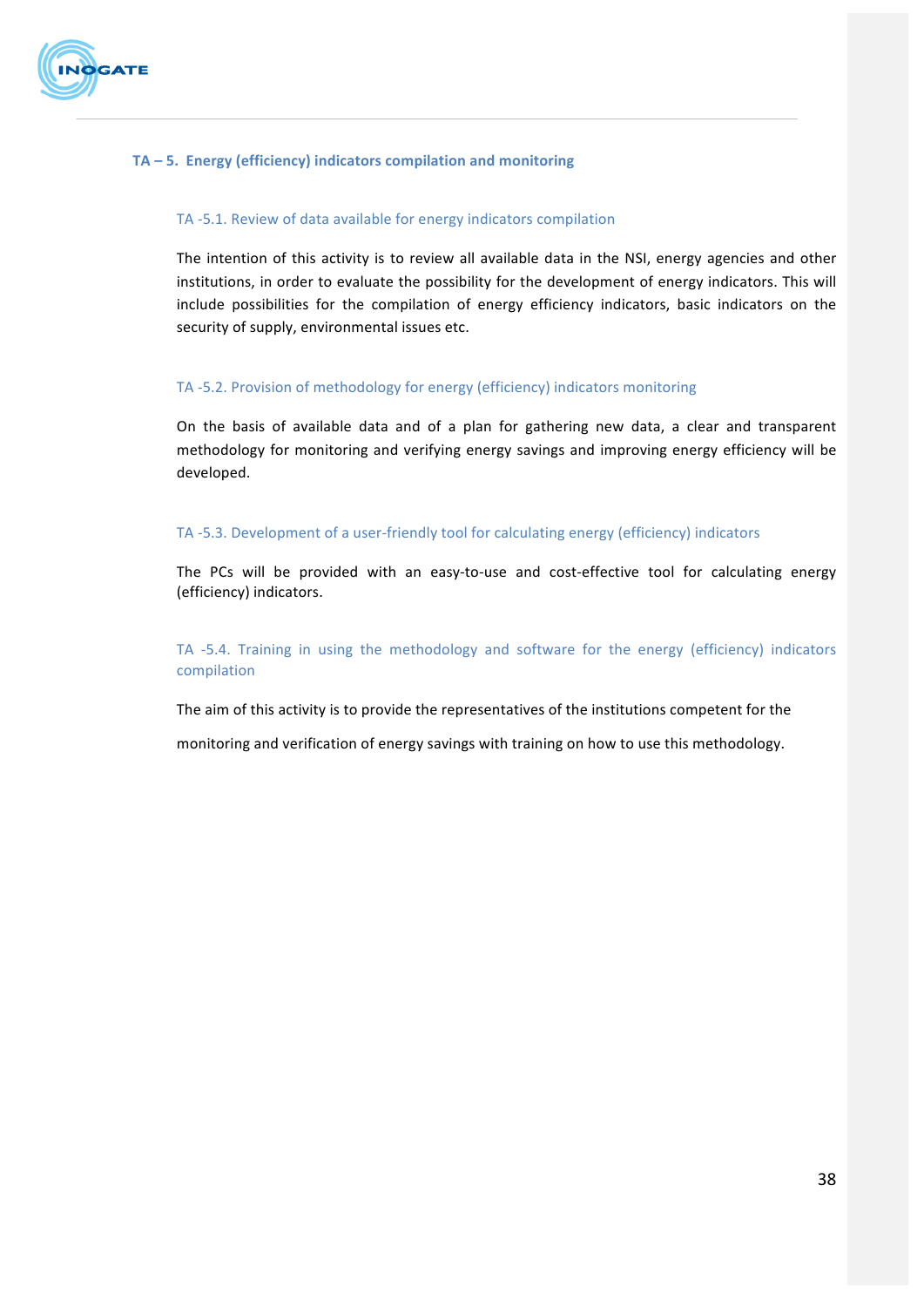

## **ANNEX 3 – INDICATORS FOR MONITORING THE PROJECT IMPLEMENTATION AND SUCCESS**

| <b>ACTIVITY</b>                                                                                                                                                                                                     | <b>Status</b><br>9/2012 | <b>Status</b><br>09/2013 |
|---------------------------------------------------------------------------------------------------------------------------------------------------------------------------------------------------------------------|-------------------------|--------------------------|
| Development / improvement of Legal and Institutional framework                                                                                                                                                      |                         |                          |
| Number of needed new or improved legal documents (primary and secondary)<br>related to energy statistics                                                                                                            | $\mathbf{0}$            |                          |
| Available methodology for the energy statistics and energy balances compilation<br>harmonised with IEA/EUROSTAT standards (yes/no)                                                                                  | no                      |                          |
| Number of needed short/long-term development plans for energy statistics                                                                                                                                            | $\mathbf{0}$            |                          |
| Number of experts and statisticians employed in energy statistics in the NSS and<br>the NSI (central and regional offices)                                                                                          | 19                      |                          |
| Number of experts and statisticians educated during the workshops/seminars<br>organised by the IEA/EUROSTAT/UNECE or other relevant institutions during the<br>last five years                                      | 0                       |                          |
| Number of common meetings among the key energy statistics stakeholders (data<br>collectors and providers) held during the last five years in order to discuss energy<br>statistics issues/energy efficiency issues. | 15                      |                          |
| Improvement of the data collection, compilation, management and analyses in line<br>with EU and international standards                                                                                             |                         |                          |
| Applied International standards on economic activities and International<br>standards on products and services in energy statistics (yes/no)                                                                        | yes                     |                          |
| Number of forms officially applied in the collection of energy data/number of<br>forms to be improved/number of new forms needed                                                                                    | 5/3/1                   |                          |
| Developed and implemented methodology of the surveys on energy<br>consumption during last 5 years in (yes/no):                                                                                                      |                         |                          |
| household sector<br>$\frac{1}{2}$                                                                                                                                                                                   | no                      |                          |
| industry sectors                                                                                                                                                                                                    | no                      |                          |
| services<br>$\overline{\phantom{0}}$                                                                                                                                                                                | no                      |                          |
| agriculture/construction                                                                                                                                                                                            | no                      |                          |
| Assistance in energy and commodity balance compilation                                                                                                                                                              |                         |                          |
| and<br>commodity<br>harmonised<br>Compilation<br>of<br>energy<br>balances<br>with<br>EUROSTAT/IEA/UNECE standards                                                                                                   | no                      |                          |
| Needed application of a simple software tool for energy balance compilation<br>(yes/no)                                                                                                                             | yes                     |                          |
| Submission of the energy questionnaires in defined formats to the IEA (0-5)                                                                                                                                         | 5                       |                          |
| Number of improved energy questionnaires submitted to the IEA                                                                                                                                                       | 1                       |                          |
| Short-term (monthly) energy statistics compiled in line with the EC Regulation<br>1099/08                                                                                                                           | 1                       |                          |
| Development of a reporting system for energy prices                                                                                                                                                                 |                         |                          |
| Reporting on electricity and gas prices (yes/no)                                                                                                                                                                    | yes                     |                          |
| Development of energy (efficiency) indicators                                                                                                                                                                       |                         |                          |
| Available special methodology and a simple software tool for the compilation<br>of the disaggregated energy efficiency indicators                                                                                   | no                      |                          |
| efficiency<br>Number<br>of<br>energy<br>indicators<br>defined<br>in<br>the<br>current<br>methodologies/number of energy efficiency indicators needed                                                                | 1/10                    |                          |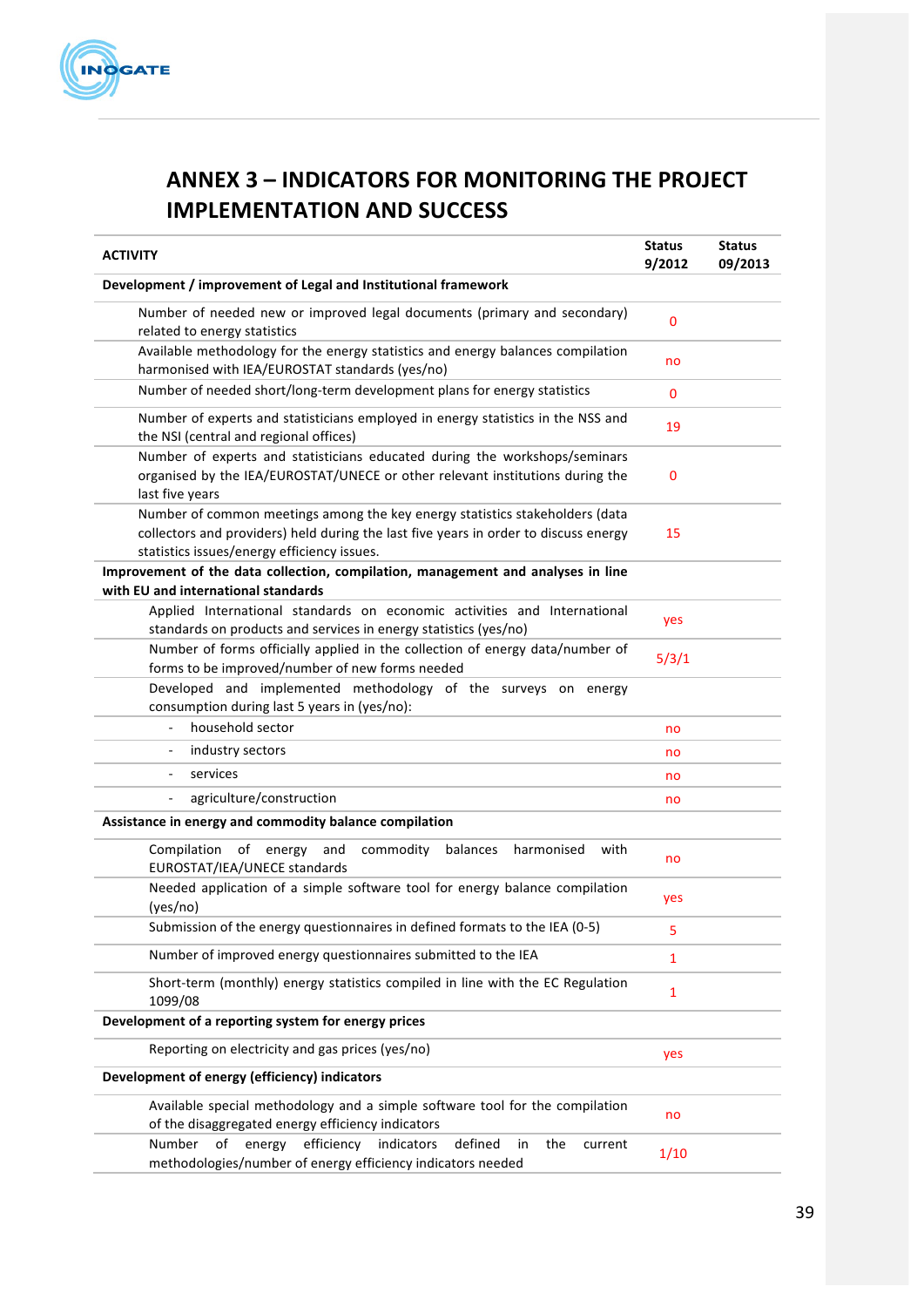

## **ANNEX 4 – CONTACT DETAILS**

#### Contact details of the person(s) who reviewed Draft / Proposal

**Institution: National Statistical Committee of the Republic of Belarus Address: 12 Partizansky Avenue, Minsk, Republic of Belarus, 220070**

**Name and Surname: Olga Aleksandrovna Dovnar Department: Main Department for Enterprises Statistics Position: Head of Main Department for Enterprises Statistics Date: 17/01/2013**

**Name and Surname: Irina Mikhaylovna Savitskaya Department: Main Department for Enterprises Statistics** Position: Head of the Division for Energy Statistics and Environment of the Main **Department for Enterprises Statistics Date: 16/01/2013**

**Name and Surname: Irina Ivanovna Konoshonok Department: Main Department for Living Standards of the Population Statistics and Households Surveys** Position: Head of the Division for Living Standards of the Population Statistics and **Households Surveys Date: 18/01/2013**

**Name and Surname: Aleksey Ivanovich Yarovets Department: Main Department for Price Statistics Position: Head of Main Department for Price Statistics Date: 18/01/2013**

**Institution: Department for Energy Efficiency of State Committee on Standardization of the Republic of Belarus Address: Svobody Sq. 17, 220030 Minsk, Republic of Belarus, 220030**

**Name and Surname: Inna Viktorovna Yeliseeva Department: Information and Analytical Department Position: Head of Information and Analytical Department Date: 17/01/2013**